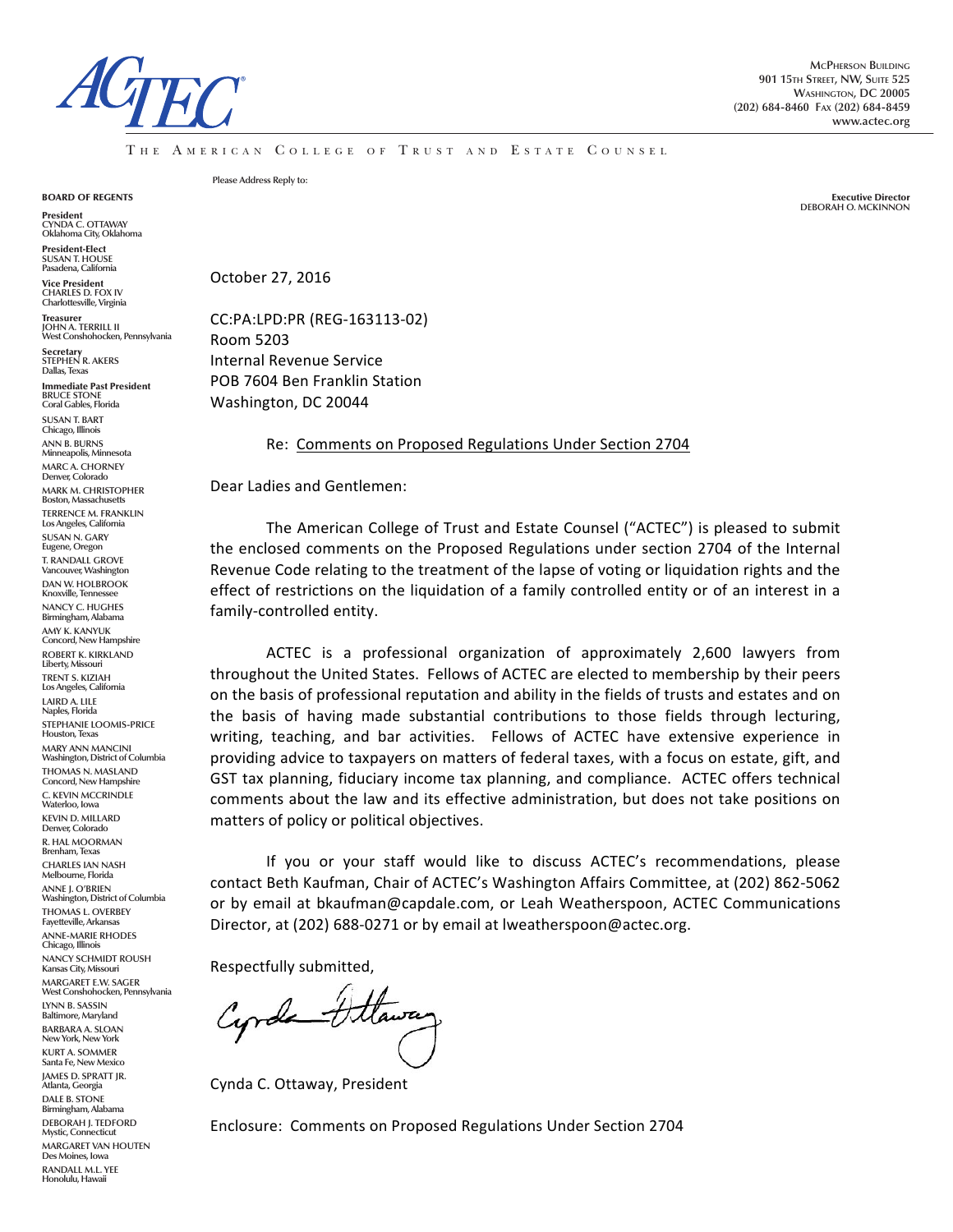# **THE AMERICAN COLLEGE OF TRUST AND ESTATE COUNSEL (ACTEC) COMMENTS ON PROPOSED REGULATIONS UNDER SECTION 2704 [REG-163113-02]**

#### **SUMMARY**

These comments of The American College of Trust and Estate Counsel (ACTEC) address the Proposed Regulations under section 2704 of the Internal Revenue Code relating to the treatment of the lapse of voting or liquidation rights and the effect of restrictions on the liquidation of a family controlled entity or of an interest in a family-controlled entity. These Comments emphasize ACTEC's recommendations to:

- Clarify the effect of disregarding the new proposed "disregarded restrictions," as well as the current "applicable restrictions" (as modified by the Proposed Regulations), about which there has been considerable confusion and disagreement among commentators, including confusion and disagreement about a "deemed put right." Specifically, ACTEC seeks clarification that the price that a third party, unrelated purchaser would be willing to pay for an interest continues to be the appropriate measure of fair market value for federal transfer tax purposes and that specific features such as illiquidity, fiduciary duty to other owners, and other causes of inability or reluctance to liquidate an interest will continue to be treated as legitimate factors that a third party purchaser would take into account in determining the price he or she is willing to pay;
- Limit the application of the new rules regarding "applicable restrictions" and "disregarded restriction" to persons who have created, or collaborated in the creation of, those restrictions, excluding from their application minority owners who never had control of the entities;
- Revise the "bright-line" criteria for identifying non-family members whose interests in an entity will be respected to make those criteria more realistic;
- Change the new "three-year rule" introduced to subject certain lifetime transfers to estate tax as lapses occurring upon death to a one-year rule, with a further exception when there is a low probability that death would occur within one year of the transfer (using standards similar to those used for purposes of section 7520), and limit the application of the rule to lifetime transfers that occur on or after the effective date of the Regulations; and
- Make all, not just some, of the Proposed Regulations effective 30 days after the Final Regulations are published in the Federal Register.

ACTEC also seeks clarification of other subjects, including the treatment of entities other than corporations and partnerships, transfers at death to multiple persons, the exceptions from the definitions of "disregarded restrictions" and "applicable restrictions," requirements of federal or state law, rights described in section 2703, and entities in which all owners have put rights.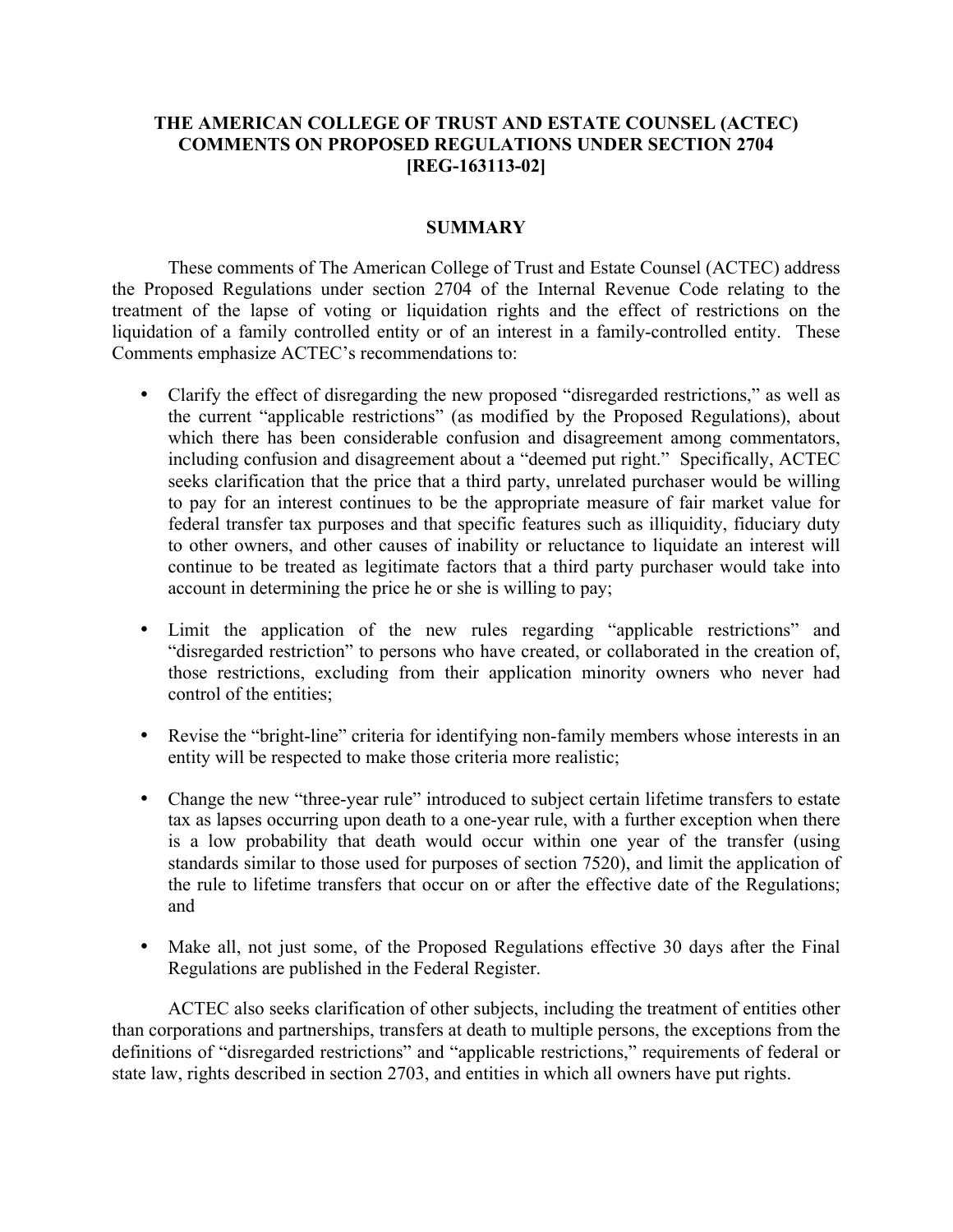# **TABLE OF CONTENTS**

|                                                       | COMMENTS ON PROPOSED REGULATIONS UNDER SECTION 2701 4<br>1. §25.2701 2(b)(5). Controlled Entity: Clarification of "Control"4 |  |  |
|-------------------------------------------------------|------------------------------------------------------------------------------------------------------------------------------|--|--|
| COMMENTS ON PROPOSED REGULATIONS UNDER SECTION 2704 5 |                                                                                                                              |  |  |
|                                                       |                                                                                                                              |  |  |
|                                                       |                                                                                                                              |  |  |
|                                                       |                                                                                                                              |  |  |
|                                                       |                                                                                                                              |  |  |
|                                                       |                                                                                                                              |  |  |
|                                                       |                                                                                                                              |  |  |
|                                                       | a. Recommended Change of the "Three-Year Rule" to a One-Year Rule 9                                                          |  |  |
|                                                       | b. Clarification of the Rule's Prospective Application Only  12                                                              |  |  |
| 7.                                                    |                                                                                                                              |  |  |
|                                                       |                                                                                                                              |  |  |
|                                                       | 9. §25.2704 2(a). Transfers Subject to Applicable Restrictions: In General  15                                               |  |  |
|                                                       | 10. §25.2704-2(b)(1). Applicable Restriction Defined: In General  15                                                         |  |  |
|                                                       |                                                                                                                              |  |  |
|                                                       | 12. §25.2704 2(b)(4)(i) and §25.2704 3(b)(5)(ii). Commercially Reasonable                                                    |  |  |
|                                                       | Restrictions                                                                                                                 |  |  |
| 13.                                                   | §25.2704 2(b)(4)(ii) and §25.2704 3(b)(5)(iii). Requirement of Federal or                                                    |  |  |
|                                                       | 14. §25.2704-2(b)(4)(iii). Certain Rights Under Section 2703 18                                                              |  |  |
| 15.                                                   | §25.2704 2(e) and §25.2704 3(f). Effect of Disregarding an Applicable                                                        |  |  |
|                                                       |                                                                                                                              |  |  |
| 16.                                                   |                                                                                                                              |  |  |
| 17.                                                   |                                                                                                                              |  |  |
| 18.                                                   |                                                                                                                              |  |  |
|                                                       | 19. §25.2704 3(b)(1). Disregarded Restrictions Defined: In General 26                                                        |  |  |
|                                                       | 20. §25.2704 3(b)(1)(iv). Treatment of Active Trades and Businesses 30                                                       |  |  |
|                                                       |                                                                                                                              |  |  |
|                                                       | 22. §25.2704 3(b)(4)(i). Interests Held by Non Family Members: In General31                                                  |  |  |
|                                                       | 23. §25.2704 3(b)(5)(iii). Requirement of Federal or State Law 34                                                            |  |  |
|                                                       | 24. §25.2704 3(b)(5)(iv). Certain Rights Described in Section 2703 34                                                        |  |  |
|                                                       |                                                                                                                              |  |  |
|                                                       | 26. §25.2704 3(e). Certain Transfers at Death to Multiple Persons35                                                          |  |  |
|                                                       |                                                                                                                              |  |  |
| ANCILLARY CONSIDERATIONS: BASIS, EFFECT ON OTHER CODE |                                                                                                                              |  |  |
|                                                       |                                                                                                                              |  |  |
|                                                       | 28. Implications of Proposed Regulations for Income Tax Basis36                                                              |  |  |
| 29.                                                   | Impact of the Proposed Regulations on Other Code Provisions37                                                                |  |  |
|                                                       |                                                                                                                              |  |  |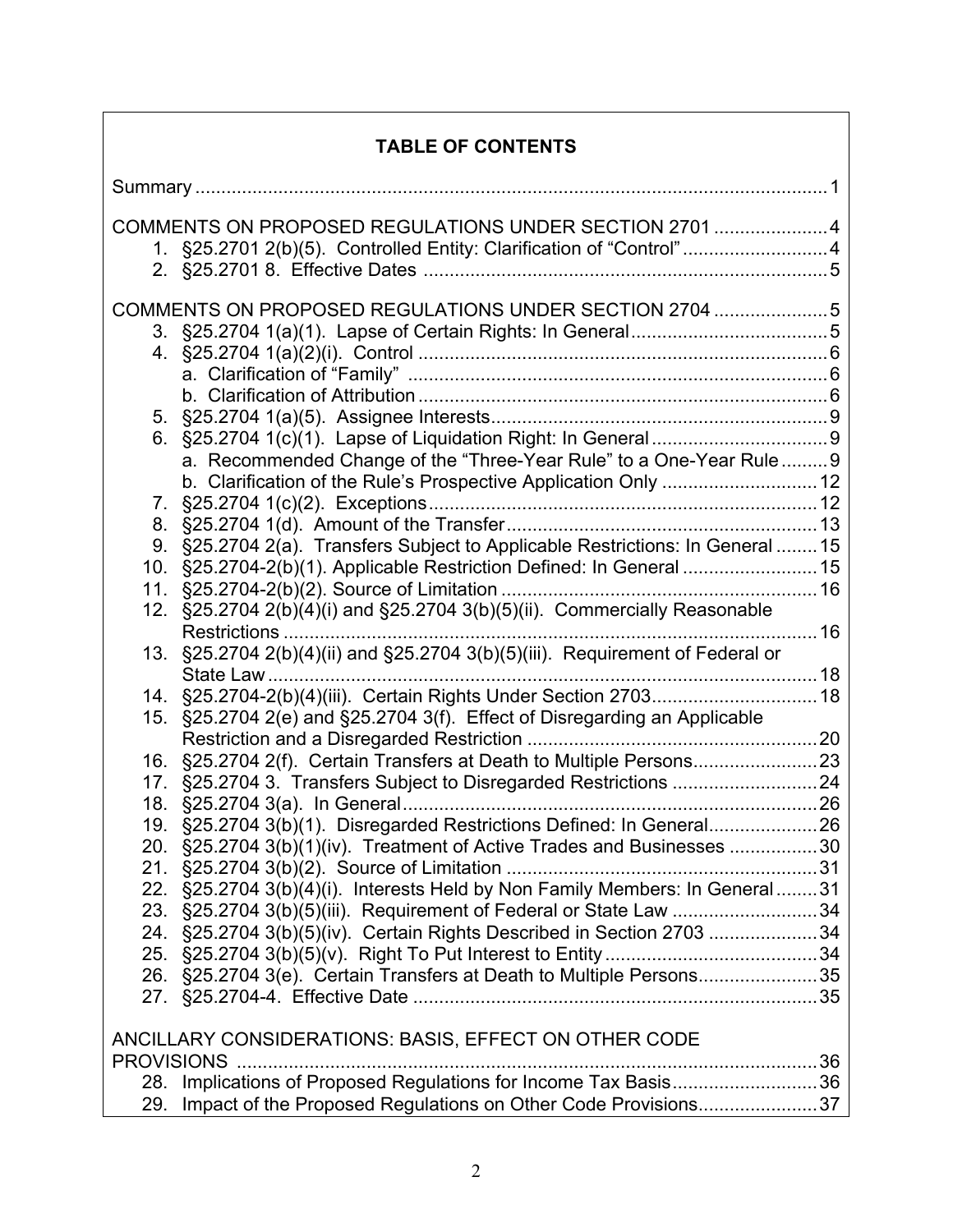| d. Adjusting the Inclusion Ratio of a Trust Under Section 2642(d) 39                                 |  |  |  |
|------------------------------------------------------------------------------------------------------|--|--|--|
|                                                                                                      |  |  |  |
|                                                                                                      |  |  |  |
| ACTEC has no comment on provisions of the Proposed Regulations that are omitted from these Comments. |  |  |  |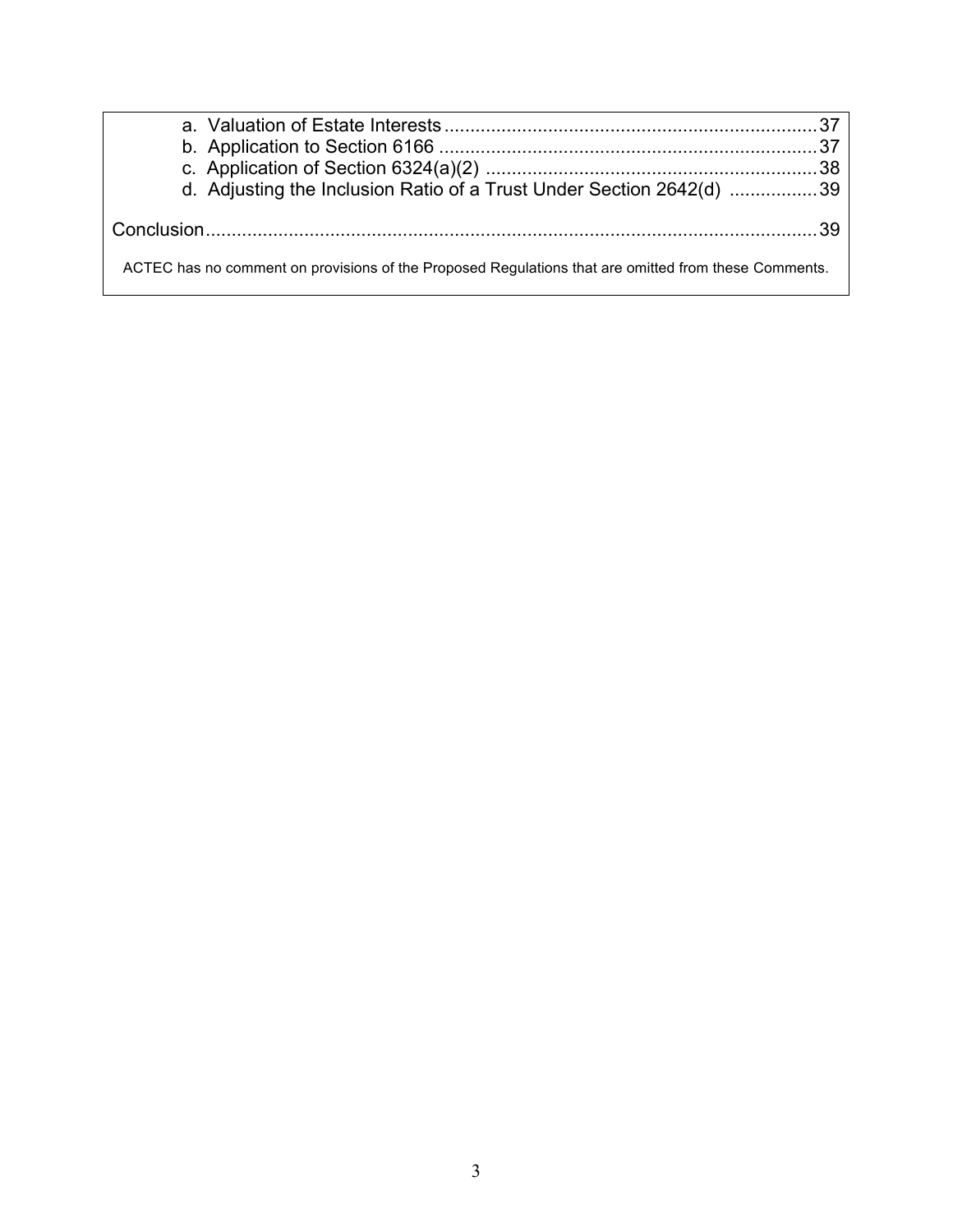### **COMMENTS ON PROPOSED REGULATIONS UNDER SECTION 2701**

# **1. Prop. Reg. §25.2701-2(b)(5). Controlled Entity: Clarification of "Control" in the Case of Entities or Arrangements That Are Not Corporations or Partnerships**

Section 2701 provides special valuation rules for determining the amount of a gift in the case of certain transfers of equity interests in corporations or partnerships.<sup>1</sup> No mention is made in either section 2701 or the Regulations under section 2701 of limited liability companies or other arrangements. The omission of limited liability companies is not surprising because, at the time the section 2701 Regulations were promulgated in 1992, these companies were not commonly used. They did not achieve their current popularity until after 1997, when the "checkthe-box" Regulations (Reg. §301.7701-3) became effective and clarified the income tax status of limited liability companies.

The Preamble to the Proposed Regulations states that the Proposed Regulations address "what constitutes control of an LLC or other entity or arrangement that is not a corporation, partnership, or limited liability company." This issue is addressed in Prop. Reg. §§25.2701-  $2(b)(5)(i) \& (iv).$ 

Prop. Reg.  $$25.2701-2(b)(5)(i)$  provides as follows:

For purposes of section 2701, a controlled entity is a corporation, partnership, or any other entity or arrangement that is a business entity within the meaning of § 301.7701-2(a) of this chapter controlled, immediately before a transfer, by the transferor, applicable family members, and/or any lineal descendants of the parents of the transferor or the transferor's spouse. The form of the entity determines the applicable test for control. For purposes of determining the form of the entity, any business entity described in  $\S 301.7701-2(b)(1)$ , (3), (4), (5), (6), (7), or (8) of this chapter, an S corporation within the meaning of section  $1361(a)(1)$ , and a qualified subchapter S subsidiary within the meaning of section 1361(b)(3)(B) is a corporation. For this purpose, a qualified subchapter S subsidiary is treated as a corporation separate from its parent corporation. In the case of any business entity that is not a corporation under these provisions, the form of the entity is determined under local law, regardless of how the entity is classified for federal tax purposes or whether it is disregarded as an entity separate from its owner for federal tax purposes. For this purpose, local law is the law of the jurisdiction, whether domestic or foreign, under whose laws the entity is created or organized.

ACTEC recommends the following revisions to the Proposed Regulations to deal with the proposed expansion of the scope of the Treasury Regulations to limited liability companies and other entities and arrangements:

<sup>&</sup>lt;sup>1</sup> References to "section \_\_\_" are to the relevant sections of the Internal Revenue Code of 1986, as amended, unless otherwise indicated. References to "Reg. §\_\_\_" are to the relevant sections of the Treasury Regulations currently in place. References to "Prop. Reg. § <sup>2</sup> are to the relevant sections of the Proposed Regulations.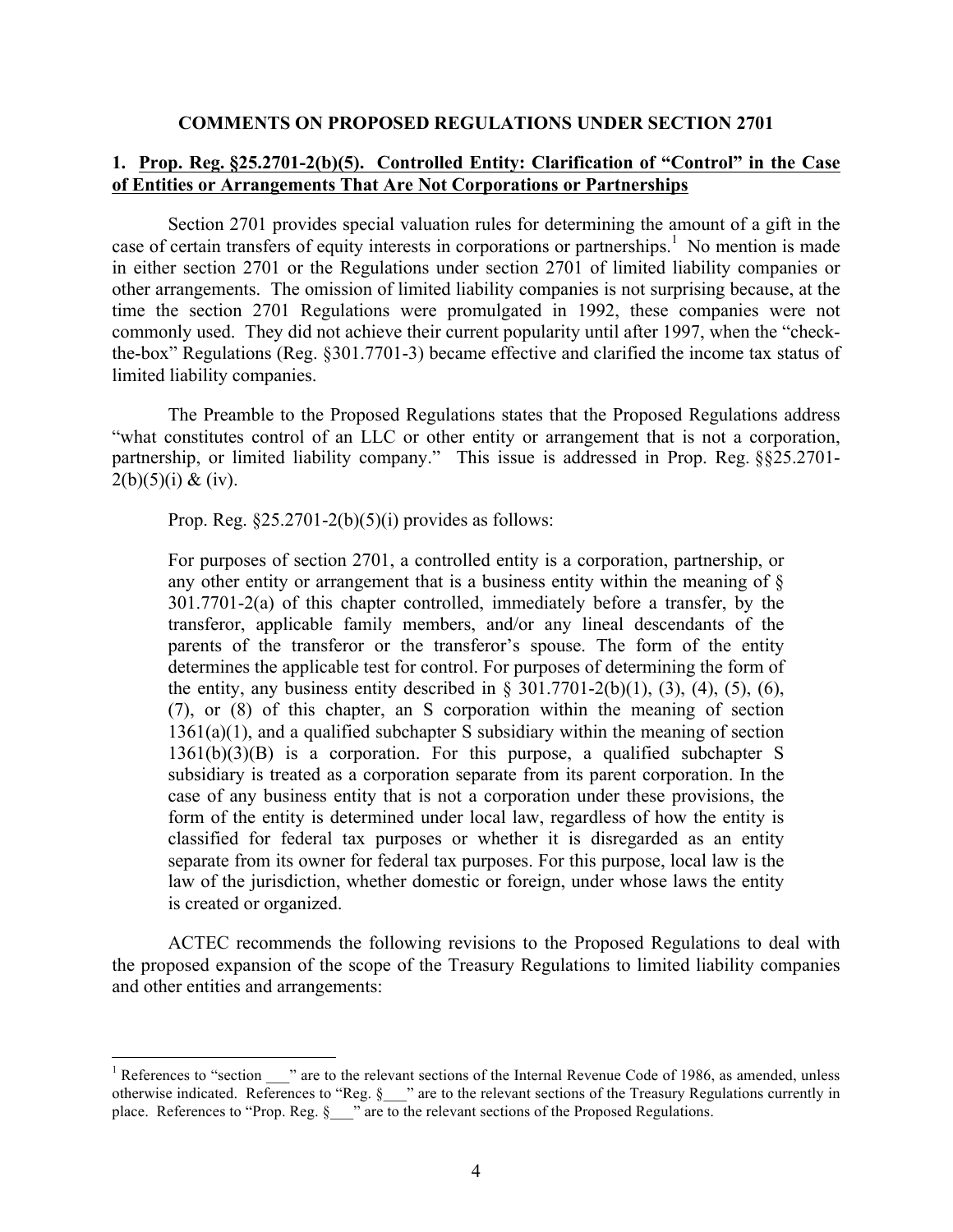a. The reference to Reg. §301.7701-2(a) to determine whether an arrangement is a business entity to which section 2701 should apply has caused confusion because this portion of the section 7701 Regulations does not tell us which arrangements will be treated as entities. That information is found in Reg. §301.7701-1, which provides that "a joint venture or other contractual arrangement may create a separate entity for federal estate tax purposes if the participants carry on a trade, business, financial operation, or venture and divide the profits therefrom." To clarify this issue, consideration could be given to amending Prop. Reg.  $§25.2701-2(b)(5)(i)$  to provide as follows:

For purposes of section 2701, a controlled entity is a corporation, partnership, or any other entity that is a business entity within the meaning of § 301.7701-2(a) of this chapter, including a joint venture or other contractual arrangement treated as an entity under § 301.7701-1 controlled, immediately before a transfer, by the transferor, applicable family members, and/or any lineal descendants of the parents of the transferor or the transferor's spouse.

b. The use of Prop. Reg.  $\S25.2701-2(b)(5)(i)$  to determine which form qualifies as a controlled entity when the entity is neither a corporation nor a partnership suggests that Treasury has concluded that transfers of interests in entities other than corporations and partnerships should be covered by section 2701. ACTEC agrees with this conclusion but recommends that it be clearly stated rather than only suggested. Consideration could be given to amending Reg.  $\S25.2701 - 1(a)(1)$  to provide as follows:

Section 2701 provides special valuation rules to determine the amount of a gift when an individual transfers an equity interest in a corporation, partnership, or any other entity or arrangement that is a business entity within the meaning of  $\S 301.7701-2(a)$  of this chapter, including a joint venture or other contractual arrangement treated as an entity under § 301.7701-1.

#### **2. Prop. Reg. §25.2701-8. Effective Dates**

**See the discussion below of Prop. Reg. §25.2704-4.**

### **COMMENTS ON PROPOSED REGULATIONS UNDER SECTION 2704**

### **3. Prop. Reg. §25.2704-1(a)(1). Lapse of Certain Rights: In General**

This portion of the Proposed Regulations clarifies that the application of section 2704 is not limited to interests in corporations and partnerships; it is also intended to apply to limited liability companies, as well as other entities that are treated as business entities. For the reasons recommended in these Comments addressing the Proposed Regulations under section 2701, ACTEC recommends that the reference in Prop. Reg. §25.2704-1(a)(1) to "any other business entity within the meaning of §301.7701-2(e)" be changed to refer instead to "any other entity that is a business entity within the meaning of Reg. §301.7701-2(a), including a joint venture or other contractual arrangement treated as an entity under §301.7701-1."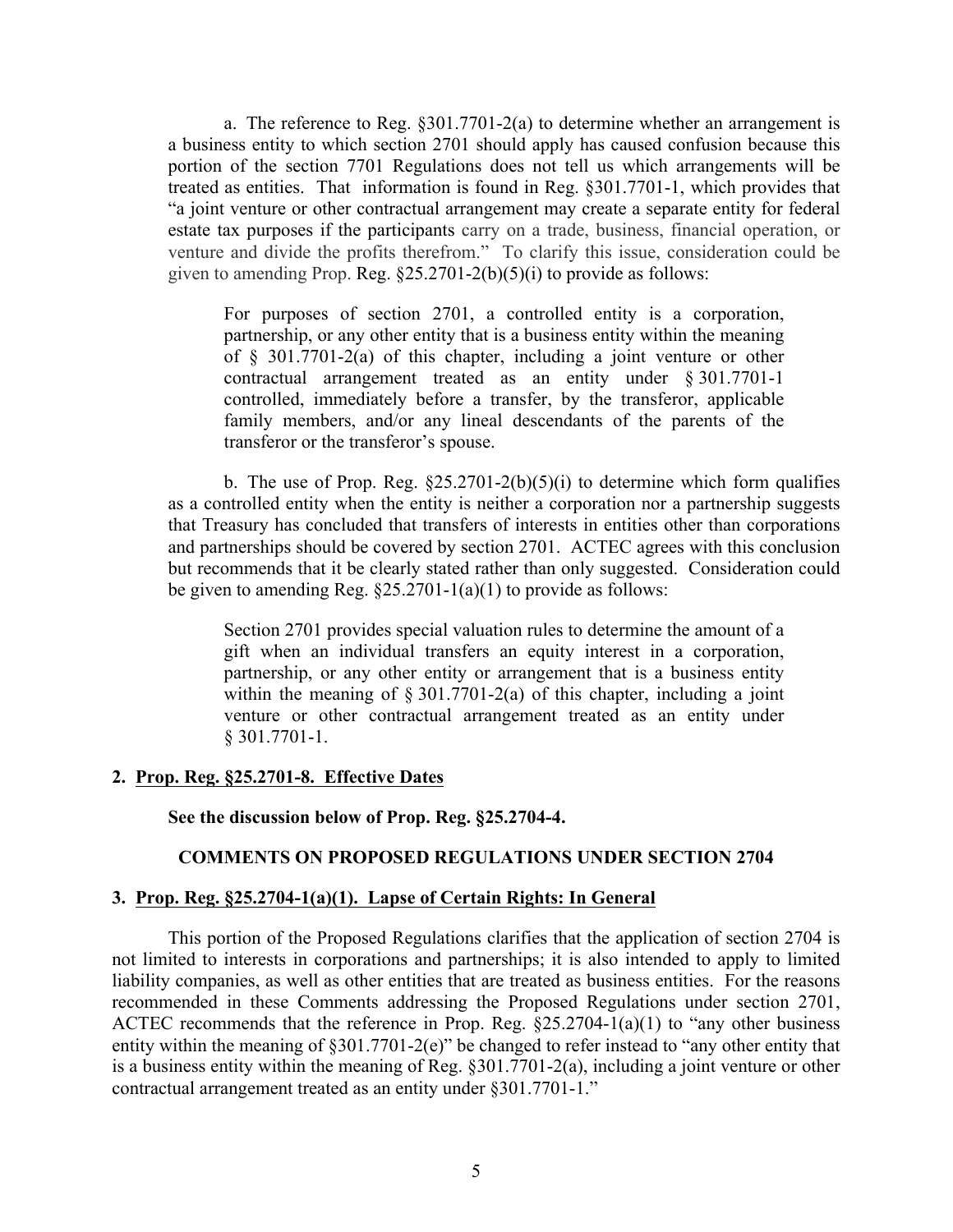#### **4. Prop. Reg. §25.2704-1(a)(2)(i). Control**

### **a. Clarification of "Family"**

Section  $2704(c)(1)$  provides that for purposes of section  $2704$  the term "control" has the meaning given that term by section  $2701(b)(2)$ . Section  $2701(b)(2)$  provides that the term "control" in the case of a corporation means the holding of at least 50 percent (by vote or value) of the stock of the corporation. It defines "control" in the case of a partnership to include the holding of at least 50 percent of the capital or profits interests in the partnership, or in the case of a limited partnership, the holding of any interest as a general partner. Section 2701(b)(2) does not, however, specify by whom the described interests must be held.

The meaning of "control" and the identification of those individuals who hold control is important to the application of both sections 2704(a) and 2704(b). Section 2704(a) applies to the lapse of an individual's voting or liquidation rights only if the individual and "members of such individual's family" hold control of the entity before and after the lapse. Section 2704(b)(1) disregards applicable restrictions when valuing a transferred interest in an entity only if "the transferor and members of the transferor's family" hold control of the entity immediately before the transfer. Similarly, Prop. Reg. §25.2704-3(a) disregards disregarded restrictions when valuing a transferred interest only if "the transferor and/or members of the transferor's family" control the entity immediately before the transfer.

Section 2704(c)(2) provides that the term "member of the family" means, with respect to any individual, (A) the individual's spouse, (B) any ancestor or lineal descendant of the individual or the individual's spouse, (C) any brother or sister of the individual, and (D) any spouse of any individual described in (B) or (C).

The reference in existing Reg.  $\S25.2704-1(a)(2)(i)$  and in Prop. Reg.  $\S525.2704-2(c)$  & 25.2704-3(c) to Reg. §25.2701-2(b)(5) for a definition of "control" has caused confusion because that Regulation includes (in paragraph  $(b)(5)(i)$ ) a definition of "controlled entity" for purposes of section 2701. Unlike section 2704, section 2701(b)(2)(C) and Reg. §25.2701-2(b)(5)(i) define a controlled entity by reference to "applicable family members," which, for purposes of measuring control under section 2701, includes not only interests held by members of the family, but also interests held by any lineal descendant of any parent of the transferor or the transferor's spouse.

Some commentators have concluded that the reference to Reg. §25.2701-2(b)(5) in the section 2704 Regulations suggests that Treasury intends to expand the definition of "family" for purposes of section 2704 beyond the scope of its definition in section 2704(c)(2). ACTEC assumes that this interpretation was not Treasury's intention. If correct, ACTEC recommends that the reference to Reg.  $\S 25.2701-2(b)(5)$  be changed to refer specifically to clauses (ii), (iii), and (iv) of Reg. §25.2701-2(b)(5), the three provisions that actually address the meaning of "control."

#### **b. Clarification of Attribution**

ACTEC is also troubled by the inclusion in Prop. Reg. §§25.2704-1(a)(2)(i), 25.2704- 2(d) & 25.2704-3(d) of a direction to look to Reg.  $\S25.2701-6$  to determine whether an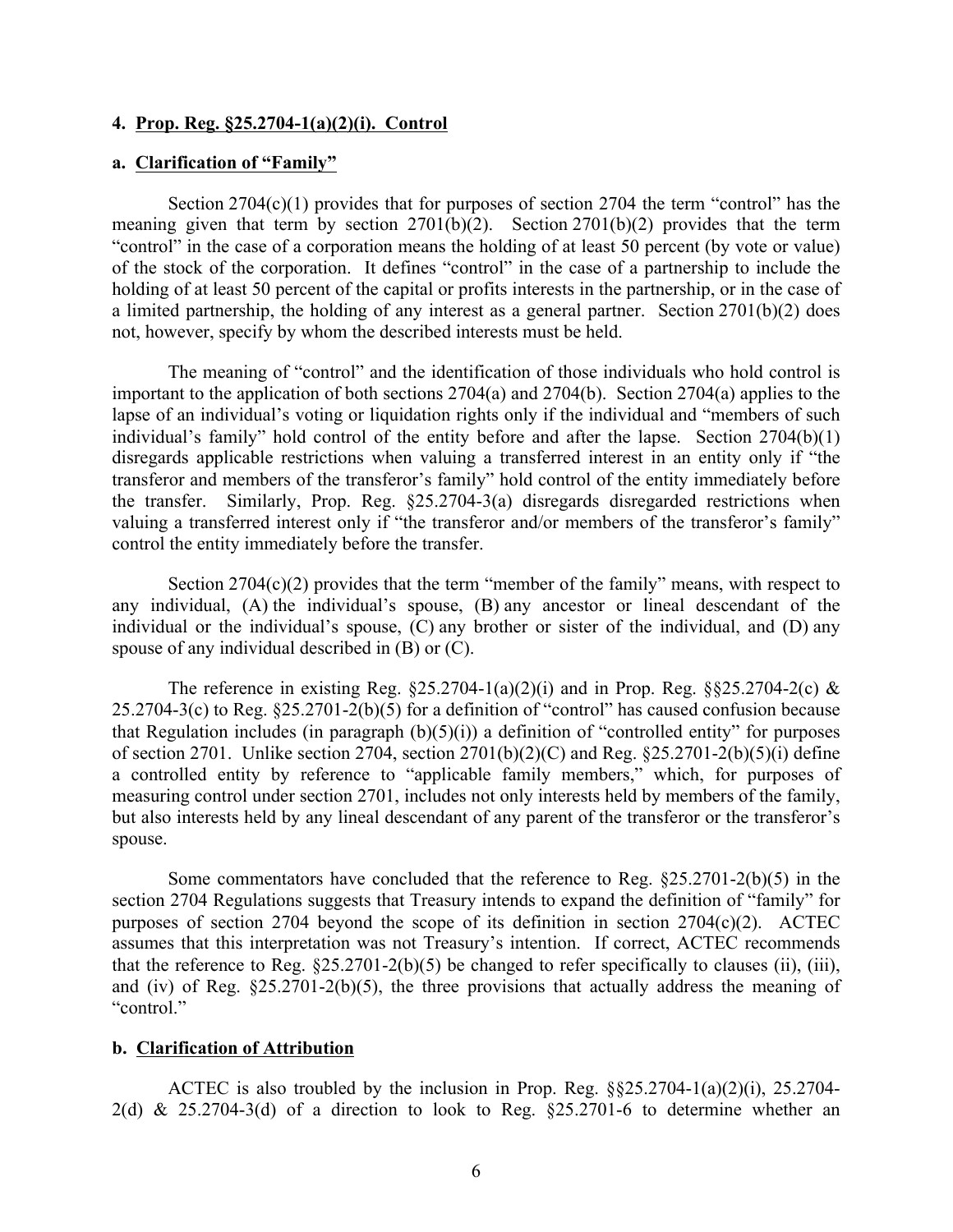individual will be treated as owning an interest in an entity that is owned by another entity or by a trust or estate in which the individual has an interest. Reg. §25.2701-6 contains a set of very broad attribution rules that attribute the ownership of interests in entities owned by trusts and estates to individuals whose actual interests are attenuated. Examples include: (1) the grantor of a grantor trust who is treated as owning all of the entity interests owned by the trust regardless of whether the grantor has any beneficial interest in the trust or any right to control the voting interests of the entity; (2) the 95-year-old income beneficiary of a trust who has no interest in the principal who is deemed to hold all the interests held by the trust in any entity; and (3) each of 10 cousins who are discretionary beneficiaries of an educational trust established for them by their grandfather who are deemed to own all of the interests held by the trust in any entity.

The attribution rules of Reg. §25.2701-6 also result in the attribution of the same interests in an entity to multiple persons. For example, the interests deemed held by the grantor of a grantor trust will also be attributed to the beneficiaries of the trust. The interests held by the income beneficiary of a trust will also be attributed to its remainder beneficiaries, and all of the interests of the beneficiaries of a discretionary trust will be separately attributed to each of the discretionary beneficiaries.

Reg. §25.2701-6 does contain a set of rules designed to alleviate the multiple attribution problem, but these rules do not work appropriately in the context of section 2704 because section 2704 does not use the same concept of applicable family member that is used in section 2701 and because the operation of section 2704 does not depend on the identification of a transferee.

ACTEC recommends that the Proposed Regulations contain their own set of trust and estate attribution rules. The Regulations under section 2704 should not attribute ownership to the grantor of a trust who is not also a trust beneficiary. The treatment of the grantor of a trust as the owner of its assets is an income tax concept that should have no relevance to the operation of those portions of the transfer tax system that depend on actual ownership. In addition, the Regulations under section 2704 should clearly prevent attribution of the same interest to multiple individuals.

Consideration could be given to the following language:

**Indirect holding of interests in estates and trusts** *—* (a) *In general.—*A person is considered to hold an interest in an entity held by an estate or trust if, under the terms of the governing instrument of the estate or trust, that person will receive that interest. An individual will not be considered to hold an interest in an entity held by an estate or trust if that interest, under the terms of the governing instrument, will pass to another person. If an estate or trust holds an interest in an entity that is not directed to pass to a particular person, that interest will be deemed to be owned by each of the persons to whom it could pass, ignoring any powers of appointment that have not been irrevocably exercised.

*(b) Multiple attribution.—*If this section attributes an interest in an entity to more than one person, the interest shall be attributed in the following manner: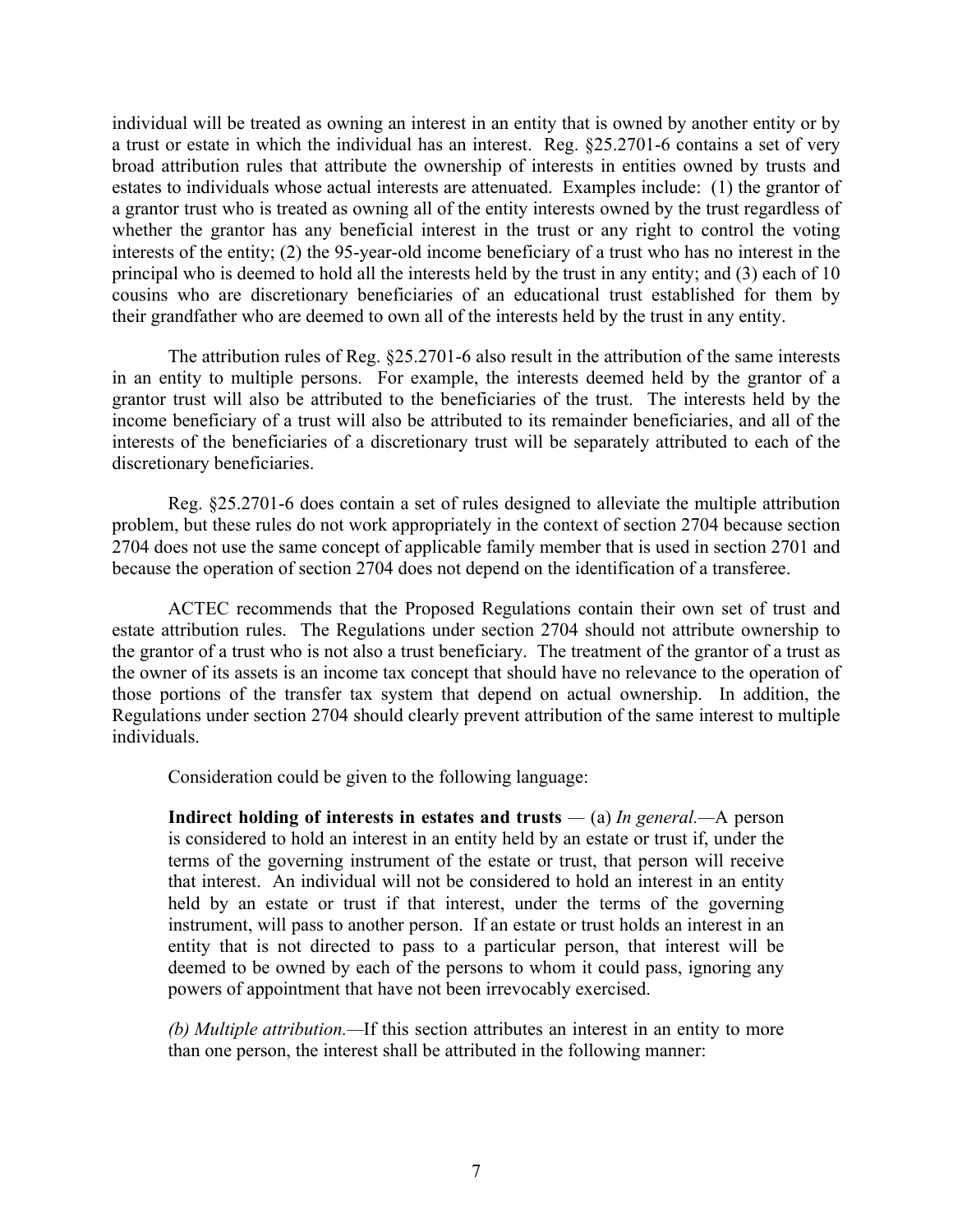(1) In the case of an estate or trust whose governing instrument requires payments to its beneficiaries in fixed proportions, the entity interests owned by the estate or trust shall be deemed to be owned by the beneficiaries in those proportions.

(2) In the case of an estate or trust whose governing instrument divides payments to its beneficiaries on a temporal basis, the entity interests owned by the estate or trust shall be deemed to be owned by the beneficiaries in proportion to the actuarial interest of each, determined using the principles set forth in Reg. §1.7520-1.

(3) In the case of a trust whose governing instrument permits distributions to beneficiaries on a discretionary basis, the entity interests owned by the trust shall be deemed to be owned at any particular time in those proportions that each beneficiary would receive if the trustee were then to distribute the assets of the trust among the beneficiaries who are descendants of the grantor of the trust on a per stirpital basis or, if none of the beneficiaries are descendants of the grantor of the trust, among the beneficiaries of the trust who are descendants of the nearest ancestor of the grantor of the trust who has descendants who are beneficiaries of the trust.

(4) In the case of an estate or trust not described above, in a manner that is reasonable taking into account all of the facts and circumstances.

*(c) Examples.—*The following examples illustrate the provisions of this section:

*Example 1.*—An irrevocable trust holds a 40 percent interest in a corporation. One-half of the trust income is to be distributed to O Charity. The other one-half is to be distributed among the issue of the grantor (G) in such proportions as the trustees in their sole discretion determine. The trust is a perpetual trust. At the time that a determination of ownership in the corporation is to be made for purposes of this section, G's issue consist of G's child C, C's children GC-1, GC-2 and GC-3, and the two children of a deceased child of G, GC-4 and CG-5. O is treated as holding a 20 percent interest in the corporation. C is treated as holding a 10 percent interest in the corporation. Each of GC-4 and GC-5 is treated as owning a 5 percent interest in the corporation. C's three children (GC-1, GC-2, GC-3) are not treated as owning any portion of the corporation because, if onehalf of the trust property were to be distributed to G's issue on a per stirpital basis, no portion of the trust property would be distributed to them.

*Example 2.—*The facts are the same as in *Example 1*, except that O's income interest terminates in 10 years, and at the end of 10 years the terms of the trust permit distribution of principal as well as income to G's issue on a discretionary basis. The actuarial value of a 10-year, 50 percent income interest is 10 percent of the value of the trust. O is treated as owning a 2 percent interest in the corporation; C is treated as owning a 19 percent interest; and each of GC-4 and GC-5 is treated as owning a 9.5 percent interest.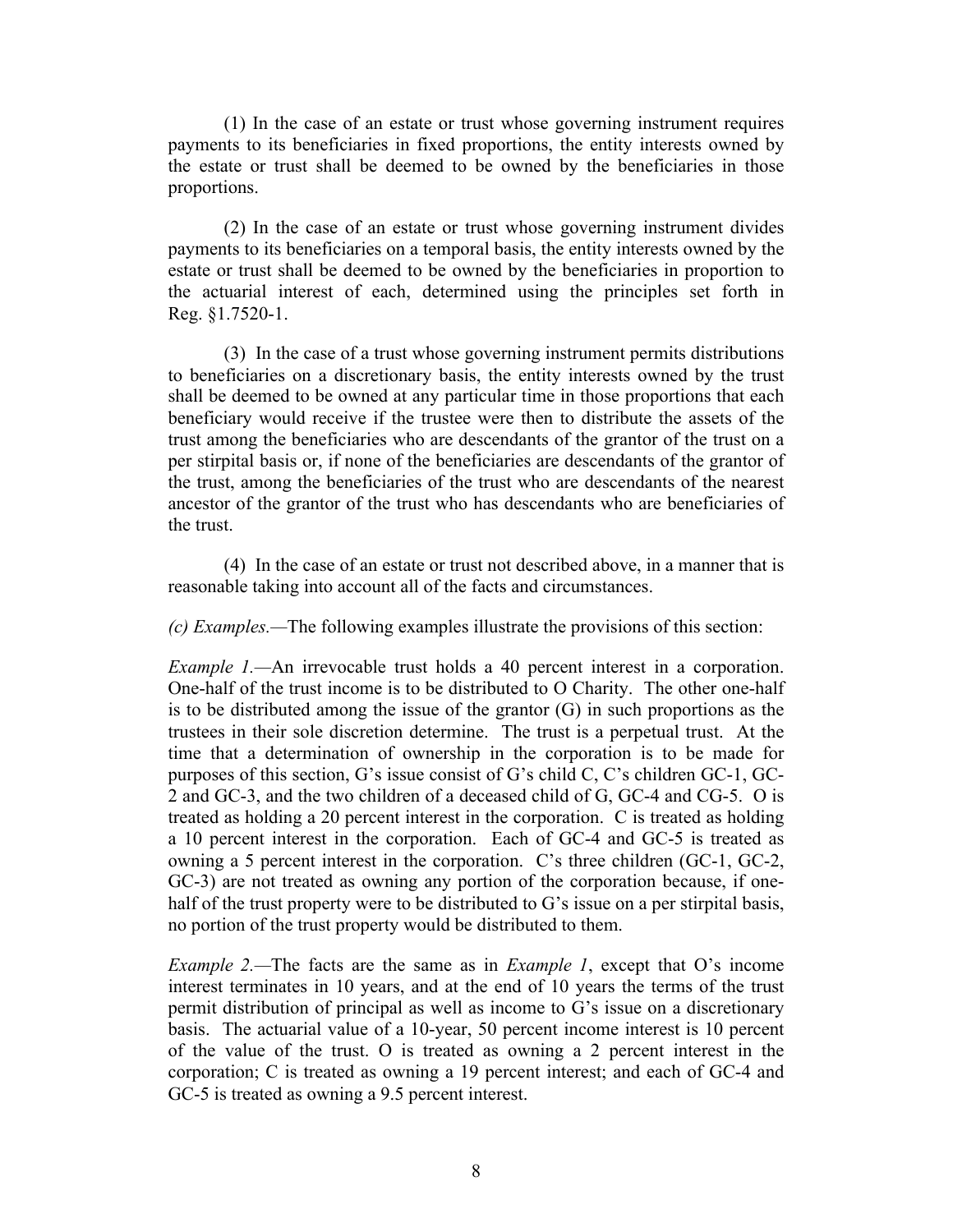#### **5. Prop. Reg. §25.2704-1(a)(5). Assignee Interests**

The Proposed Regulations provide that a transfer of a partnership interest to an assignee who neither has nor may exercise the voting or liquidation rights of a partner is a lapse of the voting and liquidation rights associated with the transferred interest. *See* Prop. Reg.  $\S25.2704-1(a)(5)$ . The Preamble explains that this change merely confirms that a transfer that results in the restriction or elimination of a voting or liquidation right associated with the transferred interest is a lapse under section 2704(a). 81 Fed. Reg. at 51420.

In ACTEC's experience, it is very common that a partner may transfer only an assignee interest to a transferee who cannot become a partner without the consent of the other partners. In many cases, however, it *is* intended that the transferee become a partner with no intention otherwise. In fact, it is not unusual for the same document to both assign the transferred interest and provide the consent needed to admit the transferee as a partner. When such a transfer (even involving more than one document) is effectuated, it seems arbitrary that the application of section 2704(a) might depend, for example, on the order in which the parties sign.

ACTEC recommends that the Final Regulations clarify the application of the assignee rule to provide that the transfer of a partnership interest to an assignee who becomes a partner as part of an integrated transaction will not be treated as causing a lapse of the rights associated with the transferred partnership interest.

### **6. Prop. Reg. §25.2704-1(c)(1). Lapse of Liquidation Right: In General**

#### **a. Recommended Change of the "Three-Year Rule" to a One-Year Rule**

Section 2704(a) treats the lapse of a voting or liquidation right in a family-controlled entity as a transfer (or additional transfer) by the individual holding the right immediately before its lapse. Reg.  $\S25.2704-1(c)(1)$  exempts a transfer of an interest in a family-controlled-entity that results in the lapse of the transferor's control if the rights with respect to the transferred interest are not restricted or eliminated. The Proposed Regulations amend that regulation to deny the exemption for transfers occurring within three years before the transferor's death. Reg. §25.2704-1(f), Example (4), would be modified to illustrate this provision. The Preamble introduces this amendment by stating that "[t]he Treasury Department and the IRS . . . believe that this exception should not apply when the inter vivos transfer that results in the loss of the power to liquidate occurs on the decedent's deathbed." 81 Fed. Reg. at 51414.

Lifetime gifts of interests in family-owned entities can be gifts of minority interests carved out of a controlling interest and can leave the donor with only a minority interest at death, all discounted for transfer tax valuation purposes. But these gifts have consequences to the donor, including the loss of actual control that might hinder the donor from taking actions considered desirable or preventing actions considered undesirable. On the other hand, if the donor's death is imminent, such a gift might achieve the same minority-interest benefits for tax purposes without significant downside costs and risks to the donor. It might be said that the downside costs and risks – the real effect of the transfer on the donor – are essentially the same in that case as in the case of an actual testamentary transfer or similar transfer that does not take effect until the moment of death.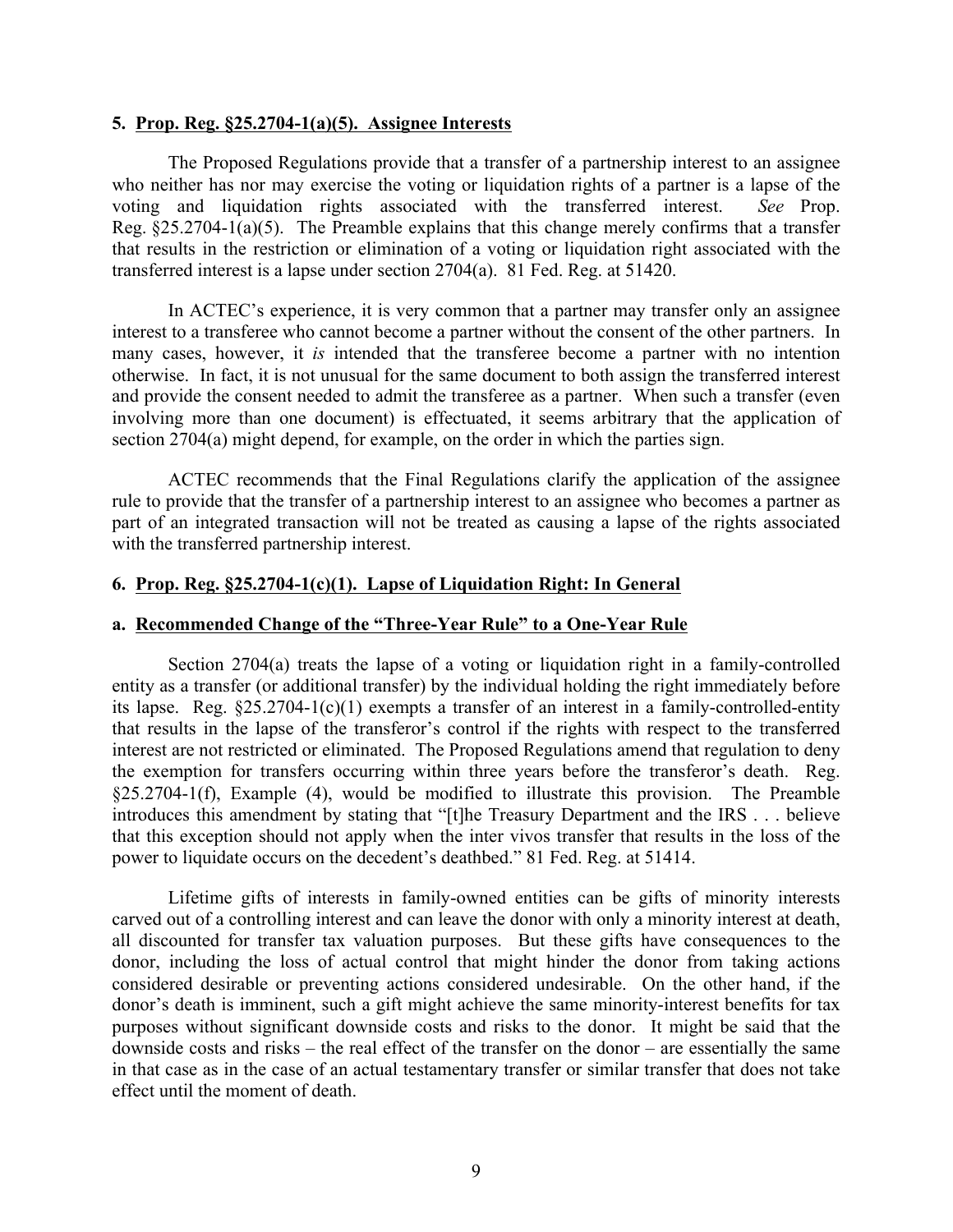ACTEC understands Treasury's concern with deathbed transfers and understands why Treasury is interested in treating them essentially as transfers occurring at the moment of death. The Preamble to the Proposed Regulations similarly explains this concern with reference to the downside cost and risk of a transfer to the transferor:

The Treasury Department and the IRS have concluded that the regulatory exception created in  $\S25.2704-1(c)(1)$  should apply only to transfers occurring more than three years before death, where the loss of control over liquidation is likely to have a more substantive effect.

#### 81 Fed. Reg. at 51414.

Case law regarding deathbed transfers has been uneven. An IRS challenge was successful in *Estate of Murphy v. Commissioner*, T.C. Memo. 1990-472 (cited in the Preamble to the Proposed Regulations), in which the Tax Court found that "the facts in this case are extreme" and concluded that 49.65 percent of the stock of a family-controlled corporation remaining after two transfers, each of 0.88 percent of the stock, 18 days before the transferor's death should be valued without a minority discount to be "consistent with the established principle that transactions with no purpose or effect other than to reduce taxes are disregarded for Federal tax purposes."

But a similar IRS challenge was unsuccessful in *Estate of Frank v. Commissioner*, T.C. Memo. 1995-132, in which the Tax Court refused to include in the decedent's gross estate (a slightly different formulation of the issue than the *Murphy* court had used) the value of 12.18 percent of the stock of a close-held corporation that had been transferred only two days before the decedent's death, reducing the donor's stockholdings from 50.30 percent to 38.12 percent. The *Frank* court valued the remaining 38.12 percent of the stock as a minority interest.

These contrasting results illustrate the subjectivity, and the unpredictability, of identifying and proving the existence and effect of a deathbed transfer. Therefore, ACTEC also understands the interest expressed in the Preamble in establishing a bright-line test for these kinds of transfers.

ACTEC is concerned, however, that a period of three years before death (aside from not self-evidently mirroring the 18-day period ruled upon by the court in *Murphy*) does not correspond to any period that an estate planning professional would typically treat as a transferor's last days for planning purposes. In ACTEC's experience, while estate planning is always sensitive to the mortality of all clients, many (if not most) transfers that turn out to have occurred within three years before the transferor's death are not made with a deathbed motivation. Specifically, those transfers are typically not made on the premise that the transferor's sacrifice of enjoyment, income, control, or other benefits of the transferred property will be nominal or inconsequential. The Service's life expectancy tables tell us that individuals who are 95 years of age or younger all have life expectancies in excess of three years. A requirement to survive three years to qualify for the exception in Reg. §25.2704-1(c)(1) would "catch" many transfers that have no deathbed motivation at all, including cases, frequently seen by estate planning professionals, in which a perfectly healthy transferor dies unexpectedly from an accident or other similar cause.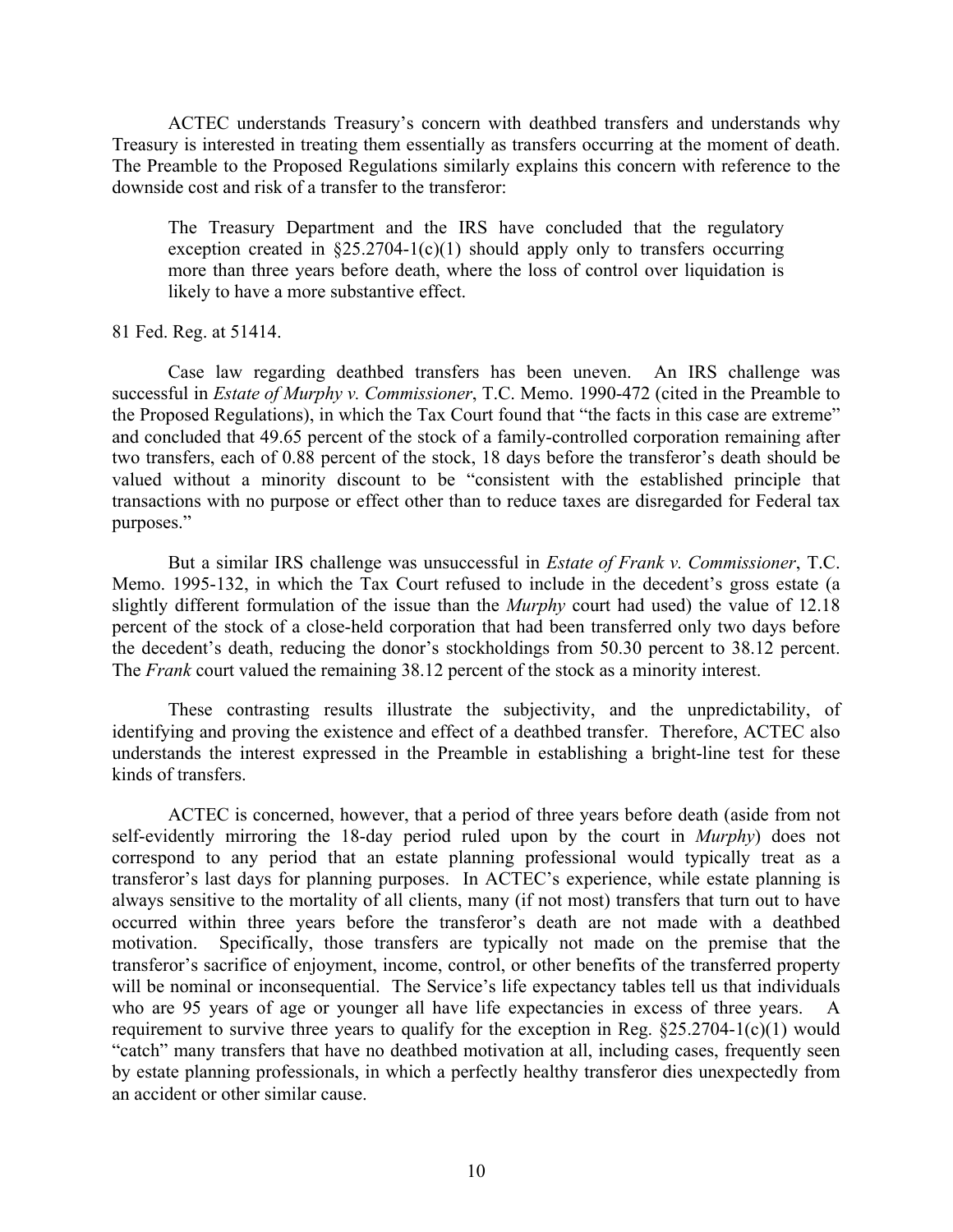Although the Preamble to the Proposed Regulations cites section 2035(a) as "a brightline, three-year test," it cites nothing – and ACTEC knows of nothing – to suggest that Congress originally chose a three-year period with the intention of emulating a deathbed outlook. Moreover, ACTEC questions whether Treasury would be *prudent*, or perhaps even *authorized*, to select a period originally prescribed *by Congress*, as the model for a period to be prescribed *by regulations* for the stated purpose of emulating a deathbed outlook.

ACTEC believes that the search for appropriate models should be guided by the precedent of other regulations in which the imminence of death has been explicitly considered. What comes most readily to mind are the regulations under section 7520, which itself is cited by Congress in the legislative history of chapter 14. Those regulations are obliged by section  $7520(c)(2)$  "to take into account the most recent mortality experience available." While the regulations are indeed premised on "mortality data most recently available from the United States census" (Reg. §§1.7520-1(b)(2), 20.7520-1(b)(2) & 25.7520-1(b)(2)) – that is, data reflecting the population in general – they provide the following "bright-line" exception:

The mortality component prescribed under section 7520 may not be used to determine the present value of an annuity, income interest, remainder interest, or reversionary interest if an individual who is a measuring life dies or is terminally ill at the time the gift is completed. For purposes of this paragraph  $(b)(3)$ , an individual who is known to have an incurable illness or other deteriorating physical condition is considered terminally ill if there is at least a 50 percent probability that the individual will die within 1 year. However, if the individual survives for eighteen months or longer after the date the gift is completed, that individual shall be presumed to have not been terminally ill at the date the gift was completed unless the contrary is established by clear and convincing evidence.

Reg. §25.7520-3(b)(3). Reg. §§1.7520-3(b)(3) and 20.7520-3(b)(3)(i) are similar.

Following that precedent, ACTEC recommends that the required period of survival in Prop. Reg.  $\S25.2704-1(c)(1)$  be changed from three years to one year. A period of one year would align much more closely with a period in which the concern for an imminent death might inform gift-giving and similar transactions. Of course, during a one-year period, or even a onemonth period, it is still likely that some healthy transferors will die. Although that risk is unavoidable when any bright-line test replaces a facts-and-circumstances test, ACTEC believes that a period of one year would more closely approximate the period during which transferors are likely to engage in "deathbed" planning. We also recommend that the regulations provide that the lapse rule not apply if the death of the transferor was not expected to occur during the oneyear period after the transfer, using the same factors applied for purposes of section 7520.

ACTEC believes that these modifications would be consistent – more so than the Proposed Regulations as drafted – with the stated motivation of the rule in the concern for the case where "the inter vivos transfer that results in the loss of the power to liquidate occurs on the decedent's deathbed." 81 Fed. Reg. at 51414.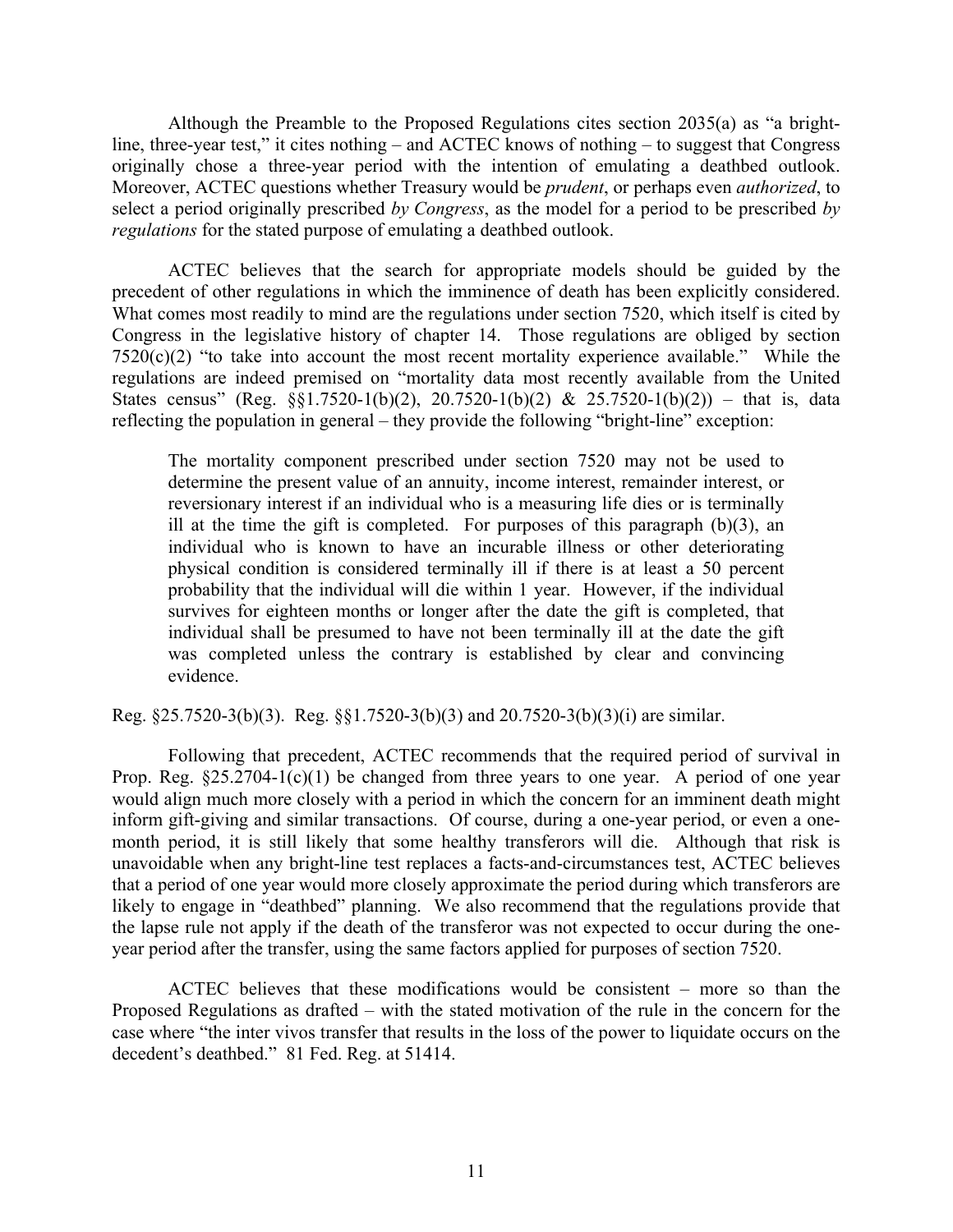#### **b. Clarification of the Rule's Prospective Application Only**

Prop. Reg. §25.2704-4(b)(1) provides that the changes to be made by Prop. Reg. §25.2704-1 apply to lapses of rights created after October 8, 1990, "occurring on or after the date these Proposed Regulations are published as the Final Regulations in the Federal Register." Prop. Reg. §25.2704-1, however, provides that the lapse of a voting or liquidation right as a result of the transfer of an interest within three years of the transferor's death is "treated as a lapse occurring" on the transferor's date of death. A strict reading of these two provisions, including the use of the word "occurring" in both provisions, suggests that the Proposed Regulations are intended to apply to any transfer that results in a lapse of a voting or liquidation right, regardless of when the transfer is actually made (even if made before the Proposed Regulations were published) if the transferor dies (i) within three years of the transfer and (ii) death occurs after the Proposed Regulations are published as final in the Federal Register.

ACTEC is reluctant to assume that Treasury intended the Proposed Regulations to apply to transfers made before the Proposed Regulations are published in final form. If this was not Treasury's intention, ACTEC recommends that Prop. Reg. §25.2704-4 should be modified to confirm that the proposed change to Reg.  $\S25.2704-(1)(c)$  applies only to transfers that actually occur on or after the effective date of the Final Regulations.

# **7. Prop. Reg. §25.2704-1(c)(2). Exceptions**

Reg.  $\S25.2704-1(c)(2)(i)(A)$  provides that section 2704(a) does not apply to the lapse of a liquidation right to the extent that the holder (or the holder's estate) and members of the holder's family cannot immediately after the lapse liquidate an interest that the holder held directly or indirectly and could have liquidated prior to the lapse. Prop. Reg.  $\S25.2704-1(c)(2)(i)(B)$ provides that, for purposes of making this determination, an interest held by a person other than a member of the holder's family (a non-family-member interest) may be disregarded. Whether a non-family-member interest is disregarded would be determined under Prop. Reg.  $\S25.2704-3(b)(4)$ , applying that section as if, by its terms, it also applies to the question of whether the holder (or the holder's estate) and members of the holder's family may liquidate an interest immediately after the lapse.

Prop. Reg. §25.2704-3(b)(4) provides that non-family-member interests would be generally ignored unless (A) the interest has been held by the non-family member for at least three years immediately before the transfer; (B) the interest constitutes at least 10 percent of the value of all of the equity interests in the corporation, or at least a 10-percent interest in the business entity (for example, a 10-percent interest in the capital and profits of a partnership) for a business entity other than a corporation; (C) the total of the equity interests in the entity held by non-family members constitutes at least 20 percent of the value of all of the equity interests in the corporation, or at least 20 percent of all of the interests in the non-corporate entity; and (D) each non-family member has a put right as described in Prop. Reg. §25.2704-3(b)(6).

Under the Proposed Regulations, if a transferor who has the ability to liquidate an interest in the entity makes a transfer within three years of death, and if as a result of the transfer, the transferor's ability to liquidate the interest lapses, the lapse is treated as a transfer if the transferor (or the transferor's estate) and members of the transferor's family actually have the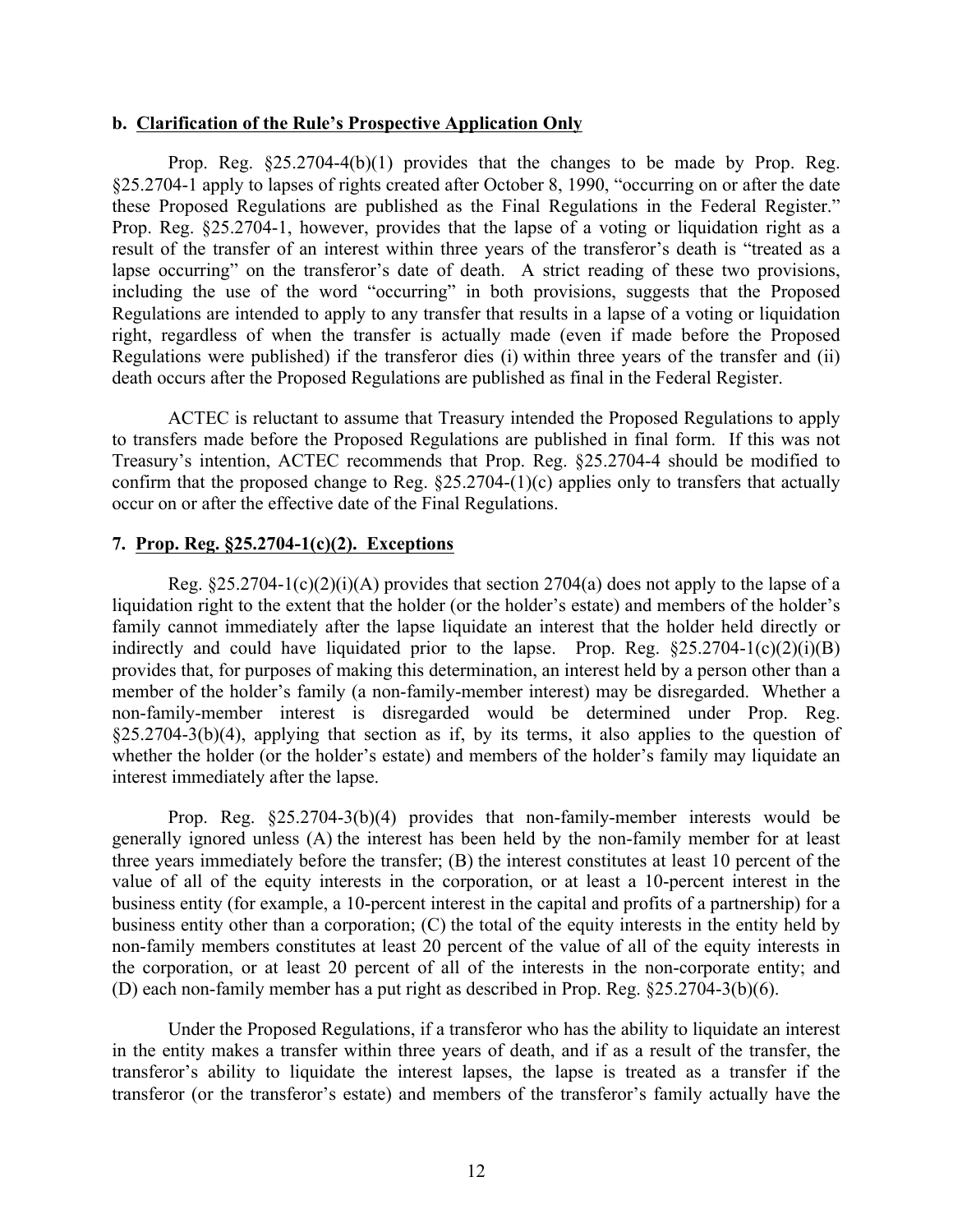power to liquidate the transferred interest immediately after the lapse or, would have had the ability to liquidate the entity if the interests of non-family members who fail to meet the requirements of Prop. Reg. §25.2704-3(b)(4) are ignored.

ACTEC addresses concerns about the new disregarded non-family interest rule later in these Comments. However, ACTEC recommends here that the proposed disregarded non-family interest rule is particularly inappropriate when combined with the lapse rule under Prop. Reg.  $§25.2704-1(a)(1)$ . Suppose, for example, that the holder of a 50 percent interest in a limited liability company whose governing instrument requires the consent of 50 percent of its members to liquidate a membership interest sells a 25 percent interest to an unrelated person within three years of death. The other 50 percent of the membership interests in the company are held by the individual's children. After the sale, the company remains an entity controlled by the transferor and the transferor's children but they cannot liquidate the transferred interest because it is not owned by any member of the family. Yet, the disregarded non-family-member interest rule does not permit taking this fact into account because the unrelated purchaser has not held the interest for three years and does not have a put right.

# **8. Prop. Reg. §25.2704-1(d). Amount of the Transfer**

Section  $2704(a)(2)$  provides that, when section  $2704(a)$  applies to cause a lapse of a voting or liquidation right to be treated as a transfer, the amount of the transfer equals the excess (if any) of the "value" of all interests in the entity held by the transferor immediately before the lapse (determined as if the lapsed rights were non-lapsing) over the "value" of such interests immediately after the lapse.

Reg. §25.2704-1(d) provides:

Amount of transfer. The amount of the transfer is the excess, if any, of—

(1) The value of all interests in the entity owned by the holder immediately before the lapse (determined immediately after the lapse as if the lapsed right was nonlapsing); over

(2) The value of the interests described in the preceding paragraph immediately after the lapse (determined as if all such interests were held by one individual).

It is unclear, for two reasons, how this valuation rule applies to a transfer within three years of the death of the transferor. The first source of uncertainty is lack of clarity as to when the values are to be determined. One application would result in values determined on the date of the actual transfer that caused the lapse. Another would result in values determined on the date of death, which is the date that the lapse is deemed to have occurred under the three-year rule. If the values are determined on the date of the transferor's death, post-transfer changes in the market value of the retained and transferred interest would have to be taken into account. Because the purpose of the rule is to capture the loss of value attributable to the lapse, rather than post-transfer changes in value, ACTEC recommends that Reg. §25.2704-1(d) be modified to clarify that the value of the transfer should be determined as of the date of the actual transfer.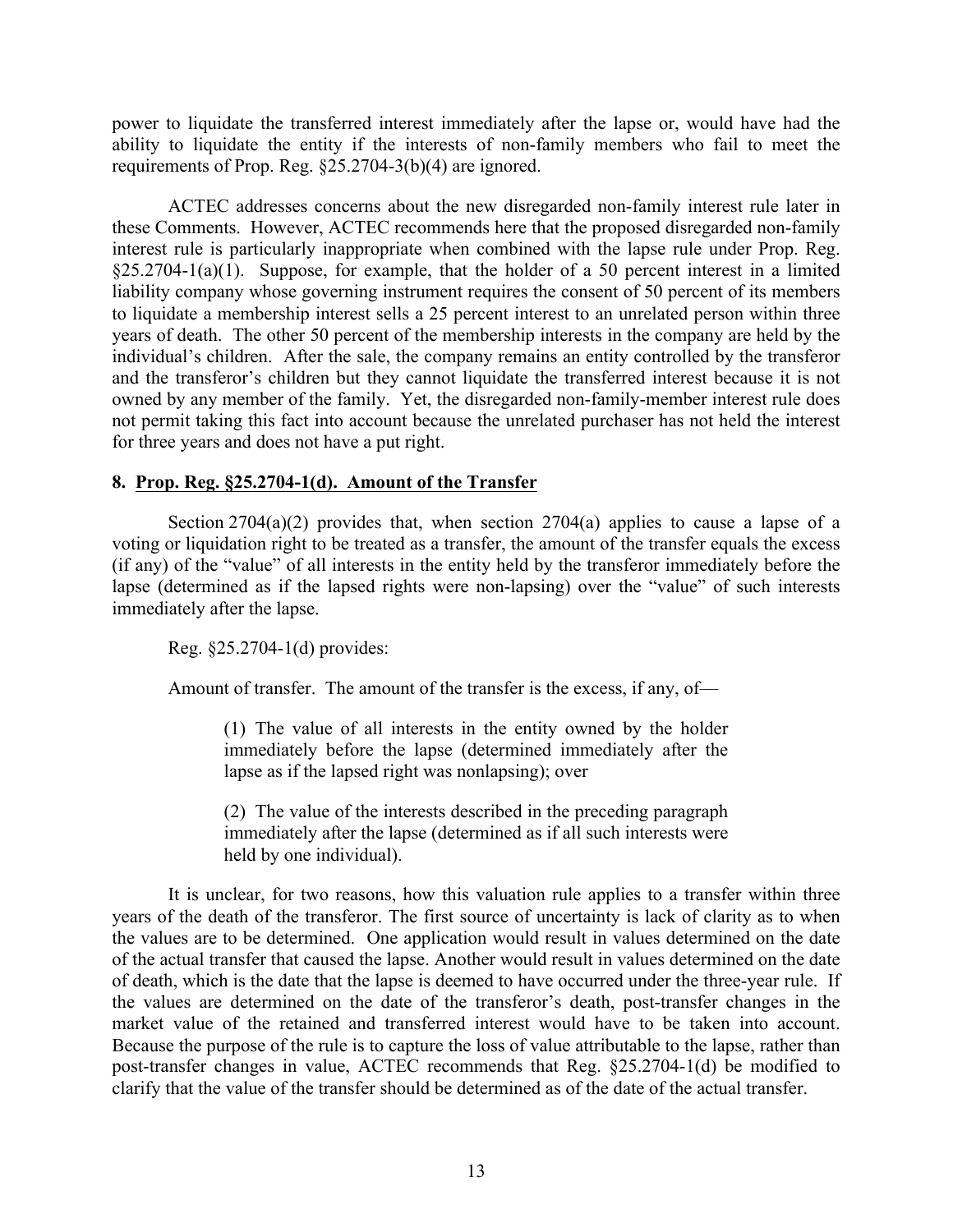These recommendations with respect to Reg. §25.2704-1(d) could be implemented, for example, by adding the following at the end of Reg. §25.2704-1(d):

In the case of the lapse of a voting or liquidation right that actually occurs prior to the date of the transferor's death but that is deemed under Reg. §25.2704-  $1(c)(1)$  to occur on the date of the transferor's death, the amount of the transfer shall be determined as of the date of the actual transfer and shall be determined after giving effect to the valuation rules described in Reg. §25.2704-2 and  $$25.2704-3.$ 

The second source of uncertainty is the method for determining the amount to be included in a transferor's taxable gifts as a result of a transfer within 3 years of his or her death. Section  $2704(a)(2)$  provides that the amount to be included is the excess of the value of all interests in the entity owned by the individual before the lapse over the value of those interests after the lapse. Reg. §25.2704-1(d) provides that the post-lapse value of the interests held by the individual immediately before the lapse are to be valued "as if all such interests were held by one individual." A literal application of this provision seems to result in no decrease in value.

Suppose, for example, that the transferor T owns 100 percent of a limited liability company, X. X owns investment assets worth \$1 million. T's 100% ownership gives T the power to liquidate X. If T liquidated X, T would receive assets worth \$1 million. For transfer tax purposes, T's interest in X is worth \$1 million. T gives a 25% interest in X to each of his 4 children. Each of the 25% interests, after applying appropriate discounts for lack of marketability and lack of control, is worth only \$200,000. T dies 2 weeks after making the gifts. All of T's interests in X before the transfer are worth \$1 million. All of the interests in X, previously owned by T, immediately after the transfer "determined as if all such interests were held by one individual" would also be \$1 million. The amount to be included, therefore, seems to be zero.

ACTEC recommends that the Regulations be clarified to explain how the decrease in value attributable to the lapse is to be calculated.

These comments discuss below the possibility that the manner in which the Proposed Regulations deal with applicable and disregarded restrictions could result in the elimination of minority and lack of marketability discounts. If the Final Regulations take this position, the new three-year rule will have little effect, because the transferred interest and any interest retained by the transferor would have a value equal to the liquidation value of the interests. If this is so, ACTEC recommends that the three-year rule be eliminated. If the Final Regulations dealing with applicable and disregarded restrictions do not result in the elimination of minority and lack of marketability discounts, the three-year rule should clarify that the loss of value that occurs as a result of a transfer within the three-year period will be determined after taking into account the applicable and disregarded restrictions rules, thus avoiding the possibility of double taxation.

Suppose, for example, that T owns 70% of the membership interests in L, a limited liability company. Applicable state law gives a 70% member of a limited liability company the power to compel liquidation of the company. It also provides that the limited liability company agreement of a limited liability company may permit any member to compel liquidation. L owns \$10 million worth of real estate. If T exercised the right to compel liquidation, T would receive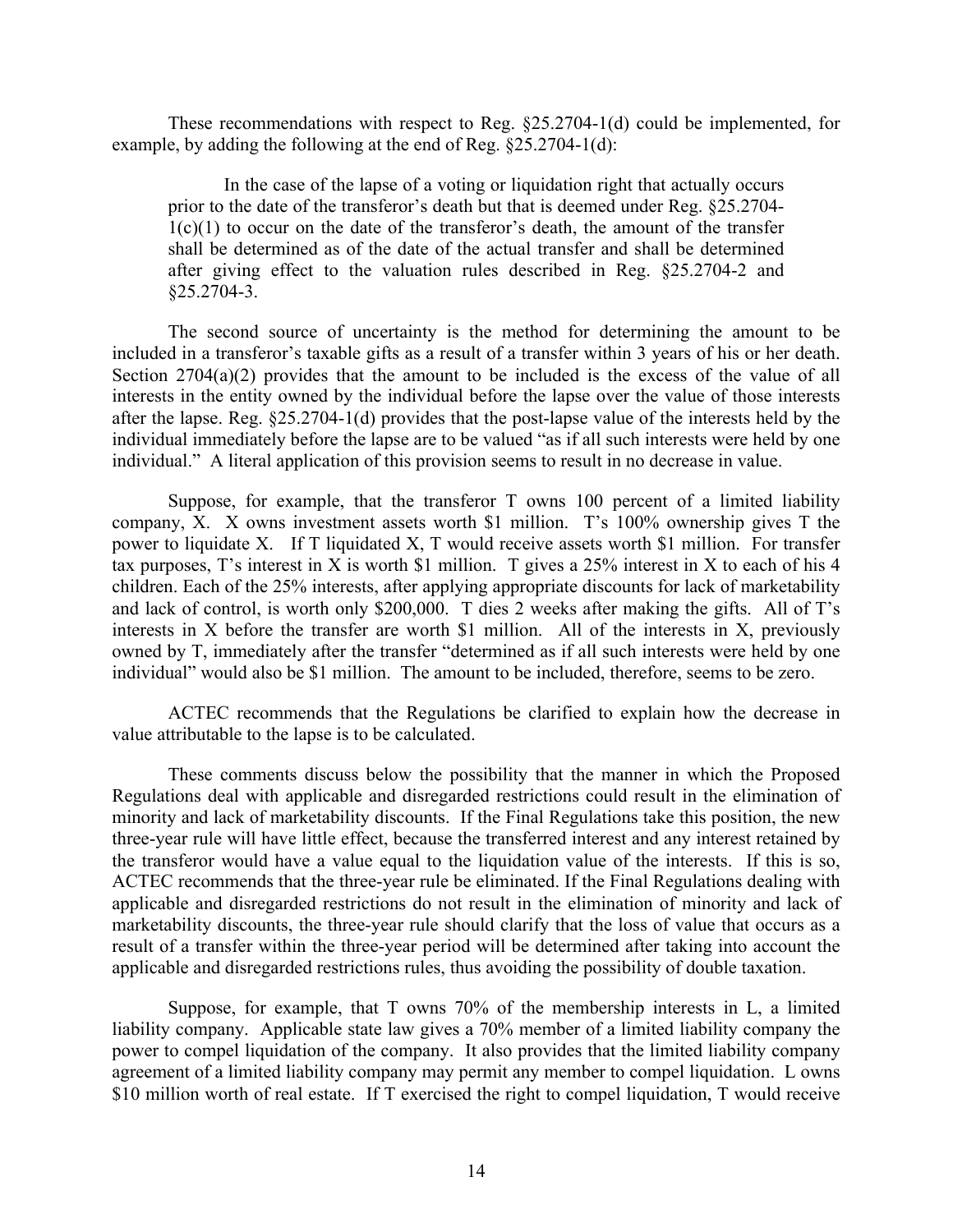assets worth \$7 million. At a time when T has a life expectancy of 6 months, T gives a 25 percent membership interest in L to T's child C. T dies one week after the transfer. T's transfer of a 25 percent interest causes the lapse of T's right to liquidate L and results in a loss of value. Assume that under current valuation principles, the amount of the loss would be \$2.1 million, 30 percent of \$7 million. After the transfer, the 45% interest retained by T and the 25% interest given to C had an aggregate value of \$4.9 million. Suppose that the effect of disregarding the restrictions on T's and C's right to liquidate results in a post-transfer value of the 70 percent interest of \$5.25 million rather than \$4.9 million. As a result, the loss in value subject to tax under section 2704(a) should be only \$1.7 million rather than \$2.1 million.

# **9. Prop. Reg. §25.2704-2(a). Transfers Subject to Applicable Restrictions: In General**

See discussion above related to Prop. Reg. 25.2701-2(b)(5).

### **10. Prop. Reg. §25.2704-2(b)(1). Applicable Restriction Defined: In General**

Prop. Reg. §25.2704-2(a) provides that when an individual transfers an interest in an entity that is controlled by that individual and members of that individual's family to or for the benefit of a member of that individual's family, any applicable restriction is disregarded in valuing the transferred interest. Prop. Reg. §25.2704-2(b) defines an applicable restriction as any limitation imposed on the ability to liquidate the entity if, after the transfer, the limitation either lapses or may be removed by any combination of the transferor or members of the transferor's family.

This portion of the Proposed Regulations raises two concerns. First, it does not specify the identity of the person whose ability to liquidate the entity is limited. Generally applicable principles of valuation give equal weight to concerns of both a willing buyer and a willing seller. Nevertheless, when considering the impact of a post-transfer restriction on the ability to liquidate the entity, that issue would be of greater concern to the transferee. A third party purchaser who has the ability to require a liquidation of an entity after purchase of an interest in that entity would very likely be willing to pay a different price than if there were no ability to require the liquidation of the entity. The purchaser would not be particularly interested in whether any other person has the ability to require a liquidation of the entity.

Second, Prop. Reg. § 25.2704-2(b) does not specify the time within which the limitation on the ability to liquidate the entity must lapse in order for the limitation to be treated as an applicable restriction. ACTEC assumes that the intention is to reach lapses of restrictions that will occur either immediately after the transfer, or lapses that may occur within a short period of time after the transfer. It is unrealistic to conclude that a limitation on the ability to liquidate the entity that will not occur, for example, for 99 years after the transfer should be disregarded in determining the value of the transferred interest.

To resolve these concerns, ACTEC recommends that Prop. Reg. §25.2704-2(b) be modified to read as follows:

The term applicable restriction means a limitation on the transferee's ability to liquidate the entity, in whole or in part (as opposed to the transferee's interest in the entity), if, within a period of [six] months or fewer, the restriction either lapses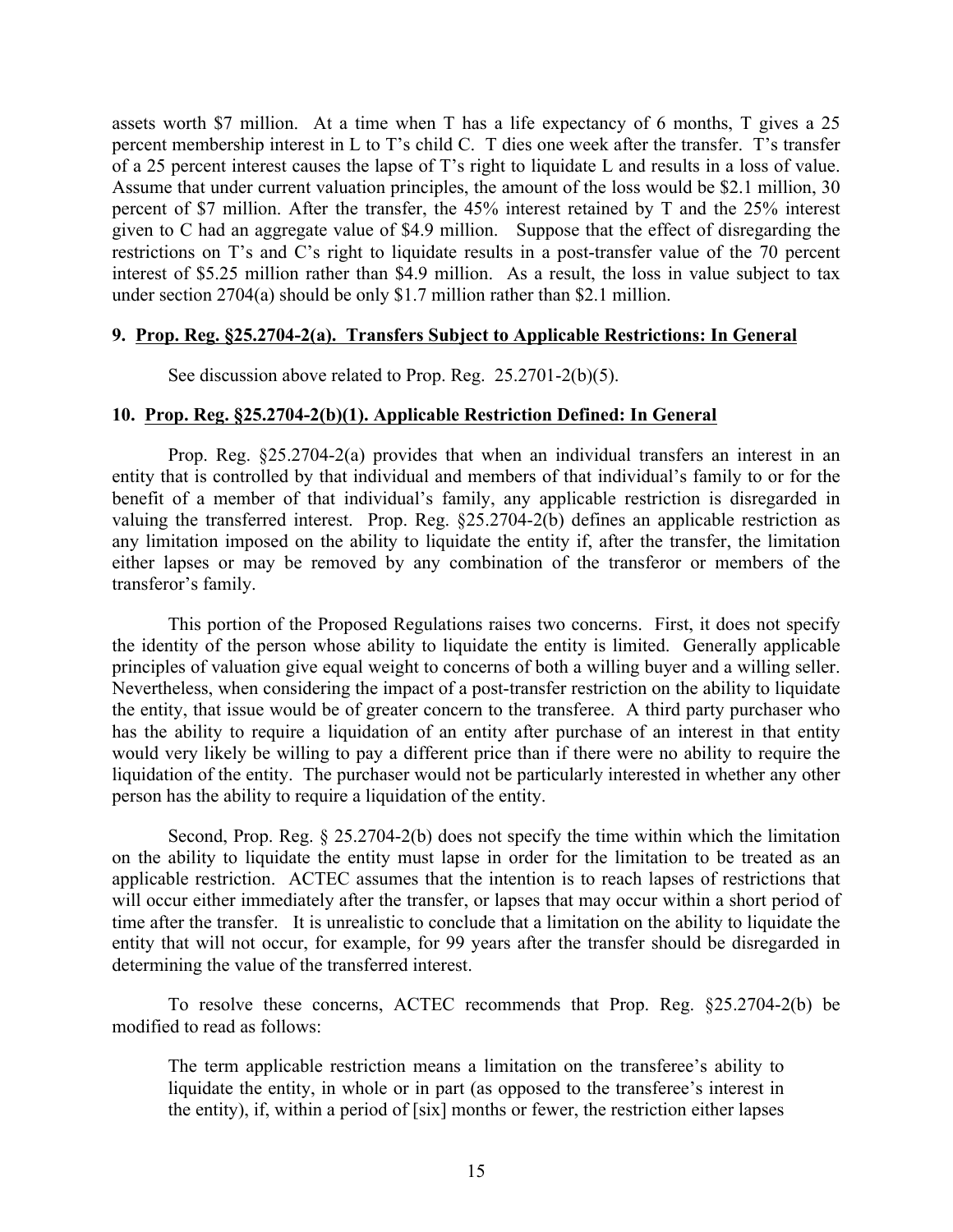or may be removed by the transferor, the transferor's estate, or members of the transferor's family, either alone or collectively. See § 25.2704-3 for restrictions on the ability to liquidate a particular holder's interest in the entity.

### **11. Prop. Reg. §25.2704-2(b)(2). Source of Limitation**

Prop. Reg. §25.2704-2(b)(2) provides that the source of the applicable restriction is irrelevant. This language seems to be premised on an underlying assumption that, unless one of the exceptions described in Prop. Reg. §25.2704-2(b)(4) applies, a person who acquires an interest in a family-controlled entity is deemed to have the ability to liquidate the entity, but that the presence of family members may somehow prevent that person from exercising that ability.

For example, a typical state law authorizing the creation of corporations provides that the liquidation of a corporation, in the absence of the approval of the board of directors, requires the unanimous consent of all shareholders. See, for example, Delaware General Corporation Law §275(c). If all of the shareholders were family members, family members would have the power to remove the restriction either by amending the corporation's governing instrument to permit individual shareholders to require that the corporation be liquidated or by liquidating the corporation. It is unclear, however, whether this typical provision would constitute an applicable restriction on a transferee's ability to require the liquidation of the corporation.

# **12. Prop. Reg. §25.2704-2(b)(4)(i) and Prop. Reg. §25.2704-3(b)(5)(ii). Commercially Reasonable Restrictions**

Both the applicable and disregarded restriction provisions of the Proposed Regulations provide exceptions for commercially reasonable restrictions imposed by certain persons who provide financing to the family controlled entity. This exception is based on section 2704(b)(3)(A), which provides that an applicable restriction shall not include "any commercially reasonable restriction which arises as part of any financing by the corporation or partnership with a person who is not related to the transferor or transferee, or a member of the family of either. . .  $\cdot$ "

The Proposed Regulations, which are substantially similar to the existing Treasury Regulations, depart from the text of section  $2704(b)(3)(A)$  in three important ways. First, they make it clear that the "financing" referred to in 2704(b)(3)(A) includes equity as well as debt financing. This clarification is welcome.

Second, the Proposed Regulations provide that only financings that provide capital for an entity's trade or business operations will qualify for the exception. This construction is difficult to rationalize. Nothing in section 2704 suggests that greater respect should be given to financing used to advance an entity's business purposes than to financings undertaken for any other legitimate purpose.

ACTEC recommends that the text of the first sentence of Prop. Reg. §25.2704-2(b)(4)(i) be changed to provide as follows:

An applicable restriction does not include a commercially reasonable restriction on liquidation imposed by an unrelated person providing capital to the entity,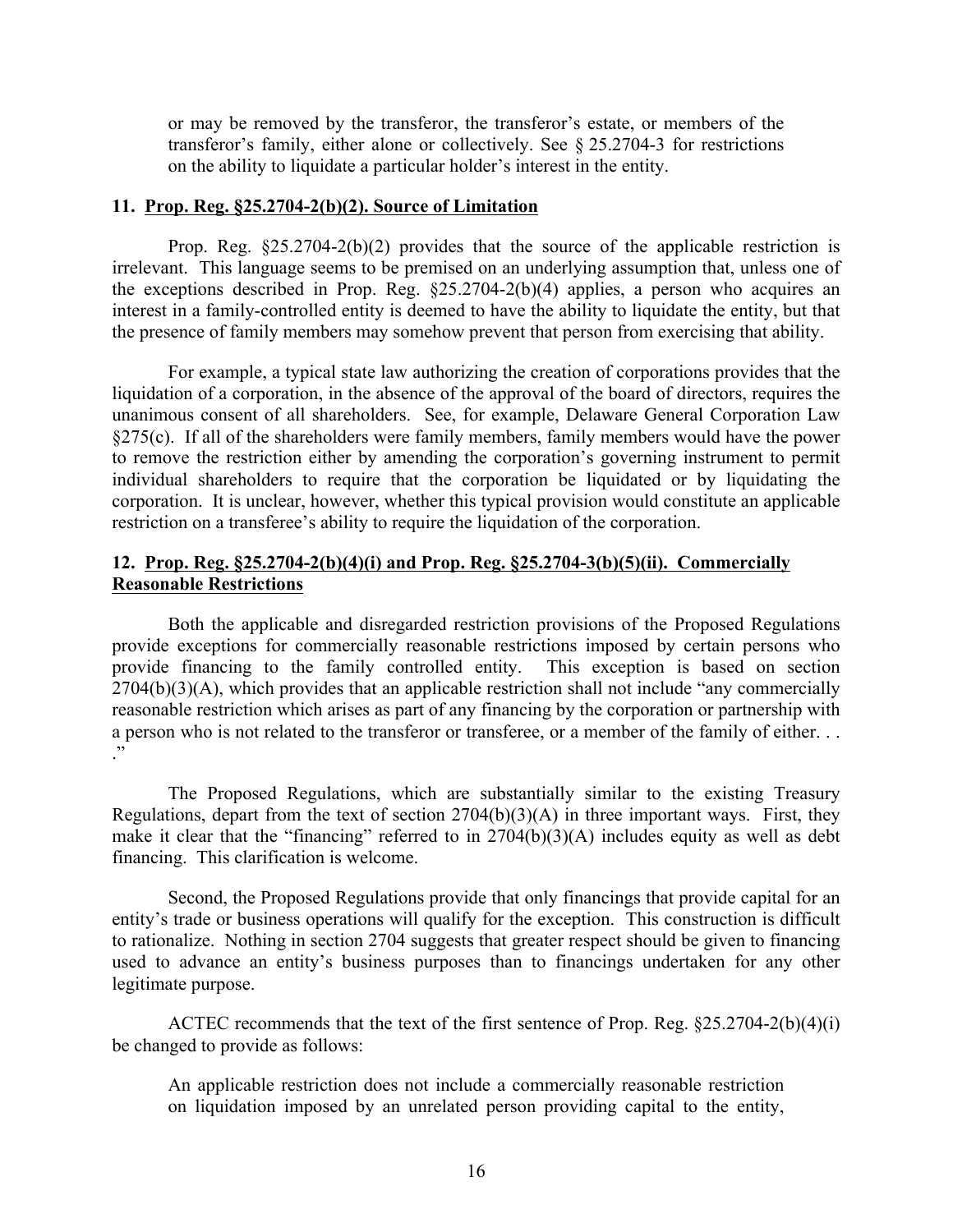whether in the form of debt or equity, for the entity's trade or business or investment purposes.

Similarly, ACTEC recommends that the text of the first sentence of Prop. Reg.  $\S 25.2704-3(b)(5)(ii)$  be changed to provide as follows:

A disregarded restriction does not include a commercially reasonable restriction on redemption imposed by an unrelated person providing capital to the entity, whether in the form of debt or equity, for the entity's trade or business or investment purposes.

Third, the Proposed Regulations expand the number of persons whose commercially reasonable restrictions imposed on financings will be treated as applicable or disregarded restrictions. Section 2704(b)(3)(A) includes within the prohibited class of financiers only (a) the transferor and transferee, (b) persons related to either of the transferor and transferee and (c) members of the family of the transferor and transferee. The Code section treats persons who are related to individual members of the family of the transferor but not related to either the transferor or transferee as permitted financiers.

The Proposed Regulations refer to section 267(b) as the source for testing whether one person is related to another and excludes persons who are related to members of the family of either the transferor or transferee as well as to those related directly to the transferor or transferee.

Suppose, for example, that T has made a transfer of shares in a family controlled corporation to her child C. T's uncle, U, (the brother of T's father F) had previously made a loan to the corporation in order to enable it to purchase inventory. The terms of the loan prohibit the corporation from redeeming shares while the loan is outstanding. Assume this prohibition is commercially reasonable under the circumstances. Section 2704(b)(3)(A) would respect the restrictions because U is not related, within the meaning of section 267(b), to either T or C. The Proposed Regulations would not, because U is related, within the meaning of section 267(b), to F and F is a member of T's and C's family.

ACTEC recommends that this portion of the Proposed Regulations be modified so that it is consistent with section  $2704(b)(3)(A)$ . Consideration could be given to the following suggested language:

An unrelated person is any person who is not a member of the family of either the transferor or the transferee and whose relationship to the transferor or the transferee is not described in section 267(b), provided that for purposes of this section the term fiduciary of a trust as used in section 267(b) does not include a bank as defined in section 581 that is publicly held.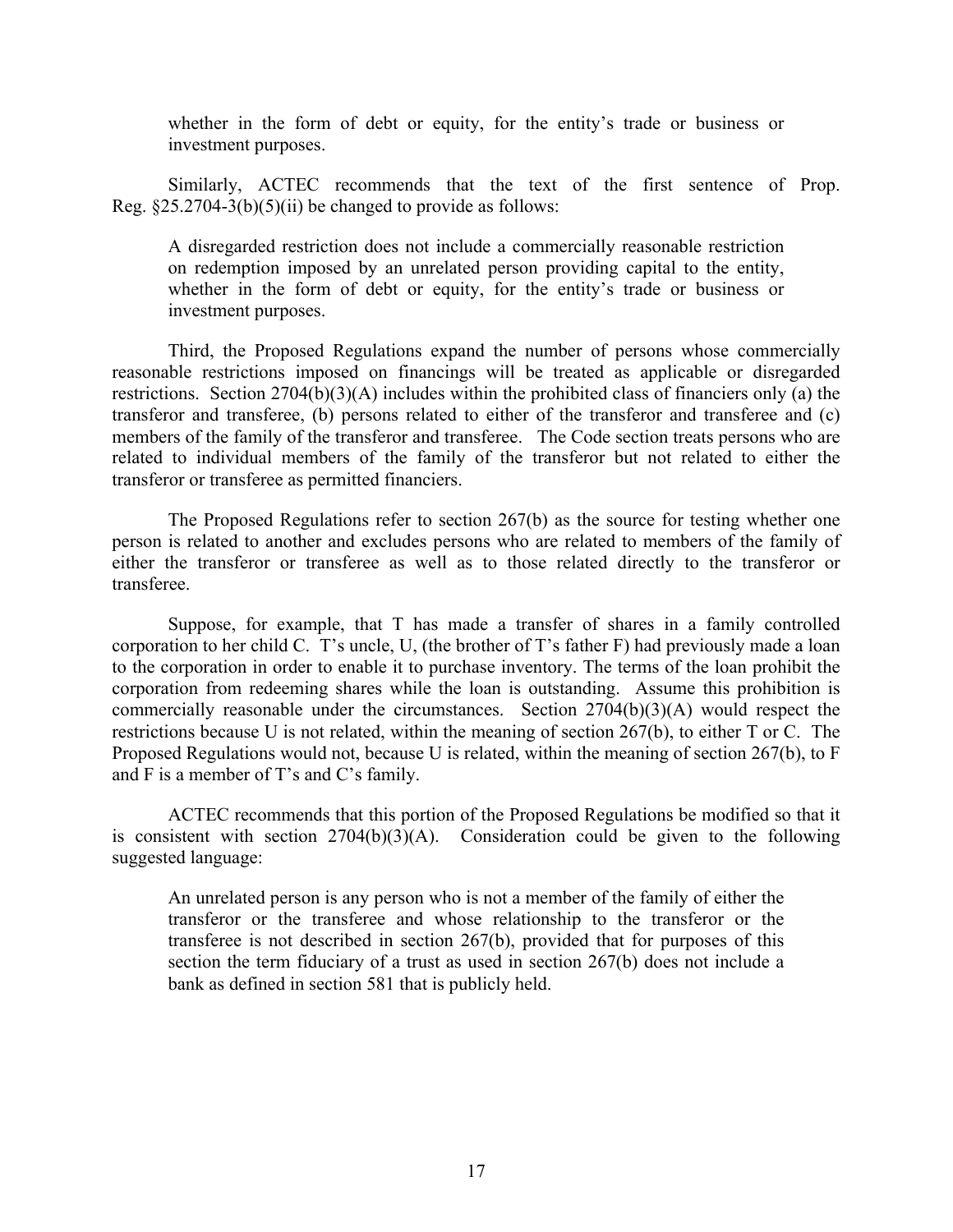# **13. Prop. Reg. §25.2704-2(b)(4)(ii) and Prop. Reg. §25.2704-3(b)(5)(iii). Requirement of Federal or State Law**

Both the applicable and disregarded restriction terms of the Proposed Regulations provide certain exceptions, including one for restrictions imposed or required to be imposed by federal or state law. *See* Prop. Reg. §§25.2704-2(b)(4)(ii) & 25.2704-3(b)(5)(iii).

Securities laws, banking regulations, and other laws may impose restrictions. ACTEC assumes that this exception would respect restrictions in governing documents designed to comply with those laws and would appreciate a nonexclusive example confirming this assumption.

ACTEC is unaware of any federal or state law generally governing relationships among owners or between entities and owners that imposes a restriction that might otherwise be an applicable or a disregarded restriction, without allowing for an override in the governing documents of the entity. The Preamble to the Proposed Regulations notes that the Tax Court in *Kerr* described the current Regulations as a regulatory expansion of the statutory exception. Yet it is difficult to the point of impossible to give meaning to the statutory language as limited in the Proposed Regulations in the context of laws generally governing relationships among owners or between entities and owners.

It is a cardinal rule of statutory construction that statutory words "cannot be meaningless, else they would not have been used." *See*, *e.g.*, *United States v. Butler*, 297 U.S. 1, 65 (1936). ACTEC understands that Treasury might have included this absolute form of exception, or interpreted the statute to do so, merely to ensure that states, or Congress, would be free to impose absolutely mandatory requirements as they saw fit. If so, ACTEC believes that an acknowledgment to that effect in the Preamble to the Final Regulations would be desirable. If ACTEC misunderstands the intent of this exception, the Final Regulations should clarify the scope of the exception.

# **14. Prop. Reg. §25.2704-2(b)(4)(iii). Certain Rights Under Section 2703**

The Preamble to the Proposed Regulations states:

Note that, although it may appear that sections 2703 and 2704(b) overlap, they do not. While section 2703 and the corresponding regulations currently address restrictions on the sale or use of individual interests in family-controlled entities, the proposed regulations would address restrictions on the liquidation or redemption of such interests. 81 Fed. Reg. at 51417.

Prop. Reg. §§25.2704-2(b)(4)(iii) & 25.2704-3(b)(5)(iv) state that an option, right to use property, or agreement that is subject to section 2703 is not a disregarded or applicable restriction. However, Prop. Regs.  $\S$ 25.2704-2(b)(2) & 25.2704-3(b)(2) state that the source of a limitation could include agreements that are typically subject to section 2703, including buy-sell and redemption agreements. These provisions seem inconsistent, and it is not clear when section 2703 would apply and when section 2704 would apply.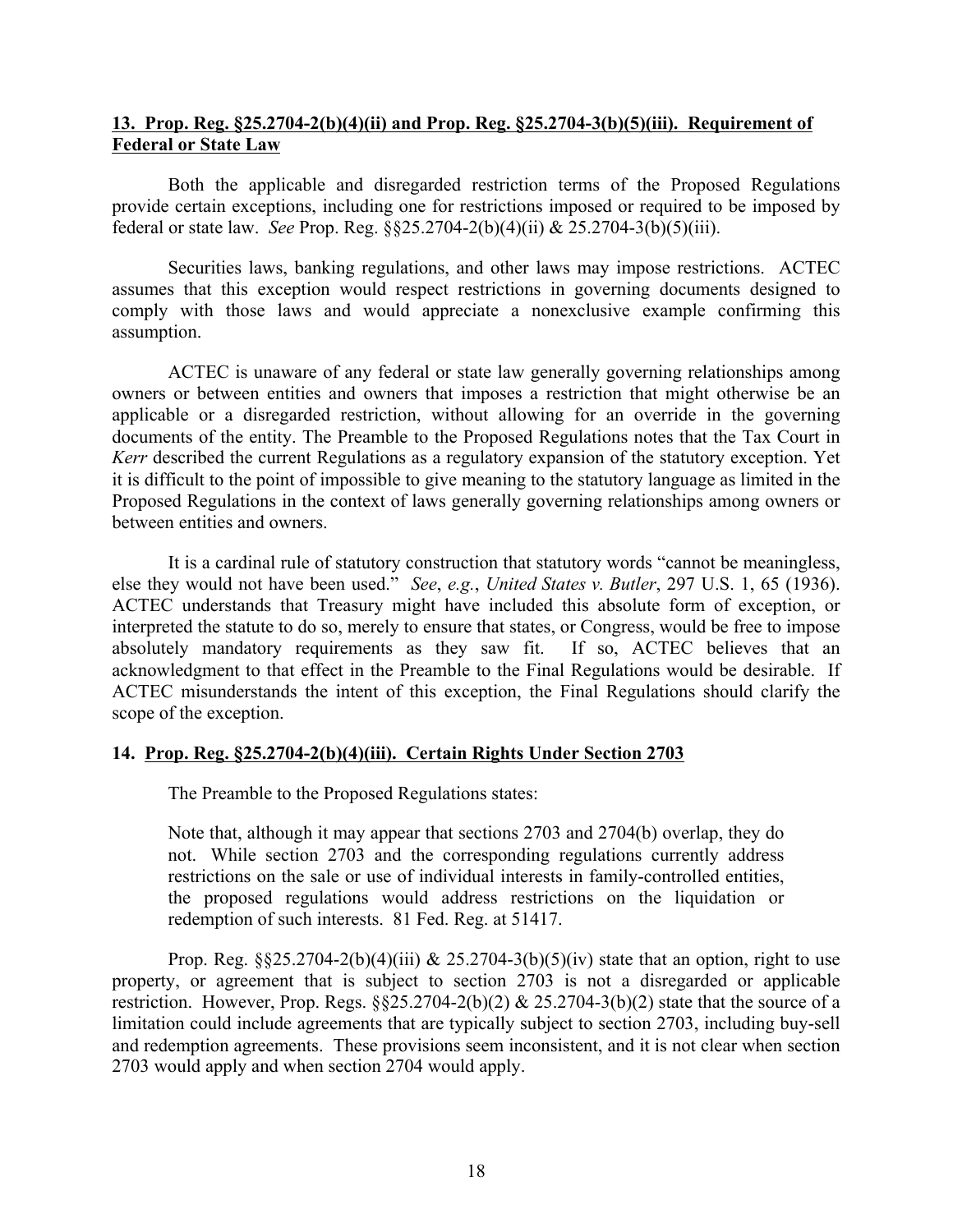Section 2703(a) provides that, for transfer tax purposes, the value of property is determined without regard to any option, agreement, or other right to acquire or use the property at a price less than its fair market value (without regard to the option, agreement, or right), or any restriction on the right to sell or use the property. Common examples of such a restriction are arrangements commonly referred to as "buy-sell agreements" and "redemption agreements." Section 2703(b) provides a statutory exception to the application of section 2703, when the following three criteria are met: the agreement (1) is a bona fide business arrangement; (2) is not a device to transfer property to family members for less than full and adequate consideration; and (3) contains terms that are comparable to those found in similar arm's-length transactions.

It is unclear what "subject to" section 2703 means in the context of the Proposed Regulations. Readers could interpret that phrase to mean "compliant with" section 2703 when meeting the exceptions outlined in section 2703(b). An equally plausible reading could be that if an agreement constitutes an option, agreement, or other right to acquire or use the property at a price less than its fair market value (without regard to the option, agreement, or right), or any restriction on the right to sell or use the property as described in section 2703(a), but *does not meet* the exception in section 2703(b), so that it is disregarded in valuing the subject property under section 2703, it would nevertheless be "subject to" section 2703. ACTEC requests that the Regulations clarify what it means to be "subject to" section 2703.

A buy-sell agreement can take many forms, with many provisions. A buy-sell agreement generally restricts transfers to third parties and gives other owners or the entity the option to purchase the interest upon terms and for the price stated in the agreement. The price set out in the agreement would be the highest price at which the owner could reasonably expect to sell the interest. A buy-sell agreement likely also would restrict the liquidation or redemption of an interest in the entity in that no *right* of liquidation or redemption is given, and any *right* that might be given under state law is negated. Sometimes, a buy-sell agreement would include a right of redemption, but at the same price and terms. These provisions are often overlapping and intertwined. ACTEC is concerned that Prop. Reg.  $\S$  $\S$ 25.2704-2(b)(4)(iii) & 25.2704-2(b)(5)(iv) could be read to bifurcate a buy-sell agreement into separate parts, with one part addressing the price ceiling and setting that value for transfer tax purposes if the exception under section 2703 is met, and the other part addressing restrictions on liquidation or redemption of an interest in an entity then subject to section 2704. On the other hand, those same provisions could mean that if a buy-sell agreement meets the exception under section 2703, then no provisions in that agreement will be considered disregarded or applicable restrictions under section 2704.

The latter approach appears to more closely comply with historical Treasury policy. If a buy-sell agreement for a family-controlled entity meets the three requirements of the exception in section 2703(b), including specifically the "comparable to similar arm's-length transactions" prong, a transferor of an interest in that entity should not be penalized with a higher value for transfer tax purposes than would an interest in a comparable non-family-controlled entity. In addition, the latter approach allows consistency in the valuation of the interest so that only one transfer tax valuation applies to interests in that entity.

If the "do not overlap" provision is intended as described in the preceding two paragraphs of these Comments, ACTEC recommends that the Proposed Regulations clarify that a buy-sell agreement or any other option, agreement, or right to use property at a price less than fair market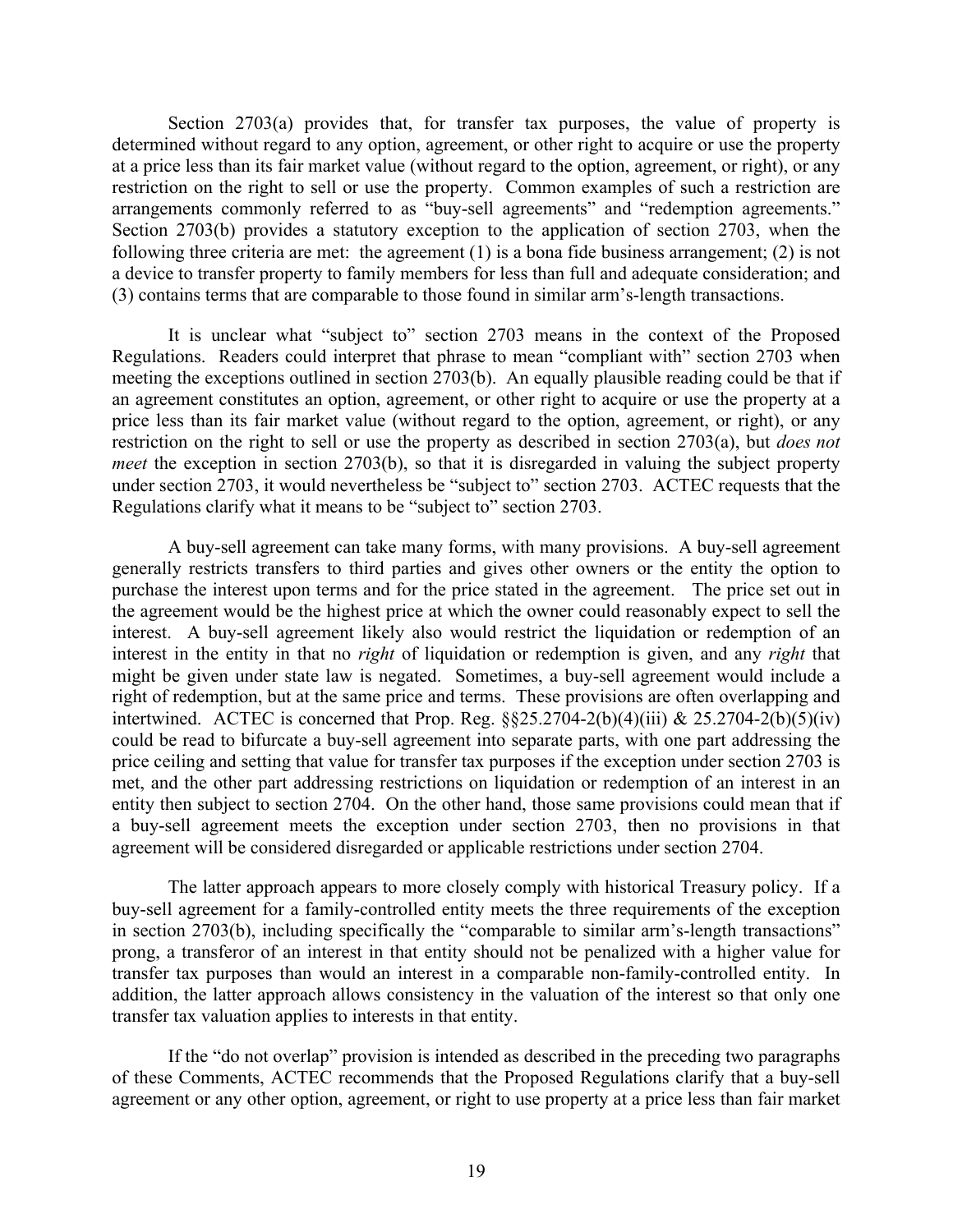value that is described in section 2703 and meets the exception in section 2703(b) will not, in turn, be considered a disregarded or applicable restriction under section 2704.

ACTEC suggests that the text of this exception be changed to read as follows:

An option, right to use property, or agreement that is described in  $\S2703(b)$  is not an applicable restriction.

# **15. Prop. Reg. §25.2704-2(e) and §25.2704-3(f). Effect of Disregarding an Applicable Restriction and a Disregarded Restriction**

Prop. Reg. §25.2704-2(e) states, "[i]f an applicable restriction is disregarded, the fair market value of the transferred interest is determined under generally applicable valuation principles as if the restriction (whether in the governing documents, applicable law, or both) does not exist." Similarly, Prop. Reg. §25.2704-3(f) provides, "[i]f a restriction is disregarded under this section, the fair market value of the transferred interest is determined under generally applicable valuation principles as if the disregarded restriction does not exist in the governing documents, local law, or otherwise. For this purpose, local law is the law of the jurisdiction, whether domestic or foreign, under which the entity is created or organized."

Prop. Reg. §25.2704-2(b)(1) provides that the term "applicable restriction" applies only to a limitation that either lapses or may be removed by the transferor, the transferor's estate, and/or any member of the transferor's family, either alone or collectively. Prop. Reg. §25.2704-3(b)(3) likewise provides that a restriction is a disregarded restriction only to the extent that the restriction either will lapse by its terms at any time after the transfer or may be removed after the transfer by any one or more members, either alone or collectively, of the group consisting of the transferor, the transferor's estate, and members of the transferor's family. Prop. Reg.  $\S$  $\S$ 25.2704-2(b)(3) & 25.2704-3(b)(3) both provide that the manner in which the restriction may be removed is irrelevant, describing methods of removal that include, for example, revising governing documents to override the restriction prescribed under local law in the absence of a contrary provision in the governing documents or terminating the entity.

Many commentators have interpreted the broad language in Prop. Reg. §25.2704-2 that describes the manner in which restrictions might be removed to suggest that all entities to which Prop. Reg. §25.2704-2 applies must be treated as though the owners have the ability to liquidate the entity. Commentators have interpreted similarly the language of Prop. Reg. §25.2704-3 to provide that all interests to which Prop. Reg. §25.2704-3 applies must in effect be regarded as though holders of interests have a right to "put" their interests in the entity at minimum value according to the terms outlined in Prop. Reg. §25.2704-3(b)(1).

This interpretation is likely based on the theory that any one or more of the transferor and members of the transferor's family might revise governing documents to provide liquidation rights to all owners or to override prescribed restrictions that preclude liquidation rights or rights to obtain minimum value by explicitly granting those rights to owners. Some commentators have interpreted Prop. Reg.  $\S$  $\S$ 25.2704-2(b)(3) & 25.2704-3(b)(3) to mean that a failure by the transferor and/or members of the transferor's family to adopt such rights might itself be treated as a disregarded restriction.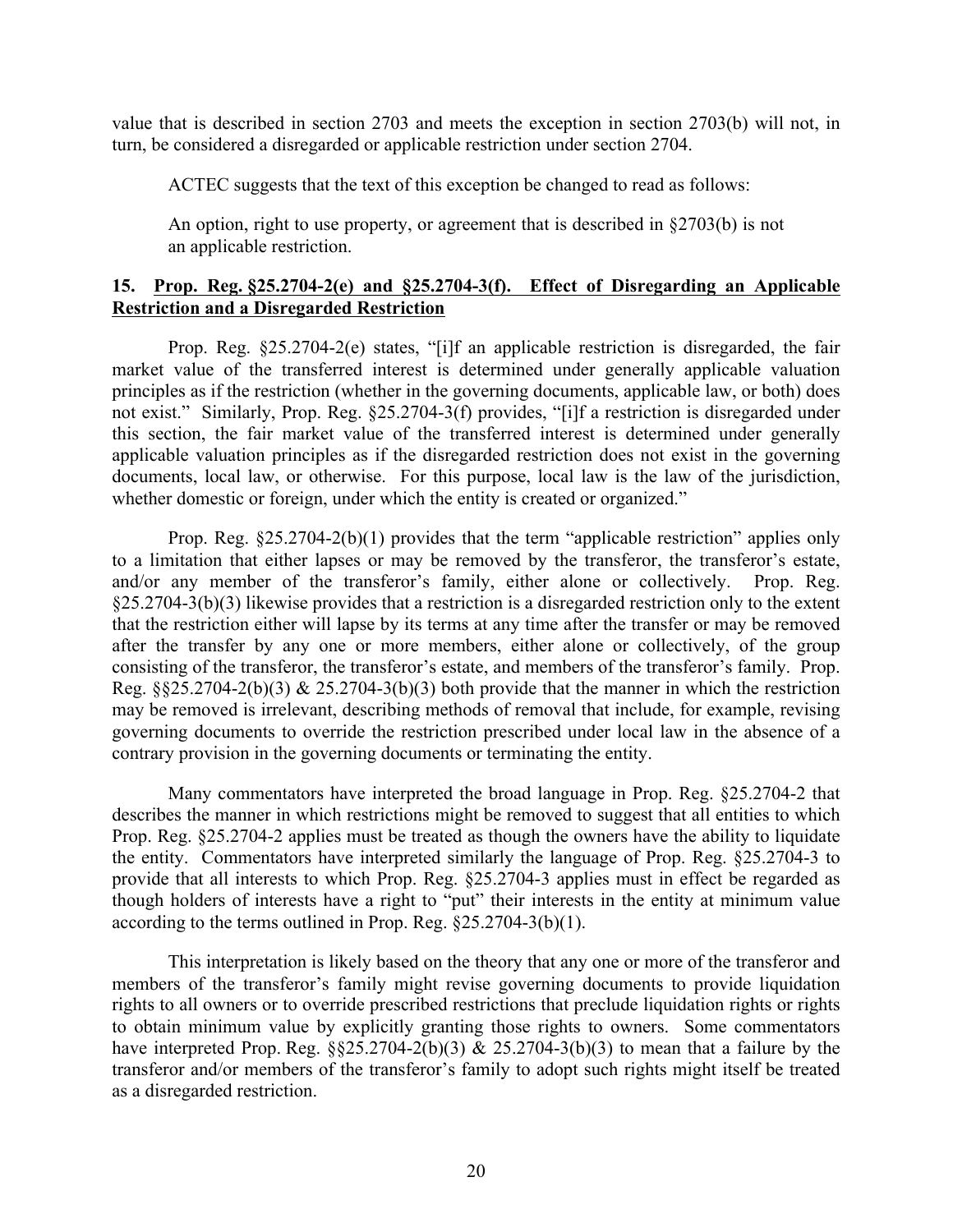State laws that permit the creation of an entity typically also provide mechanisms for terminating the entity. As noted in the discussion of Prop. Reg. §25.2704-2(b)(4)(ii) above, ACTEC is unaware of any federal or state law governing relationships among owners or between entities and owners that imposes restrictions that might otherwise be applicable or disregarded restrictions, without allowing for an override in the governing documents of the entity. Commentators question whether a state law that grants entities continuity of life (which generally applies to entities other than general partnerships) constitutes a provision restricting the liquidation of the entity or the holder's interest in the entity. It is unclear whether the Proposed Regulations are meant to treat state law procedures for terminating an entity, which require various thresholds of consent, as constituting provisions restricting the liquidation of the entity. If applicable law permits (or does not forbid) the creation of a class of equity that can be liquidated at will but places barriers to granting these liquidation rights, it is equally unclear whether any provisions creating the barriers constitute applicable restrictions.

Clause (ii) of Example 1 in Prop. Reg.  $\S25.2704-3(g)$  illustrates the effect of disregarding restrictions and does not specifically suggest that the owner of a business interest is deemed to hold any new right. After describing a scenario involving a disregarded restriction, it concludes:

Accordingly, the amount of each transfer is the fair market value of the 33 percent limited partner interest determined under generally applicable valuation principles taking into account all relevant factors affecting value including the rights determined under the governing documents and local law and assuming that the disregarded restriction does not exist in the governing documents, local law, or otherwise.

However, this example does not address the applicability of default state laws that might impact the termination or liquidation of the entity or the liquidation of the holder's interest in the entity.

Clause (ii) in Examples 4 and 5 in Prop. Reg.  $\S25.2704-3(g)$  contain similar language. None of the examples provides that the effect of disregarding the disregarded restriction is to deem the holder of the interest to have a right to put the interest to the entity for minimum value upon the terms outlined in Prop. Reg. §25.2704-3(b)(1). None of the examples in Prop. Reg. §25.2704-2(f) specifically suggests that the effect of treating an applicable restriction as though it does not exist is to deem holders of interests in the entity to hold the right to liquidate the entity. *The level of confusion and disagreement on this point throughout the estate planning community, however, is deeply troubling and calls for a need for clarity in the Final Regulations*.

Prop. Reg. §§25.2704-2(e) & 25.2704-3(f), along with Examples 1, 4, and 5 in Prop. Reg. §25.2704-3(g), provide that if an applicable or disregarded restriction is found, and if no other exception applies, the restriction is treated as though it does not exist. The Proposed Regulations do not explicitly purport to substitute any other provisions in place of the ignored restrictions. Neither do the Proposed Regulations or examples treat the failure by the transferor or the members of the transferor's family to grant liquidation rights or "put" rights at minimum value as an applicable or disregarded restriction. Again, however, these examples do not address the applicability of default state laws that might impact the termination or liquidation of the entity or the liquidation of the holder's interest in the entity, applicability that could be "removed" by the holder's family by simply overriding the default state law. The use of the word "otherwise" (as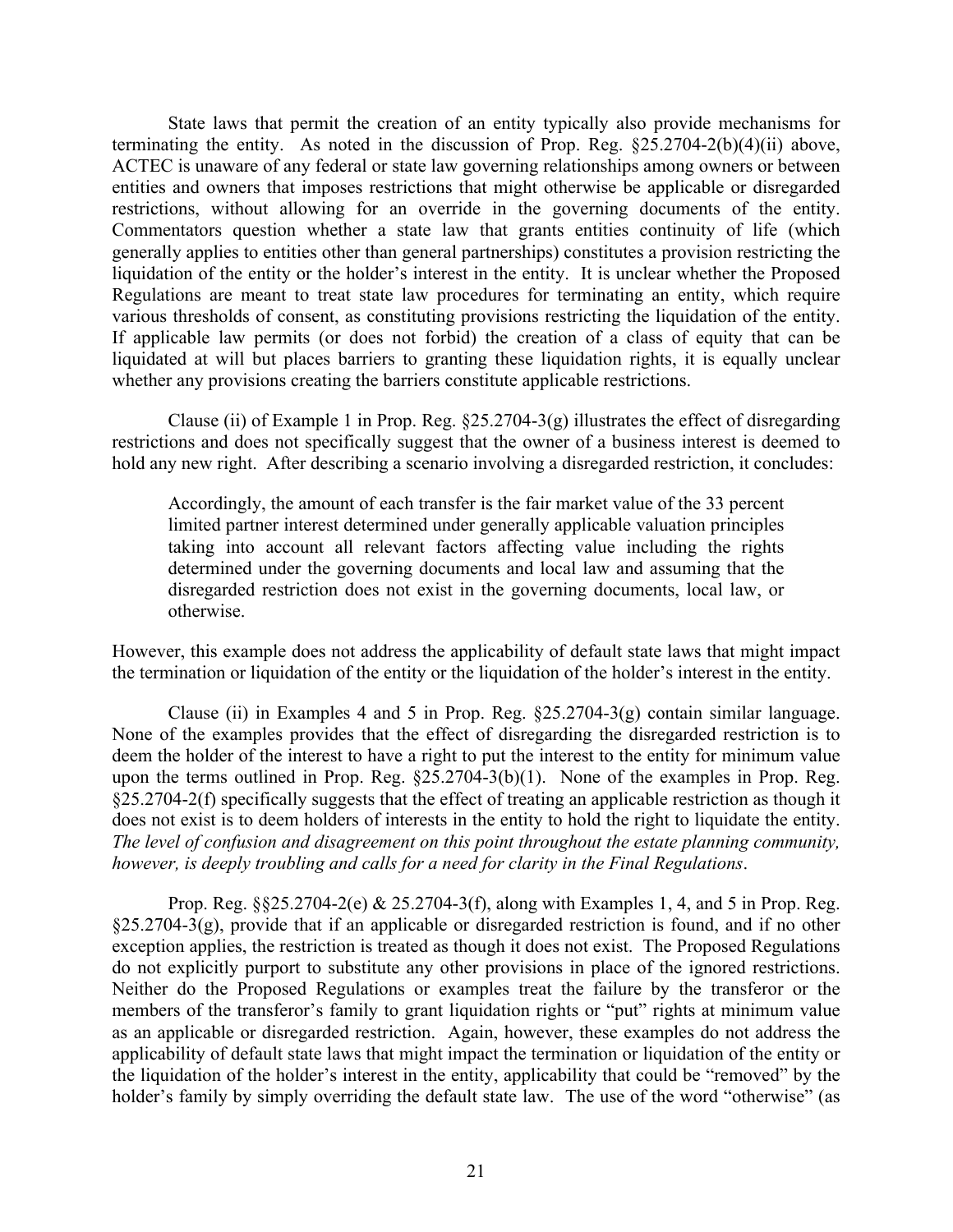an apparent addition to "governing documents" and "local law") in Prop. Reg. §25.2704-3(f), repeated in Examples 1(ii), 4(ii), and 5(ii) of Prop. Reg. §25.2704-3(g), fuels these concerns. As discussed below, some commentators have understandably interpreted the use of the term "minimum value" as purporting to define the actual "minimum value" for transfer tax purposes.

ACTEC recommends that the provisions of the Proposed Regulations clarify whether the effect of ignoring restrictions requires all equity interests to be valued at net liquidation value, *i.e.*, as if each member of the family had the right to force a liquidation of the entity or to force a liquidation of his or her interest in the entity for its minimum value (a hypothetical "put right"), and, if not, how interests are to be valued when restrictions are ignored. Prop. Reg. §§25.2704-2 & 25.2704-3 only require that valuations be made ignoring applicable or disregarded restrictions and thereafter require only that the fair market value of the transferred interest be determined under generally applicable valuation principles as if the disregarded restriction did not exist in the governing documents or in mandatory local law.

Section 2704(b)(1) directs that applicable restrictions be disregarded. Section 2704(b)(4) gives Treasury the authority only to disregard a provision of a governing document, or a state law restriction (and then only if that governing document provision, or state law restriction, does not ultimately reduce the value of such transferred interest to the transferee). Neither section confers upon Treasury the authority to impute or deem into existence hypothetical liquidation, "put," or other state law property rights or assumptions in substitution for the disregarded restrictions. ACTEC is concerned that, without clarification, the Proposed Regulations' disregard of default entity termination provisions under state law and default rules regarding liquidation of entities or interests in entities could be held by a court to have the equivalent effect of treating holders as though they have puts or other similar rights.

Because the language in the Proposed Regulations has generated significant confusion, ACTEC requests that the language in Prop. Reg. §25.2704-2(e) and in Prop. Reg. §25.2704-3(f) regarding the effect of ignored restrictions be supplemented. The proposed supplemental language would clarify the Proposed Regulations by stating how interests are to be valued when restrictions are ignored, first by clarifying whether the provisions outlined in Prop. Reg. §25.2704-2(b)(1) create a liquidation right in entities controlled by the transferor and members of the transferor's family and whether the rights described in Prop. Reg. §25.2704-3(b)(1) are to be treated as having been granted with regard to interests in entities controlled by the transferor and members of the transferor's family and, even more importantly, by explaining what impact disregarding an applicable restriction or a disregarded restriction is intended to have on the valuation of a non-controlling interest in an entity. Specifically, the supplemental language would clarify that (i) nothing in the Proposed Regulations is intended to create specific substantive rights with regard to the entity or interest in question; (ii) nothing in the Proposed Regulations is intended to require the valuation of such interests as if they carried such substantive rights; and (iii) the failure of the transferor or members of the transferor's family to grant specific substantive rights (including liquidation rights) not otherwise required by state law will not be considered an applicable or disregarded restriction.

In addition, if the Proposed Regulations are clarified in the manner suggested in the preceding paragraphs, it is equally important that the Proposed Regulations describe what impact disregarding an applicable restriction or a disregarded restriction is intended to have on the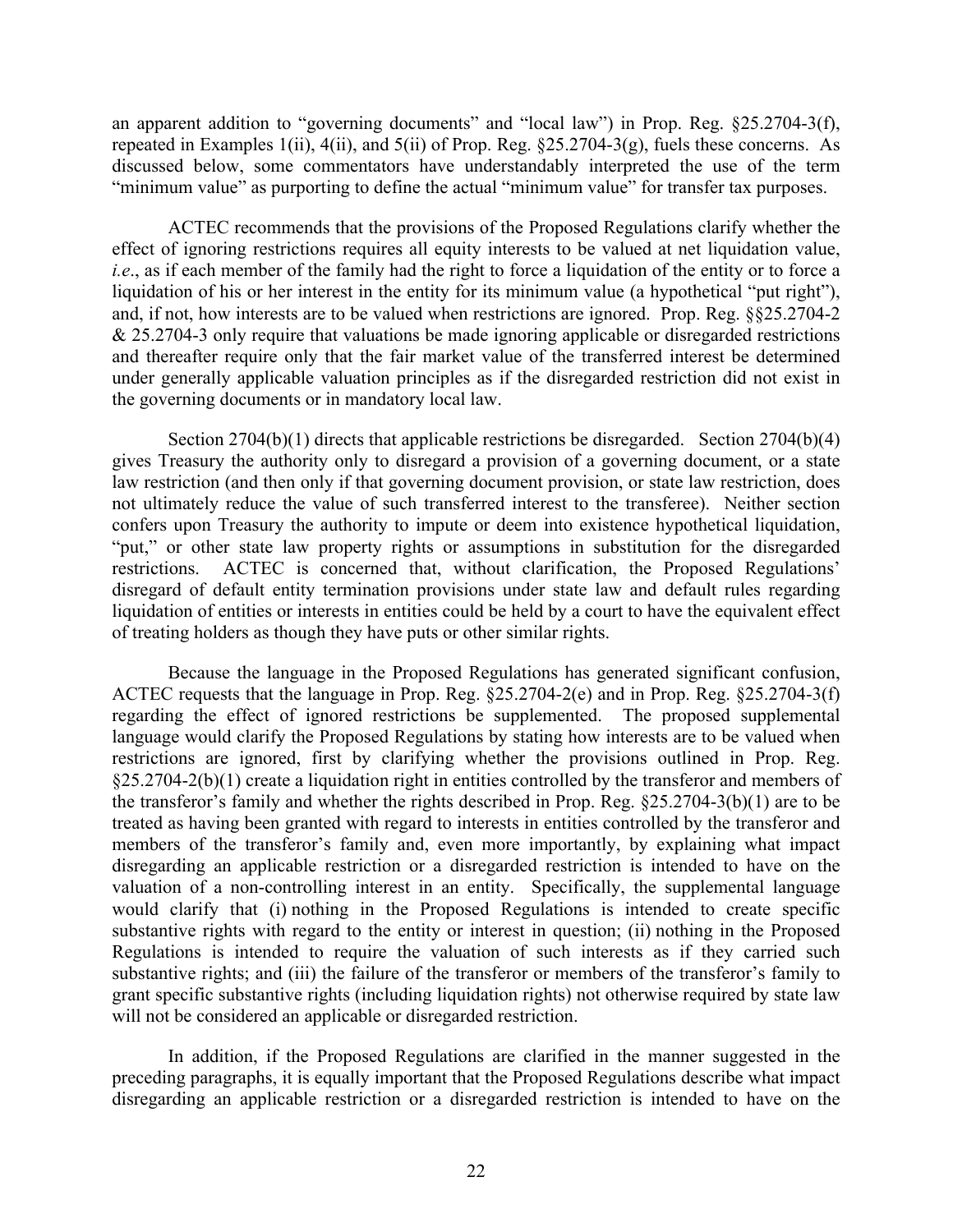valuation of a non-controlling interest in an entity. Without this clarification appraisers will lack sufficient guidance to determine what, if any, difference there is between (a) the value of a noncontrolling interest in an entity if the entity's governing instrument provides that no holder can require the entity to redeem his or her interest and (b) the value of that interest if the holder's inability to require a redemption is to be disregarded but there is no requirement that any particular redemption price be paid.

Suppose, for example, that local law provides that no member of a limited liability company may require the company to redeem the member's interest but does permit a limited liability company's operating agreement to give members the right to require the redemption of their interests at a price set forth in the agreement. All of the membership interests in L, a limited liability company, are owned by T and members of T's family. L's limited liability agreement permits any member to require L to redeem that member's interest at a price equal to its fair market value, defined as what an unrelated person would be willing to pay for it. T transfers a 10 percent interest in L to T's child C. If the restriction on C's ability to redeem C's interest in L is to be ignored, and, at the same time, C is not to be treated as having the right to put the interest to L for its minimum value, it is not clear what, if any, effect ignoring the restriction on the right to redeem can have on valuation.

ACTEC recommends that the Final Regulations include clarifying examples on this and similar subjects.

# **16. Prop. Reg. §25.2704-2(f). Certain Transfers at Death to Multiple Persons**

Each of Prop. Reg.  $\S$  $\S$ 25.2704-2(f) & 25.2704-3(e) provides that, solely for purposes of section 2704(b), if: (1) part of a decedent's interest in an entity includible in the gross estate passes by reason of death to one or more members of the decedent's family; (2) part of that includible interest passes to one or more persons who are not members of the decedent's family; and (3) if the part passing to members of the decedent's family is to be valued so that either an applicable restriction or a disregarded restriction is treated as though the restriction does not exist, then the part passing to members of the decedent's family is to be treated as a single, separate property interest. In that case, the part passing to one or more persons who are not members of the decedent's family is also to be treated as a single, separate property interest. Prop. Reg. §25.2704-3(g), Example 4, provides that in the case of a decedent who holds a 98 percent limited partnership interest that passes 53 percent to the decedent's surviving spouse, 25 percent to an unrelated individual, and 20 percent to charity, then the 53 percent interest is valued without regard to any disregarded restriction, and the 25 percent and 20 percent interests are valued taking all restrictions into account. This circumstance would have the effect of increasing the marital deduction to comport with the value of the interest for purposes of inclusion in the gross estate and reducing the charitable deduction, as all restrictions would be taken into account for purposes of establishing the value of the interest both for inclusion and deduction purposes.

Although this bifurcated valuation approach creates an apparent fairness and symmetry, it also causes certain technical difficulties. In many cases, how property will be allocated to different shares of an estate is not known at the time of death or at the time the estate tax return is filed. An executor of an estate may have significant discretion to allocate property among shares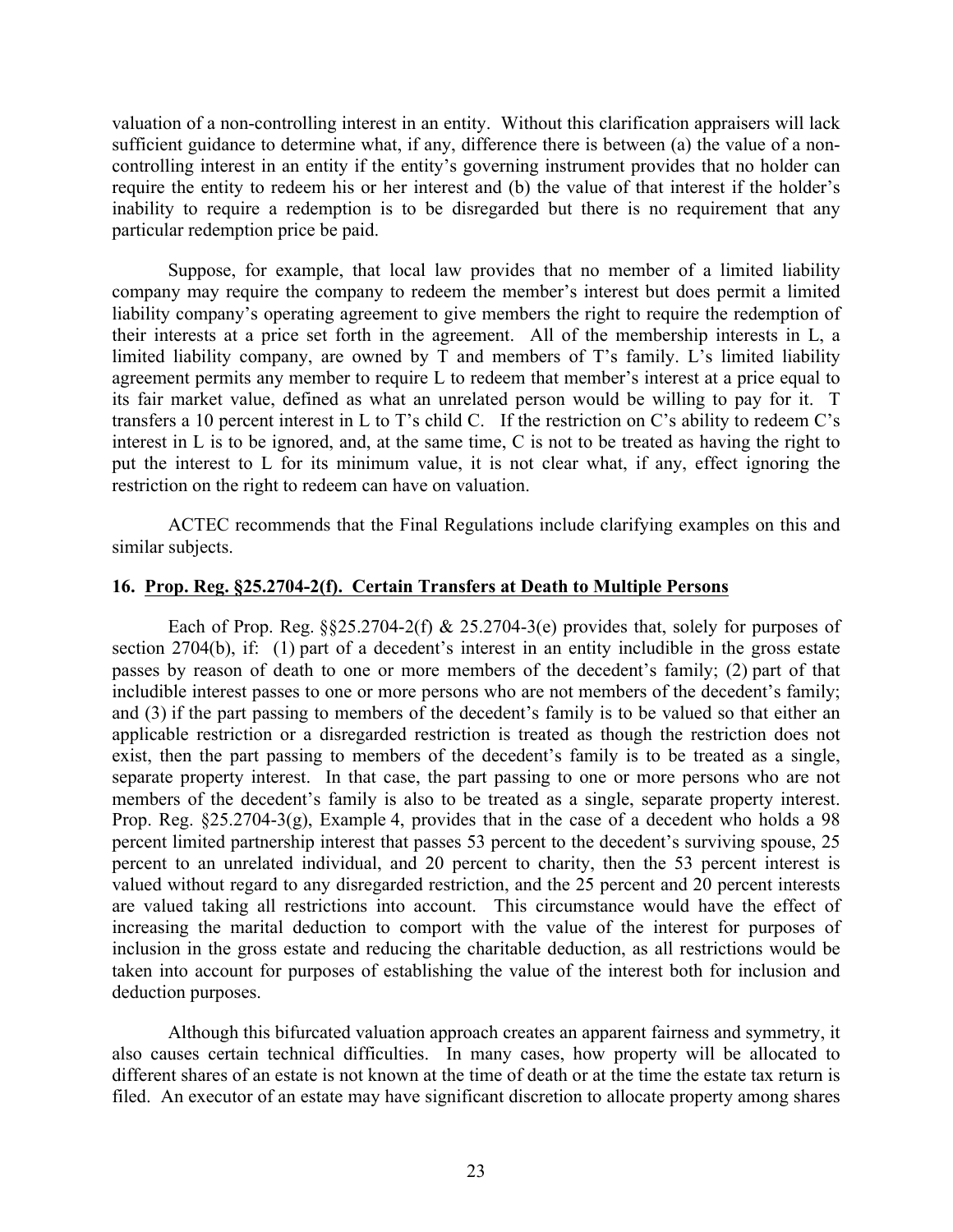established by a decedent's estate plan. (This result is, in some ways, similar to the issues ACTEC has raised in its comments about the basis consistency rules of sections 1014(f) and 6035 (REG-127923-15), where assets could be used to satisfy interests passing from a decedent to several different persons.) As a general matter, a share qualifying for a deduction is valued for estate tax purposes at the lowest potential value that the share could have.

For example, suppose that a decedent's estate consists of a 98 percent limited partnership interest and \$100,000 in cash. Suppose the 98 percent limited partnership interest would worth \$75,000 if it passed exclusively to an unrelated person or charity, but worth \$100,000 if it passed to the decedent's surviving spouse. Suppose the residuary estate must pass 50 percent to the spouse and 50 percent to charity. It is unclear what the value of the gross estate is. On the one hand, the value of the gross estate could be \$200,000, if the partnership interest is used to satisfy the marital bequest. On the other hand, the value of the gross estate could be \$175,000, if the business interest funds the charitable bequest. Arguably, the value of the gross estate could be \$200,000, with the charitable deduction limited to \$75,000. *See Ahmanson Foundation v. United States*, 674 F.2d 761 (9th Cir. 1981); *Estate of Chenoweth v. Commissioner*, 88 T.C. 1577 (1987). This valuation problem would be more acute if there were multiple family shares, some taxable and some not, if such a disposition were combined with interests in the estate not subject to section 2704(b).

Further, suppose the 50 percent interest in the previous example is divided between the surviving spouse and children, 25 percent passes to the surviving spouse, and 25 percent passes to children. It seems possible that a 25 percent interest could be valued differently than a 50 percent interest, even if certain restrictions are disregarded. It is unclear whether the marital deduction must be reduced in that case and whether that reduction would reduce the value of the gross estate. Perhaps the marital deduction would be limited to the value of a 25 percent interest in the partnership, but the value of the decedent's interest in the partnership would continue to be \$100,000 for purposes of determining the value of the gross estate.

The valuation of interests in family controlled entities may determine whether a United States Estate (and Generation-Skipping Transfer) Tax Return must be filed. It is therefore important for the Final Regulations to clarify how Code provisions based on the size of the gross estate or a component of it are to be applied where the special valuation rules under section 2704 may apply.

# **17. Prop. Reg. §25.2704-3. Transfers Subject to Disregarded Restrictions**

Section 2704(b)(4) authorizes Treasury to issue regulations to "provide that other restrictions shall be disregarded in determining the value of the transfer of any interest in a corporation or partnership to a member of the transferor's family if the restriction has the effect of reducing the value of the transferred interest for purposes of this subtitle but does not ultimately reduce the value of such interest to the transferee."

Prop. Reg. §25.2704-3 creates a new set of rules under which certain restrictions will be disregarded in valuing property for transfer tax purposes and sets forth the consequences of disregarding the restrictions.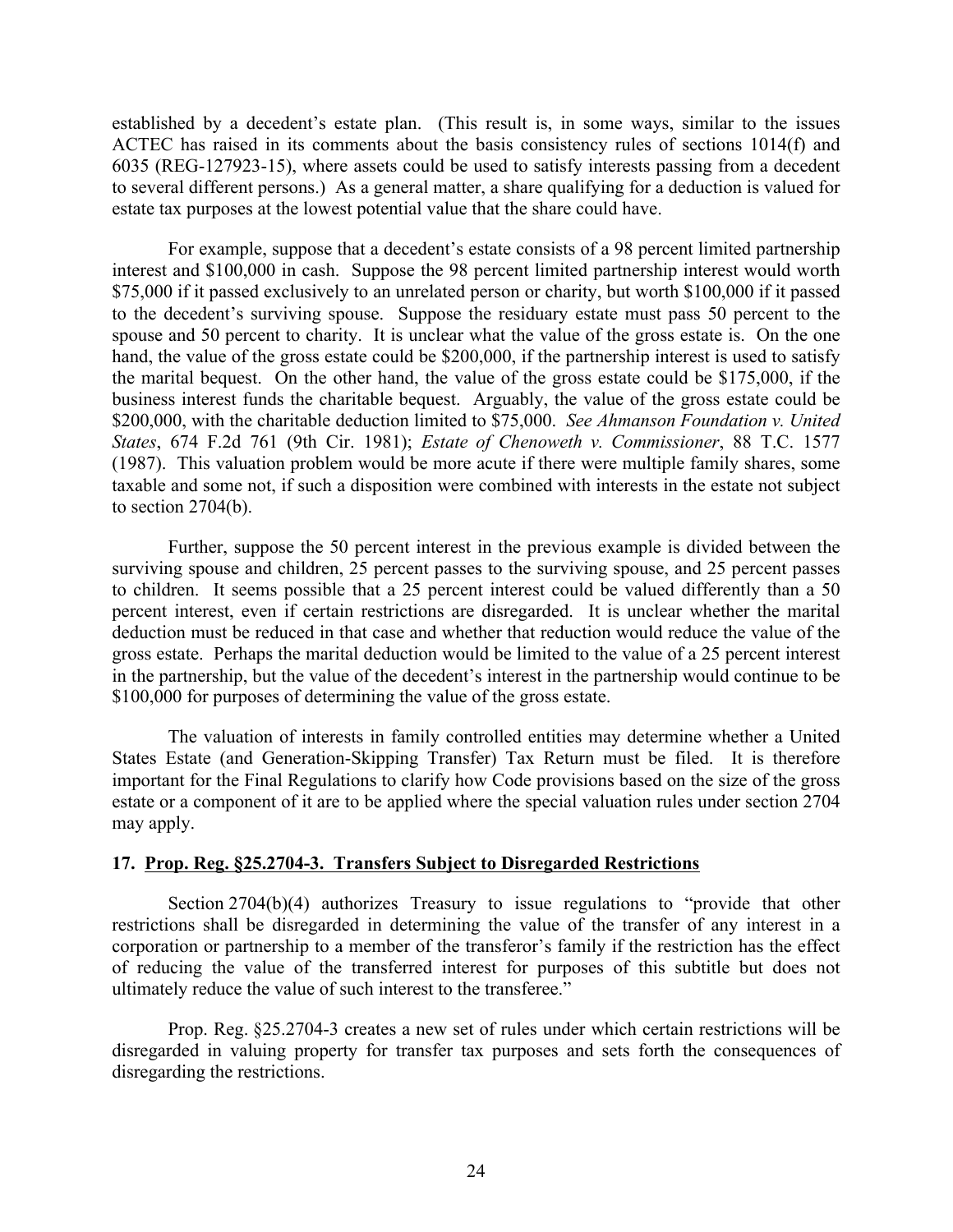Prop. Reg. §25.2704-3(a) provides, in part:

If an interest in a corporation or a partnership (an entity)…is transferred to or for the benefit of a member of the transferor's family, and the transferor and/or members of the transferor's family control the entity immediately before the transfer, any restriction described in paragraph (b) of this section is disregarded, and the transferred interest is valued as provided in paragraph (f) of this section.

A disregarded restriction is defined in Prop. Reg. §25.2704-3(b)(1), in general, as "a limitation on the ability to redeem or liquidate an interest in an entity…if the restriction, in whole or in part, either lapses after the transfer or can be removed by the transferor or any member of the transferor's family…." Prop. Reg. §25.2704-3(f) provides, in part, that "[i]f a restriction is disregarded under this section, the fair market value of the transferred interest is determined under generally applicable valuation principles as if the disregarded restriction does not exist in the governing documents, local law, or otherwise."

Prop. Reg. §25.2704-3 must be interpreted in light of the regulatory authority granted under section 2704(b)(4). The application of Prop. Reg. §25.2704-3 must be premised upon two findings: first, that the restriction in question has the effect of reducing the value of the transferred interest; and second, that the restriction in question does not ultimately reduce the value of the interest to the transferee.

Prop. Reg. §25.2703-3(b)(3) provides that a restriction is a disregarded restriction only to the extent that the restriction either will lapse by its terms at any time after the transfer or may be removed after the transfer by any one or more members, either alone or collectively, of the group consisting of the transferor, the transferor's estate, and members of the transferor's family. The Proposed Regulations appear to presume that any restriction that lapses or that may be removed by the transferor, the transferor's estate, and members of the transferor's family will have the effect of reducing the value of the transferred interest. This presumption is unjustified in many situations. For example, the right to liquidate an interest might reduce the value of the entire entity and, in turn, reduce the value of the interest transferred – certainly the case with many an operating business. This matter is discussed in more detail in the part of these Comments on the meaning of "minimum value." Treasury should provide rules that establish when the limitation on the ability to liquidate an interest will reduce the value of the interest transferred to the transferee.

In many instances, the premise that appears to underlie the Proposed Regulations is false. As a result, ACTEC recommends that Prop. Reg. §25.2704-3 provide an exception for those times when a taxpayer is able to demonstrate that the restriction will not be removed or that the likelihood of its removal is very remote (such as where there is disharmony in the family or where the family believes it is not in its best interests to liquidate interests). Alternatively, the Final Regulations could simply make explicit that the application of "generally applicable" valuation principles" contemplated by Prop. Reg. §§25.2704-2(e) and 25.2704-3(f) if a restriction is disregarded would ordinarily include the appraiser's assessment of such family dynamics in evaluating the likelihood of a redemption on favorable terms or the likelihood of any redemption at all. Without these modifications, concerns will persist that the statutory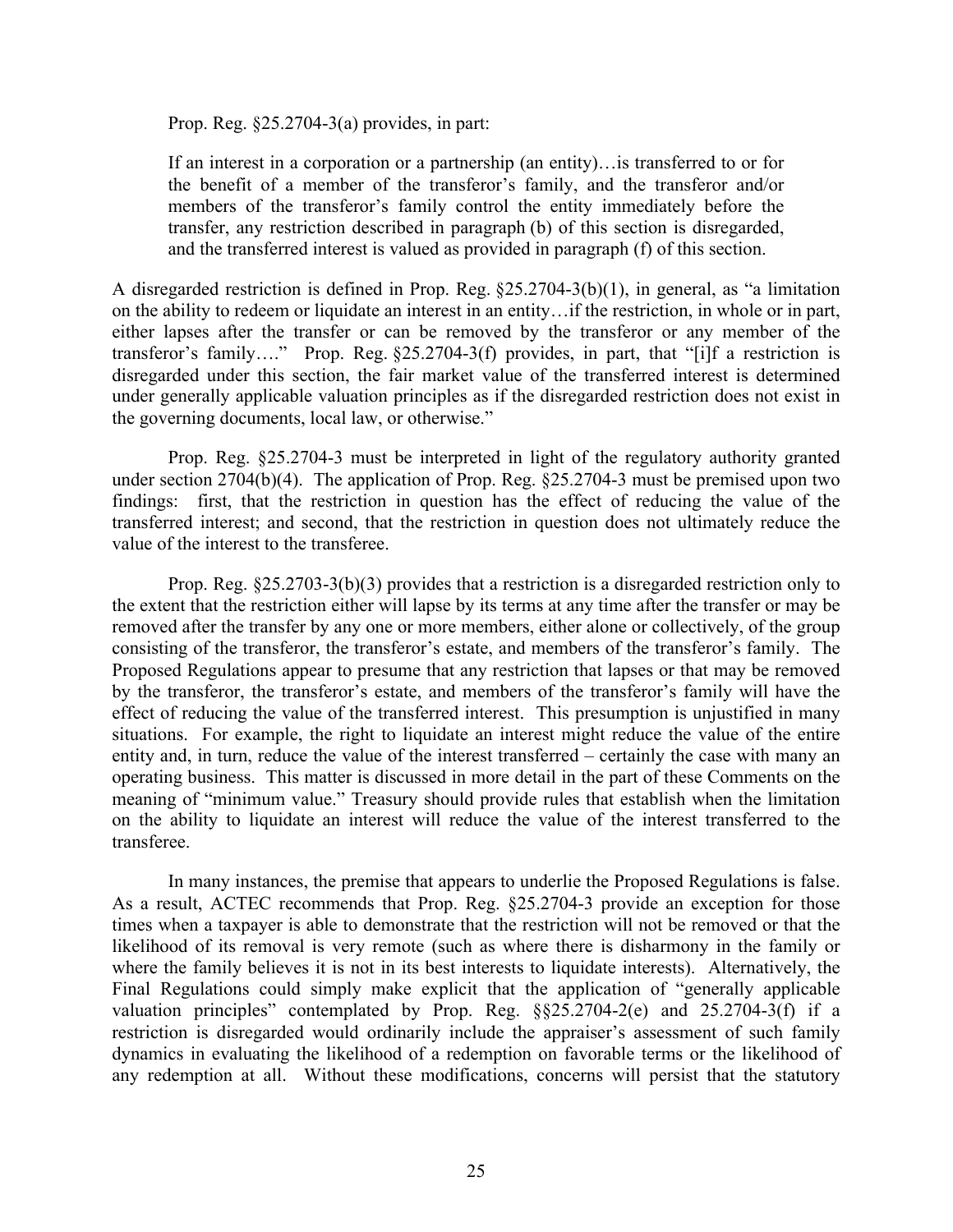standard for ignoring a disregarded restriction that "does not ultimately reduce the value of such interest to the transferee question" has not been met.

# **18. Prop. Reg. §25.2704-3(a). In General**

Whatever impact the Proposed Regulations are intended to have on the valuation of interests in family controlled entities, the impact will fall equally on those individuals whose actions contributed to the creation of the restrictions and those who played no role in their creation.

When an individual who has the power to dispose of an asset for its full fair market value voluntarily takes steps to relinquish that power by placing the asset in an entity over which the transferor lacks control or by disposing of that portion of the asset that conferred the power to dispose of the entire asset for fair market value, a regulation that prevents that individual from claiming valuation discounts resulting from those actions is understandable. On the other hand, it may not be appropriate to treat those individuals who played no role in creating the restrictions in the same manner. Those individuals may never have had any access to the underlying wealth of the entity. Subjecting them to transfer tax on a value determined without regard to any applicable or disregarded restrictions is arguably inconsistent with the purpose of a tax imposed on the transfer of an individual's wealth.

Consider the following example: G dies owning 10 percent of the membership interests in a family-controlled limited liability company that owns a portfolio of marketable securities worth \$10 million. G received the 10 percent interest as a distribution from a trust that terminated several years ago when G's mother died. The other 90 percent of the company is owned by G's father and G's siblings. G has no right to require the company to redeem G's interest. If no person would be willing to purchase G's 10 percent interest for more than \$650,000, it is difficult to justify treating G's membership interest at any value higher than \$650,000.

ACTEC recommends that the application of the proposed disregarded restriction rules be limited to those individuals who at one time had the power to remove the restrictions and lost that power as a result of their own transfers of interests in the family-controlled entity.

As in the example, such an exception is likely to benefit transferees in younger generations when they themselves make transfers to still younger generations. ACTEC believes that if there is a prime "target" of the Proposed Regulations, it is likely to be the restriction that is temporary – that is in effect only long enough to provide a transfer tax benefit to those family members who created the structure – not the restriction that lasts a generation, as in the example. The limitation ACTEC proposes would not prevent the Proposed Regulations from applying to their likely target.

# **19. Prop. Reg. §25.2704-3(b)(1). Disregarded Restrictions Defined: In General**

In identifying "disregarded restrictions," Prop. Reg. §25.2704-3(b)(1)(ii) employs the term "minimum value," with respect to an interest in an entity. Any provision that limits or permits the limitation of the amount that may be received by the holder of an interest to an amount that is less than its minimum value is a disregarded restriction. The term "minimum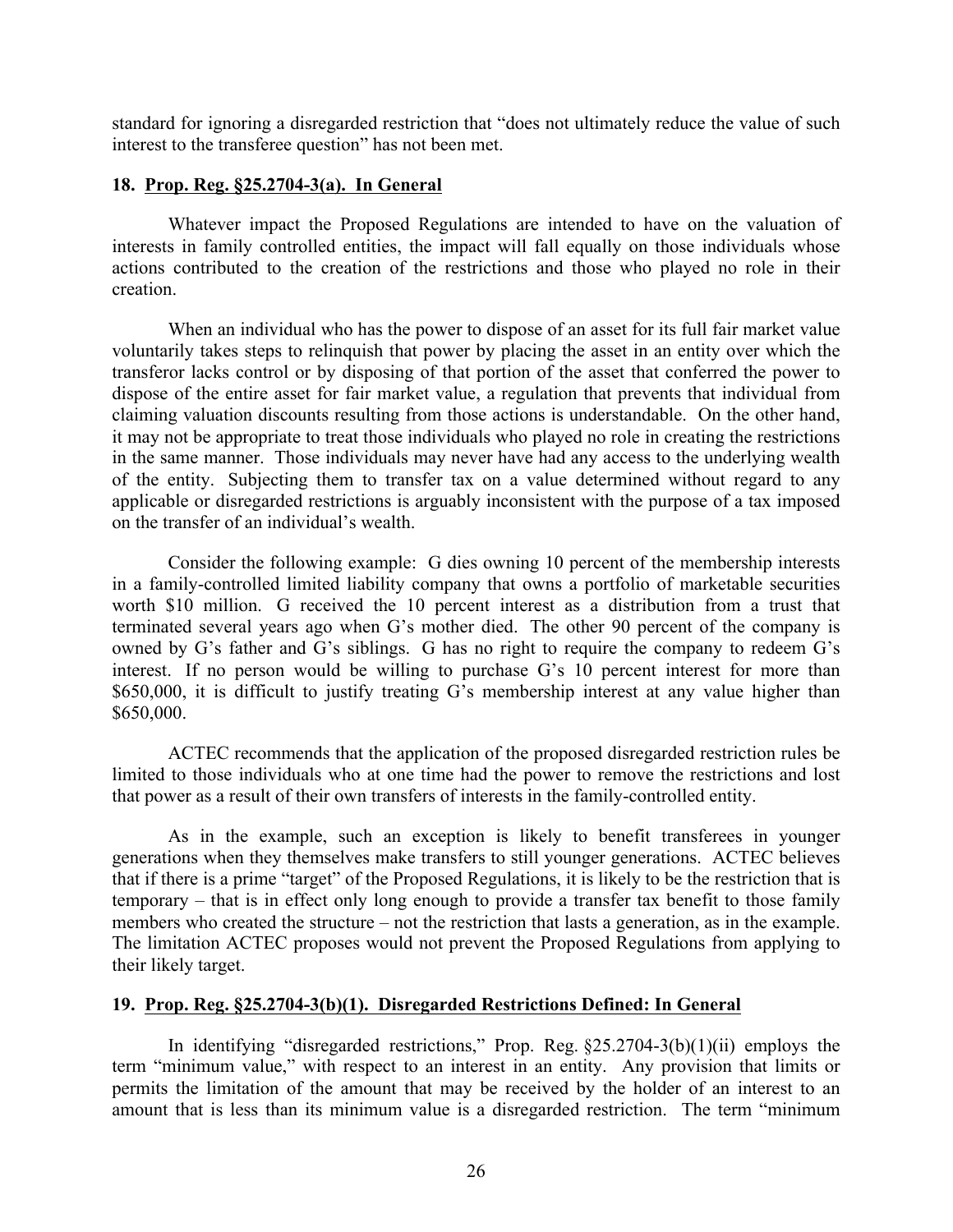value" is defined as the interest's share of the net value of the entity determined on the date of liquidation or redemption of the interest. The "net value" of the entity is the fair market value, as determined under section 2031 or section 2512 and the regulations thereunder, of the property held by the entity, reduced by the outstanding obligations of the entity. Solely for the purpose of determining minimum value, the only outstanding obligations of the entity that may be taken into account are those that would be allowable (if paid) as deductions under section 2053 if those obligations were claims against a decedent's estate. The minimum value of the interest is the net value of the interest multiplied by the interest's share of the entity. The interest's share is determined by taking into account any capital, profits, and other rights inherent in the interest in the entity. The minimum value rule provides a look-through rule in the event the entity holds an interest in another entity that, if the transferor held the interest directly, would be subject to section 2704(b).

Prop. Reg. §25.2704-3(b)(1)(ii) provides, in the case of a testamentary transfer, that if the entity holds an operating business, Reg. §20.2031-2(f)(2) (relating to estate tax value of shares of stock when actual sale prices and bona fide bid-and-asked prices are lacking) or Reg. §20.2031-3 (relating to estate tax valuation of businesses in testamentary transfers) applies. It further provides, in the case of an inter vivos transfer, that Reg. §25.2512-2(f)(2) (relating to gift tax value of shares of stock when actual sale prices and bona fide bid-and-asked prices are lacking) or Reg. §25.2512-3 (relating to gift tax valuation of businesses in inter vivos transfers) applies. However, even in the case of an operating business, Prop. Reg. §25.2704-3(b)(1)(ii) provides that the only outstanding obligations of the entity that may be taken into account are those that would be allowable (if paid) as deductions under section 2053 if those obligations were claims against a decedent's estate. "Minimum value" seems to be a novel invention of these Proposed Regulations, never before encountered in the Internal Revenue Code, the Regulations, or in actual practice. The Proposed Regulations nevertheless use this new concept of minimum value as a litmus test for measuring whether restrictions or interests are to be disregarded.

The minimum value rule is applicable for purposes of determining whether an interest has a sufficient put right such that it will not be deemed subject to a disregarded restriction. As discussed above, the minimum value rule is also to be applied to determine whether a non-family-member interest is disregarded by reason of an insufficient put right – that is, one that does not comply with Prop. Reg. §25.2704-3(b)(6), which requires that the holder be entitled to receive cash and/or property with a value at least equal to minimum value as of the date of liquidation or redemption of the holder's interest.

Further, the minimum value rule is relevant for purposes of defining an applicable restriction under section 2704(b). Under Prop. Reg. §§25.2704-2(b)(4)(iv) & 25.2704-  $3(b)(5)(v)$ , a restriction is not an applicable restriction for purposes of section 2704(b) if each holder of an interest in the entity has a put right at minimum value, as described in Prop. Reg. §25.2704-3(b)(6).

Under section  $2704(a)$ , the lapse of a voting or liquidation right in an entity is treated as a transfer for transfer tax purposes if the entity is controlled by the holder and/or members of the holder's family immediately before and after the lapse. The Regulations currently provide, in effect, that section 2704(a) does not apply to the lapse of a liquidation right to the extent that the holder (or the holder's estate) and members of the holder's family cannot immediately after the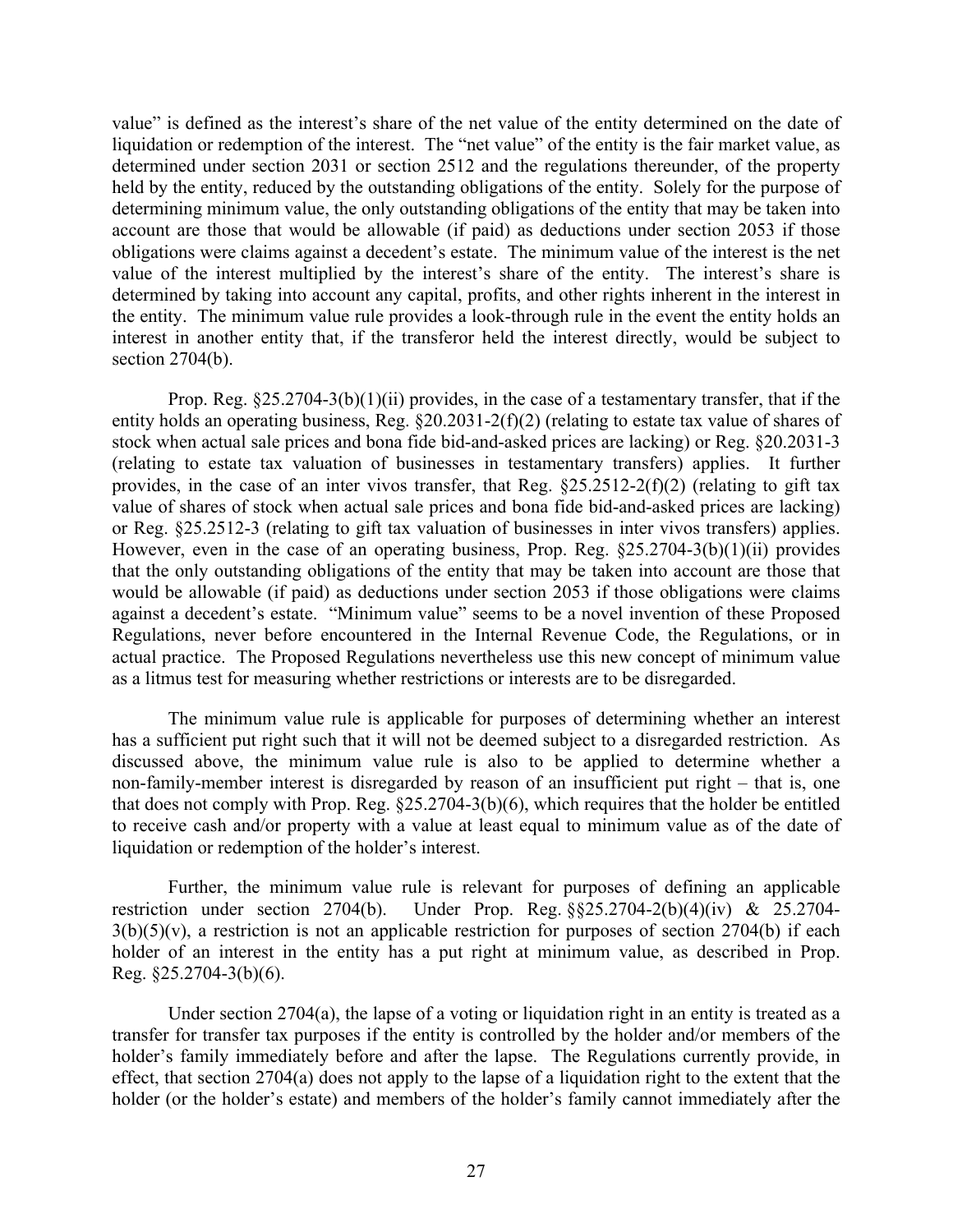lapse liquidate an interest that the holder held directly or indirectly and could have liquidated prior to the lapse. Under Prop. Reg.  $\S25.2704-1(a)(2)(i)(B)$ , whether an interest can be liquidated immediately after the lapse is determined without regard to a disregarded non-family-member interest, which would include one that fails to hold a put right at minimum value.

Prop. Reg. §25.2704-3(b) defines a disregarded restriction as a limitation on the ability to redeem or liquidate an interest in an entity described therein if the restriction, in whole or in part, either lapses after the transfer or can be removed by the transferor or any member of the transferor's family (disregarding certain non-family-member interests), either alone or collectively. Under Prop. Reg.  $\S 25.2704-3(b)(1)(ii)$ , a provision that limits or permits the limitation of the amount that may be received by the holder of the interest on liquidation or redemption of an interest in the entity to an amount that is less than "minimum value" is a disregarded restriction if it can be removed by the transferor or any member of the transferor's family or is deemed to be capable of being so removed because the interests of non-family-members are disregarded.

Prop. Reg. §25.2704-3(b)(1) does not include the transferor's estate among those who must have the power to remove a restriction in order for it to be considered a "disregarded restriction," although a corresponding definitional provision in Prop. Reg. §25.2704-2(b)(1) does include the transferor's estate. It is not clear whether the omission is intentional or, if it is intentional, what prompted it.

The Preamble to the Proposed Regulations states that if a restriction is disregarded under Prop. Reg. §25.2704-3, the fair market value of the interest in the entity is determined assuming that the disregarded restriction did not exist, either in the governing instrument or in applicable state law. The Preamble goes on to state, "[f]air market value is determined under generally accepted accounting principles, including any appropriate discounts or premiums, subject to the assumptions described in this paragraph," resulting in the non-existence (for transfer tax purposes) of the disregarded restriction. This concept is reflected in Prop. Reg. §25.2704-3(f), which provides that if a restriction is disregarded, the fair market value of the transferred interest is determined under generally accepted valuation principles as if the disregarded restriction did not exist in the governing documents, local law, or otherwise. Prop. Reg.  $\S 25.2704-3(b)(5)(v)$ states that any restriction that would otherwise constitute a disregarded restriction will not be considered a disregarded restriction if each holder of an interest in the entity has a put right described in Prop. Reg. §25.2704-3(b)(6).

As in the case of the effect of disregarding an applicable restriction discussed above, these provisions, read together, have given some commentators the impression that if a transferor transfers an interest in a family controlled entity to or for the benefit of a family member, except in rare circumstances, the interest will be valued as if it included a put right at minimum value because any restriction on the right of withdrawal under the governing instrument, local law, or otherwise would be disregarded, including, perhaps, one that derives purely from the fact that a minority owner has insufficient authority to demand a withdrawal or redemption of a minority interest in the entity. If a disregarded restriction causes a put right to be read into governing instrument, the interest would be valued as if it required a payment of the full amount of the liquidation or redemption proceeds within six months in cash or other property (other than a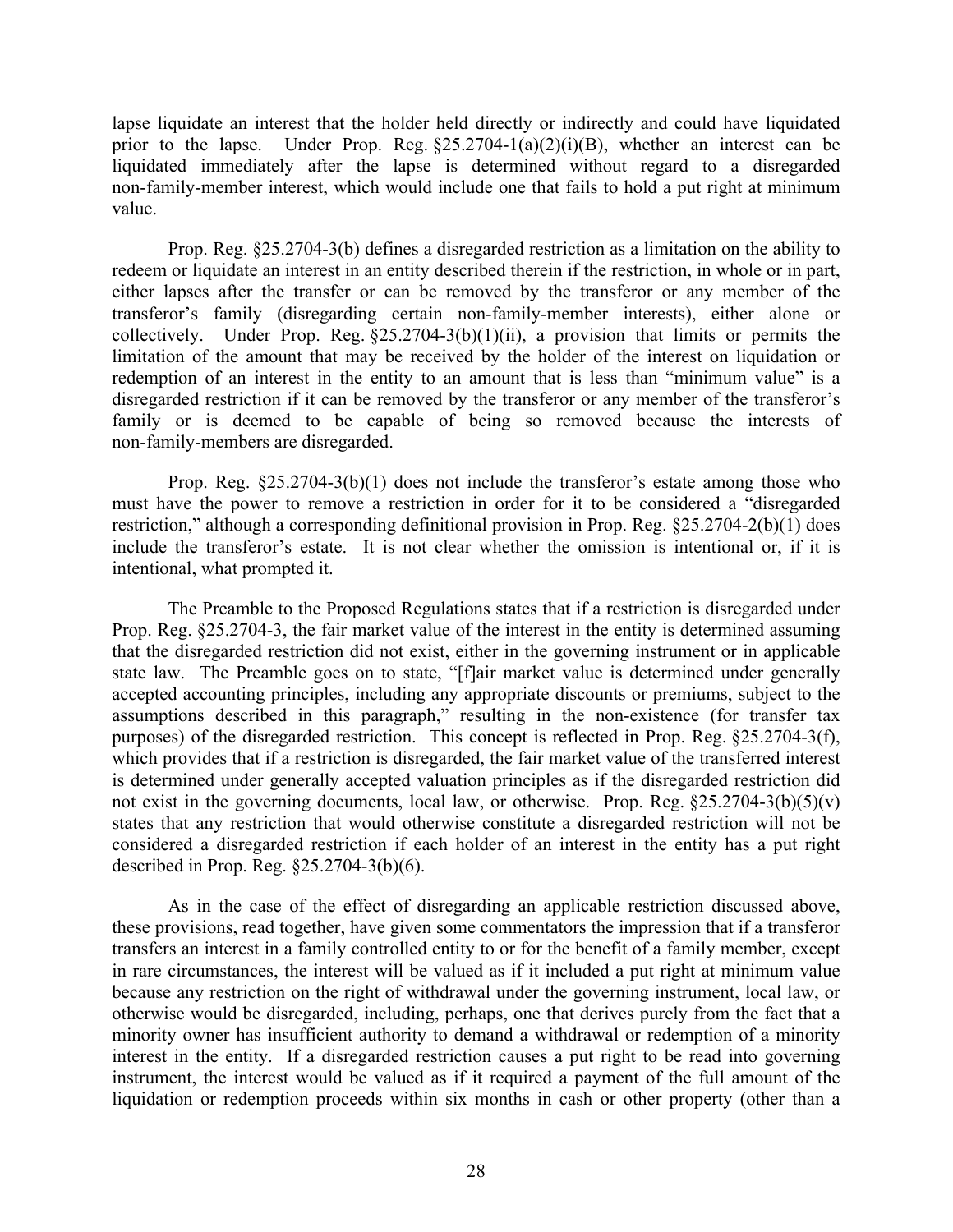note). Only in the case of an active trade of business at least 60 percent of whose value consisted of non-passive assets of that trade of business could the liquidation or redemption proceeds be satisfied with a note.

ACTEC understands that the foregoing "deemed put" interpretation of the Proposed Regulations may not be what Treasury intended. In that case, clarification is needed to distinguish a restriction on the ability of a minority owner to liquidate or redeem a minority interest resulting from express provisions under the governing documents, local law, or otherwise, from the inability to liquidate or redeem the interest that derives purely from the fact that a minority owner lacks sufficient control to demand a liquidation or redemption of the interest or that the assets of the entity are illiquid or encumbered so that a liquidation or redemption of the interest is not practically feasible. ACTEC requests clarification as to whether the willing buyer/willing seller test continues to apply to establish the fair market value of the transferred interest.

The minimum value of an interest is determined by reference to the net value of the entity, which in turn is defined to mean the transfer tax value of the "property" held by the entity, reduced by certain obligations. ACTEC requests clarification as to whether the minimum value rule contemplates that the value of the entity would be established by valuing each property held by the entity separately. For example: where an entity owns a series of rental properties, minimum value of the entity could be established by multiplying the percentage interest held by the aggregate fair market value of each property valued separately, without regard to the relationship among them. Or, minimum value of the entity could be established by the additional value potentially represented by the group of properties owned. ACTEC requests clarification as to the method contemplated by Treasury in this regard.

In addition, ACTEC requests guidance as to how the minimum value rule would be applied in the case of a service business with few assets, and whether such a business would be treated as an "operating business," as discussed below.

Prop. Reg.  $\S 25.2704-3(b)(1)(ii)$  provides, "if the entity holds an operating business, the rules of  $\S 20.2031-2(f)(2)$  or  $\S 20.2031-3$  of this chapter apply in the case of a testamentary transfer and the rules of  $\S25.2512-2(f)(2)$  or  $\S25.2512-3$  apply in the case of an inter vivos transfer." ACTEC requests clarification on the meaning of the phrase "if the entity holds an operating business." One interpretation is that the rules are intended to apply if the entity itself is an operating business. The net value approach would appear to require that even the value of an operating business would be established by separately valuing inventory, accounts receivable, goodwill, equipment, etc. A contrasting interpretation is that an interest in an entity that is an operating business would require valuation as a going concern. In that case, it is unclear whether the Proposed Regulations are intended to mean that the entity is to be valued under standard transfer tax valuation principles for a closely held entity, so that an income approach and a market approach should be considered, if appropriate, as well as a net asset value approach. ACTEC requests clarification as to whether the valuation principles of Rev. Rul. 59-60, 1959-1 C.B. 237, would apply to establish the value of such an operating business. In that case, the requirement in the Proposed Regulations that appears to fix minimum value by ignoring obligations other than those that would be immediately deductible under section 2053 appears to be arbitrary and unwarranted.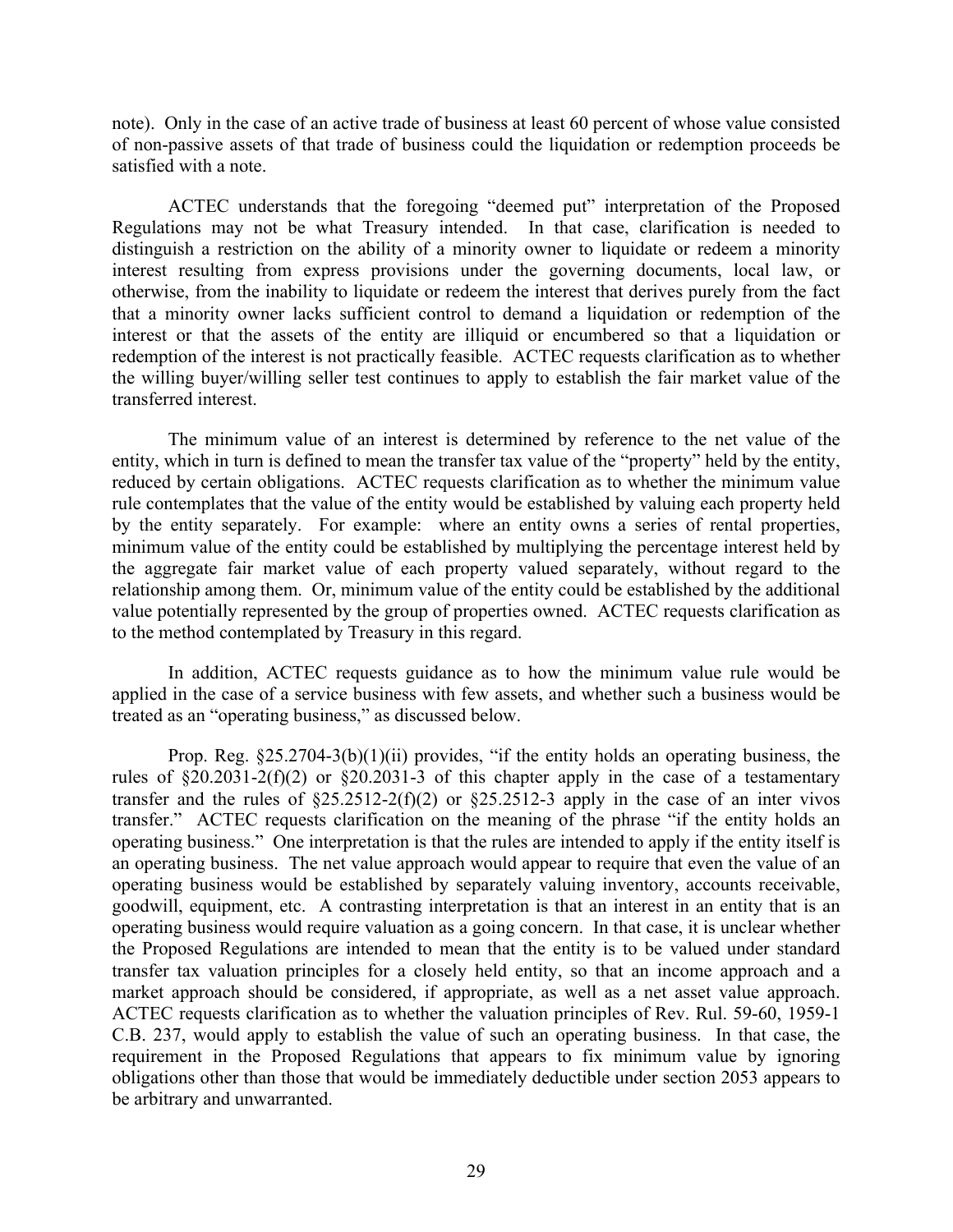The rules of section 2053 are designed to be applied in the context of the actual administration of a decedent's estate, taking into account the composition and character of the estate as a whole, the harmony or discord within the family, the threat of litigation from outside the family, and all other relevant factors, all as actually affected by the decedent's death itself. Reliably applying those rules in the abstract for purposes of determining the effect of Prop. Reg. §25.2704-3(b)(1)(ii), especially for *inter vivos* transfers when no one has died, could be difficult or impossible.

### **20. Prop. Reg. §25.2704-3(b)(1)(iv). Treatment of Active Trades and Businesses**

Prop. Reg.  $\S25.2704-3(b)(1)(iv)$  characterizes a provision that permits liquidation or redemption proceeds to be satisfied with anything other than cash or other property as a disregarded restriction. For this purpose, Prop. Reg. §25.2704-3(b)(1)(iv) provides that the "cash or property" proceeds of such a buyout may not include intra-family debt – that is, a note issued directly or indirectly by the entity, by one or more holders of interests in the entity, or by a person related to either the entity or any holder of an interest in the entity. Prop. Reg. §25.2704-  $3(b)(1)(iv)$  goes on to state that:

in the case of an entity engaged in an active trade or business, at least 60 percent of whose value consists of the non-passive assets of that trade or business, and to the extent that the liquidation proceeds are not attributable to passive assets within the meaning of section  $6166(b)(9)(B)$ , such proceeds may include a note or other obligation if such note is adequately secured, requires periodic payments on a non-deferred basis, is issued at market interest rates, and has a fair market value on the date of the liquidation or redemption equal to the liquidation proceeds.

Although section 2704 does not distinguish between family controlled entities that operate businesses and other family controlled entities, the special treatment given by the Proposed Regulations to debt issued by an entity engaged in a trade or business, as well as several other sections of the Proposed Regulations, suggest that the IRS and Treasury seek to provide favorable treatment under the Proposed Regulations to family controlled entities engaged in active trades and businesses. The relief offered to active trades and businesses by these exceptions in the Proposed Regulations is too little to be meaningful if the distinction is intended but is confusing if no distinction is warranted.

Providing that the ability of an entity to issue debt in payment of a redemption price is not a disregarded restriction is not particularly helpful when the Proposed Regulations provide that (1) a provision permitting the holder of an entity interest to be bought out at a price less than the minimum value of that interest and (2) a provision permitting deferral of payment of that minimum value for more than 6 months after notice of an intent to be redeemed are also disregarded restrictions. It is unlikely that many interest holders in operating businesses will ever have the right to be bought out on six months' notice at a value equal to minimum value.

As a practical matter, an entity operating an active trade or business would seldom give an owner the right to liquidate or redeem an interest at any time. Business realities frequently compel the owners of a family business to include restrictions on liquidation or redemption, and constrain them from removing these restrictions. A set of rules in which restrictions driven by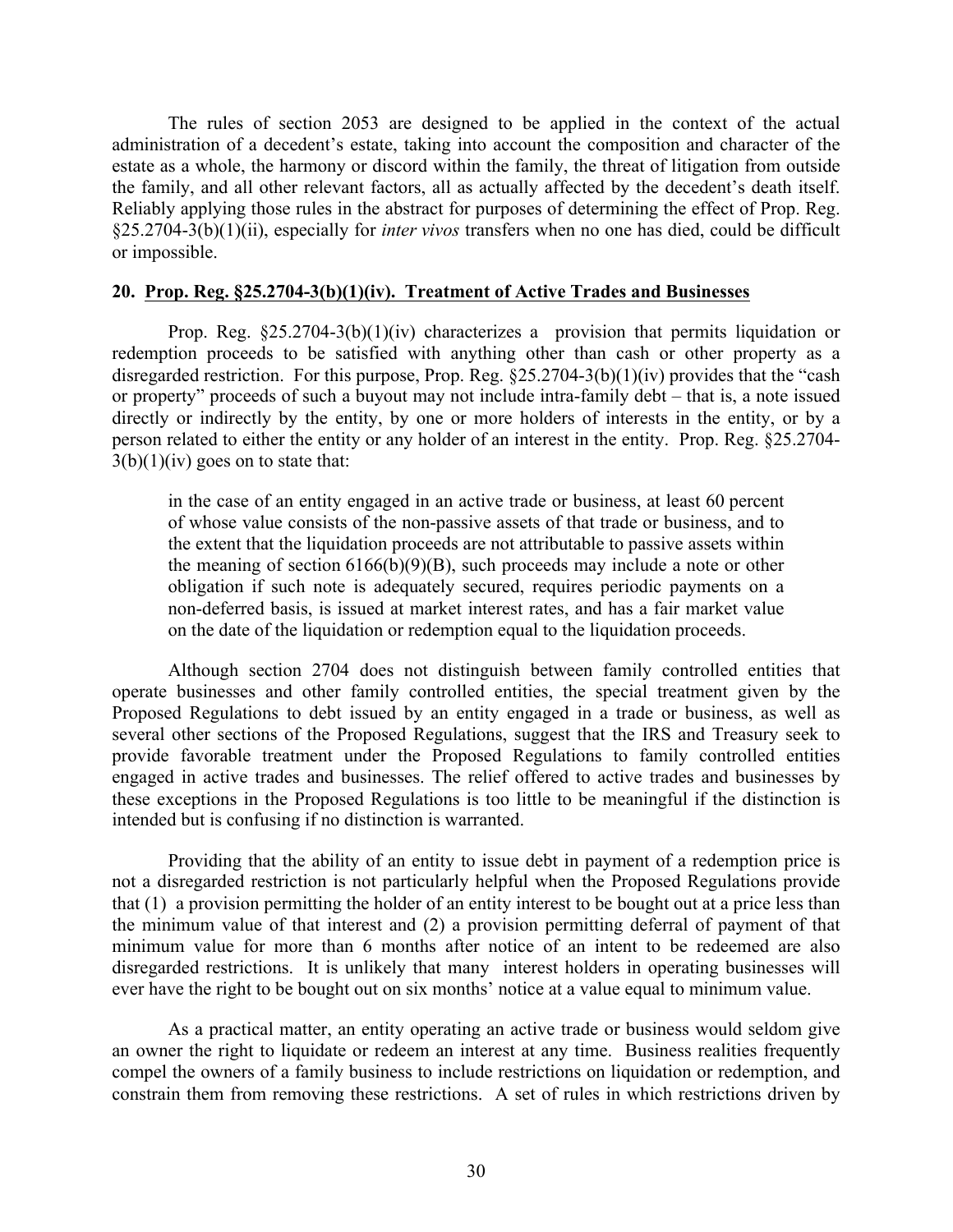business necessity are disregarded in valuing the interests in the business would be hard to justify. In fact, the value of an active trade or business that gave its owners the right to be redeemed at any time at minimum value would likely be severely compromised.

Moreover, the valuation of an active trade or business is complicated. A net asset value method of valuation, which "courts are overwhelmingly inclined to use … for holding companies whose assets are marketable securities" (*Estate of Richmond v. Commissioner*, T.C. Memo. 2014-26) is rarely as useful for valuing an interest in an active trade or business, and, even when it is used, is normally attended by many adjustments to the otherwise unhelpful concept of "book value." Business valuation entails judgments in or about: selecting and weighting valuation approaches; selecting and weighting comparable businesses; making adjustments to financial statements; the economic context and outlook; specific opportunities and risks of the business in question; relevant rates of return and similar data to be used; and other judgments that trained and experienced appraisers must make. These judgments include more than how various discounts are to be applied after the appropriate base of value has been determined. Rather, they are inseparable from the unique overall process of business valuation. ACTEC believes that applying any mechanical constraints on that last part of a unified process would be imprudent and unworkable.

If the IRS and Treasury intend to give meaningful relief to family businesses, including family farms and real estate businesses ACTEC recommends exempting them. A suspicion or misperception that the Proposed Regulations *target* family businesses seems to have contributed to significant public and political fury over the Proposed Regulations, including furnishing the motivation and stated rationale for bills introduced in Congress (H.R. 6042, H.R. 6100, and S. 3436) to block the Proposed Regulations. If this was not the intention, ACTEC believes that exempting active trades and businesses from the reach of the Proposed Regulations would cost little in terms of needed regulatory coverage, while gaining much in terms of public acceptance.

# **21. Prop. Reg. §25.2704-3(b)(2). Source of Limitation**

See the discussion above related to Prop. Reg. §25.2704-2(b)(2).

# **22. Prop. Reg. §25.2704-3(b)(4)(i). Interests Held by Non-Family Members: In General**

Prop. Reg. §25.2704-3(b)(4)(i) provides that in the case of a transfer to or for the benefit of a member of the transferor's family, for purposes of determining whether the transferor (or the transferor's estate) or any member of the transferor's family, either alone or collectively, may remove a restriction, only certain non-family member interests are to be taken into account. Interests held by anyone other than non-family members who meet specified criteria are disregarded. Prop. Reg.  $\S25.2704-3(b)(4)(ii)$  provides that if a non-family member interest is disregarded, Prop. Reg. §25.2704-3 is applied as if all interests other than disregarded non-family-member interests constitute all of the interests in the entity.

Specifically, Prop. Reg.  $\S25.2704-3(b)(4)(i)$  provides that the only non-family member interests that are to be taken into account are interests in the entity that on the date of the transfer:

(A) have been held for at least three years immediately before the transfer;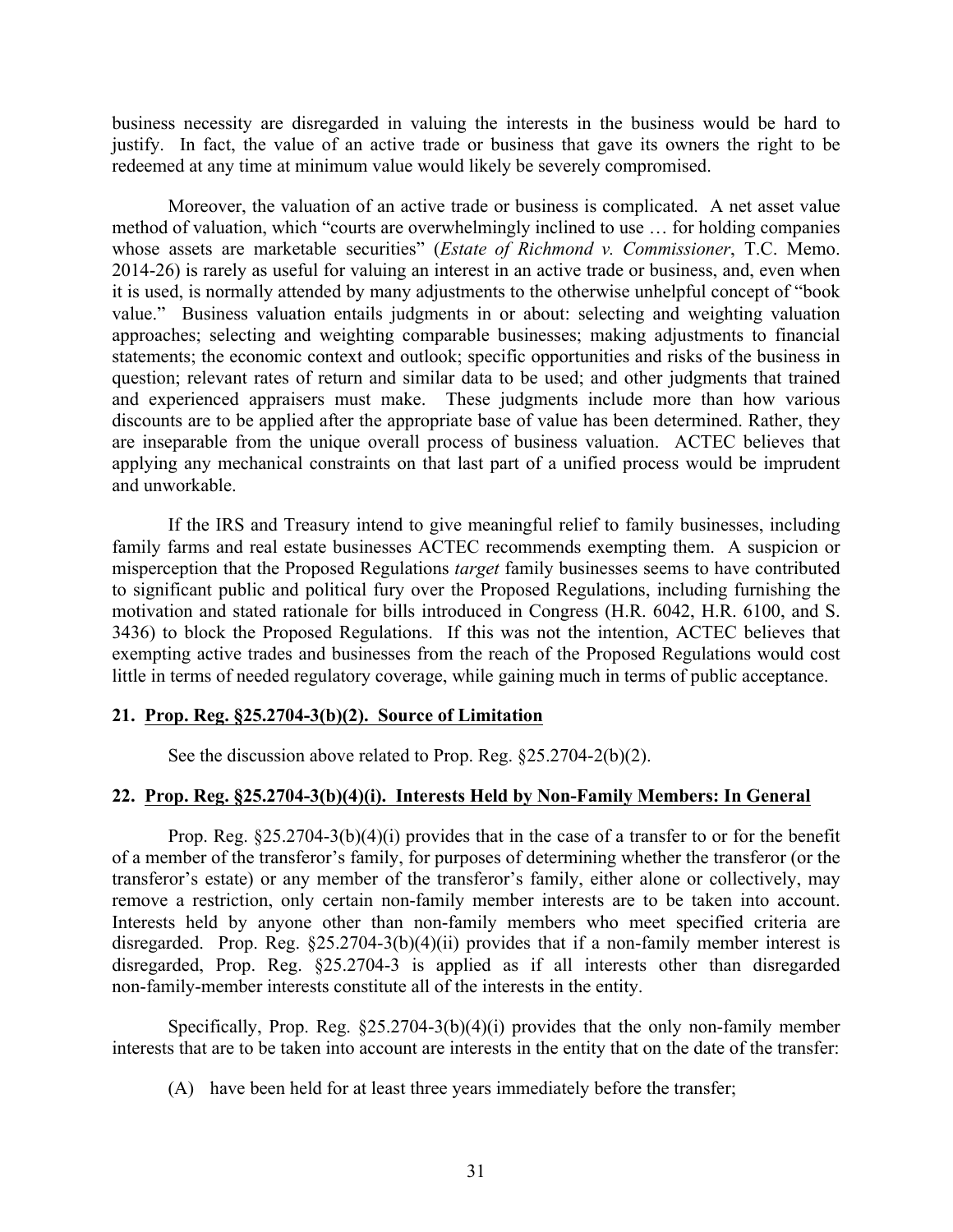- (B) constitute at least 10 percent of the value of the entity, being at least 10 percent of all of the equity interests if the entity is a corporation, or at least a 10-percent interest in any other business entity (such as at least a 10-percent interest in the capital *and* profits of a partnership);
- (C) when combined with interests held by all other non-family members constitute at least 20 percent of the value of all of the equity interests if the entity is a corporation, or at least 20 percent of all the interests in any other business entity (such as at least a 20-percent interest in the capital and profits of a partnership); and
- (D) have a put right.

A put right is defined in Prop. Reg. §25.2704-3(b)(6) as an enforceable right of an interest holder on liquidation or redemption of the holder's interest to receive within, six months after the date the holder gives notice of the holder's intent to withdraw, cash, property or a qualified note from the entity or from one or more other interest holders, with a value that is at least equal to the minimum value of the interest as of the liquidation or redemption date.

The Preamble to the Proposed Regulations outlines the reasons for effectively changing the definition of the term "member of the family" for this purpose:

Finally, taxpayers have avoided the application of section 2704(b) through the transfer of a nominal partnership interest to a nonfamily member, such as a charity or an employee, to ensure that the family alone does not have the power to remove a restriction. Kerr [*Kerr v. Commissioner*, 113 T.C. 449 (1999), *aff'd*, 292 F.3d 490 (5th Cir. 2002)], 292 F.3d at 494.…

Further, the Treasury Department and the IRS have concluded that the grant of an insubstantial interest in the entity to a nonfamily member should not preclude the application of section 2704(b) because, in reality, such nonfamily member interest generally does not constrain the family's ability to remove a restriction on the liquidation of an individual interest. . . . The interest of such nonfamily members does not affect the family's control of the entity, but rather, when combined with a requirement that all holders approve liquidation, is designed to reduce the transfer tax value of the family-held interests while not ultimately reducing the value of those interests to the family member transferees. . . . The Treasury Department and the IRS have concluded that the presence of a nonfamily-member interest should be recognized only where the interest is an economically substantial and longstanding one that is likely to have a more substantive effect. A bright-line test will avoid the fact-intensive inquiry underlying a determination of whether the interest of the nonfamily member effectively constrains the family's ability to liquidate the entity. Accordingly, the proposed regulations disregard the interest held by a nonfamily member that has been held less than three years before the date of the transfer, that constitutes less than 10 percent of the value of all of the equity interests, that when combined with the interests of other nonfamily members constitutes less than 20 percent of the value of all of the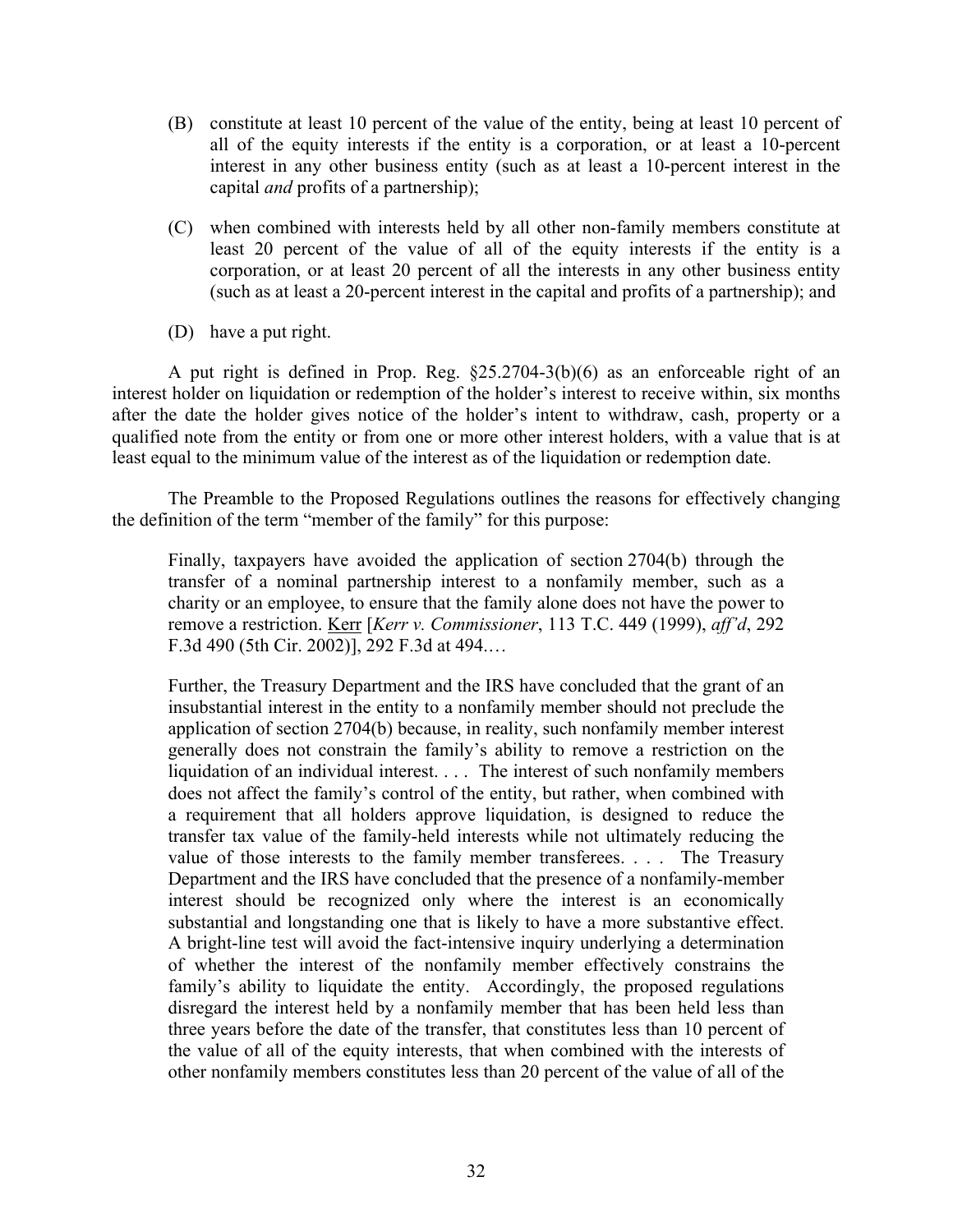equity interests, or that lacks a right to put the interest to the entity and receive a minimum value. . . .

ACTEC appreciates the desirability of "bright-line" tests, which often can provide significant help in both compliance by taxpayers and enforcement by the IRS. ACTEC also appreciates that in this context, the four requirements of the Proposed Regulations appear to describe a non-family owner whose investment is both substantial (represented by the 10 percent and 20 percent rules) and in a sense voluntary or committed (represented by at least three years of involvement despite the ability to withdraw by exercising a put right). The problem with these requirements is that, in ACTEC's experience, they simply are not observed in the real world in this combination. They are unrealistic. The effect of these rules is to give the appearance of drawing a "bright line," while in reality effectively ignoring *all* non-family owners that are encountered in real life, either in otherwise family-controlled entities or in the marketplace of businesses in general.

In particular, first, it would be impractical for any closely held entity to give a non-family member a put right that meets the criteria of Prop. Reg.  $\S25.2704-3(b)(4)(i)(D)$ , especially if that right included the right to sell an interest at a price not less than the new standard of "minimum value." There are numerous investment control, creditor protection, business planning, operational planning, and balanced portfolio reasons why a closely held entity would never maintain the cash level necessary to satisfy the potential of the described "put" right being exercised. Furthermore, if a non-family member meets all of the criteria of Prop. Reg.  $\S25.2704-3(b)(4)$  other than the put requirement, that non-family member certainly has a substantial interest and the family owners must seek that non-family owner's cooperation to amend the restriction.

Second, Prop. Reg.  $\S25.2704-3(b)(4)(A)$  requires a three-year waiting period for a non-family member's ownership to be respected for purposes of determining if the family acting alone can remove a restriction. ACTEC believes that this bright-line test would extend the application of the Proposed Regulations by seeking to ignore restrictions that have the effect of reducing the value of the transferred interest for transfer tax purposes *and reducing* the value of the interest to the transferee. ACTEC believes that such an application would be viewed, with justification, as beyond the regulatory authority granted in section 2704(b)(4).

If state law or the governing documents were to prevent the non-family member from exercising a right to block the removal of a restriction for three years or some other period of time, it would be reasonable to ignore the interest held by that non-family member for as long as the non-family owner could not act. ACTEC believes, however, that if there is no waiting period for the non-family member to actually exercise the right to block an amendment or other action, then the arbitrary three-year requirement is unnecessarily restrictive. A hypothetical willing buyer, who is assumed under the generally applicable valuation principles outlined in the Regulations issued under sections 2512 and 2031 not to be related to the transferor or the transferor's family, would reasonably assume that the consent of other owners, including non-family owners, would be required to remove a restriction, without regard to how long that interest has been held by the other non-family owners. That assumption will be reflected in the hypothetical buyer's offer, whether the other non-family member has owned an interest three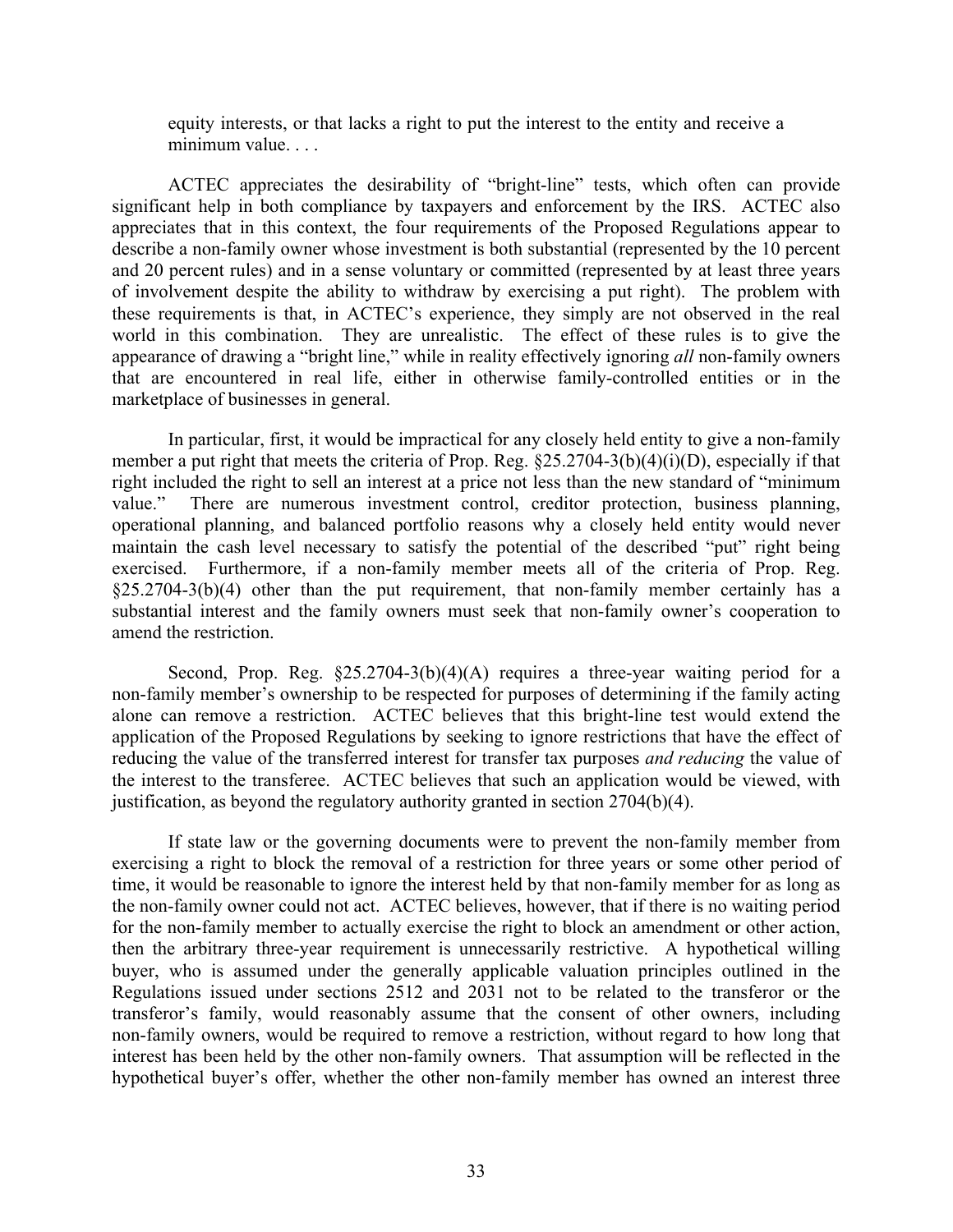days, three years, or thirty years. Furthermore, ACTEC believes that the three-year "bright line" test seems to be particularly unfair in valuing interests in start-up businesses.

Nevertheless, the detail of these rules, and of the four requirements, suggests that the drafters must have intended them to be meaningful. ACTEC recommends that the target of these rules needs to be more explicitly defined and that new rules aimed at that target need to be developed. Perhaps consideration should be given to applying a longevity-of-voluntarycommitment test (three years with a put right) only to relatively small interests, particular interests received gratuitously, like the non-family interest in *Kerr*. In other words, perhaps consideration could be given to developing a test of *either* substantiality (10 percent, 20 percent) *or* commitment (a period of time and an exit opportunity). Substantiality criteria would identify serious sacrifice by the family in the sharing of any income, appreciation, and future acquisition opportunities, while commitment criteria would identify serious sacrifice by the non-family owner in staying with the family investment rather than cashing out. For example, a "cashing out" option would ordinarily be particularly attractive to a charity with a small interest as in *Kerr*, making the decision to remain invested in the entity particularly meaningful. ACTEC assumes that rules could be included to prevent circumvention of the commitment through techniques like side agreements, which is a potential issue no matter what the underlying rules are.

# **23. Prop. Reg. §25.2704-3(b)(5)(iii). Requirement of Federal or State Law**

See the discussion above related to Prop. Reg. §25.2704-2(b)(4)(ii).

# **24. Prop. Reg. §25.2704-3(b)(5)(iv). Certain Rights Described in Section 2703**

See the discussion above related to Prop. Reg. §25.2704-2(b)(2).

# **25. Prop. Reg. §25.2704-3(b)(5)(v). Right To Put Interest to Entity**

Both the applicable restriction provisions of Prop. Reg.  $\S 25.2704-2(b)(4)(iv)$  and the disregarded restriction provisions of Prop. Reg.  $\S 25.2704-2(b)(5)(v)$  provide exceptions if each holder of an interest in the entity has a put right as is described in Prop. Reg. §25.2704-3(b)(6). As discussed above, there has been much debate over whether or not the proposed regulations provide for an imputed or deemed put right at minimum value or at fair market value of the transferred interest determined under generally applicable evaluation principles as if the restriction does not exist. Aside from that debate, ACTEC points out the anomaly of the potential existence of a deemed put right by reason of there being an applicable or disregarded restriction and those rules not applying at all if the holder of the interest has an actual explicit put right. In other words, if one does not have a put right, one will be deemed to exist, but if one does have a put right the applicable and disregarded restriction rules will not apply at all. In any event, ACTEC believes it would be desirable for specific language to put the question to rest.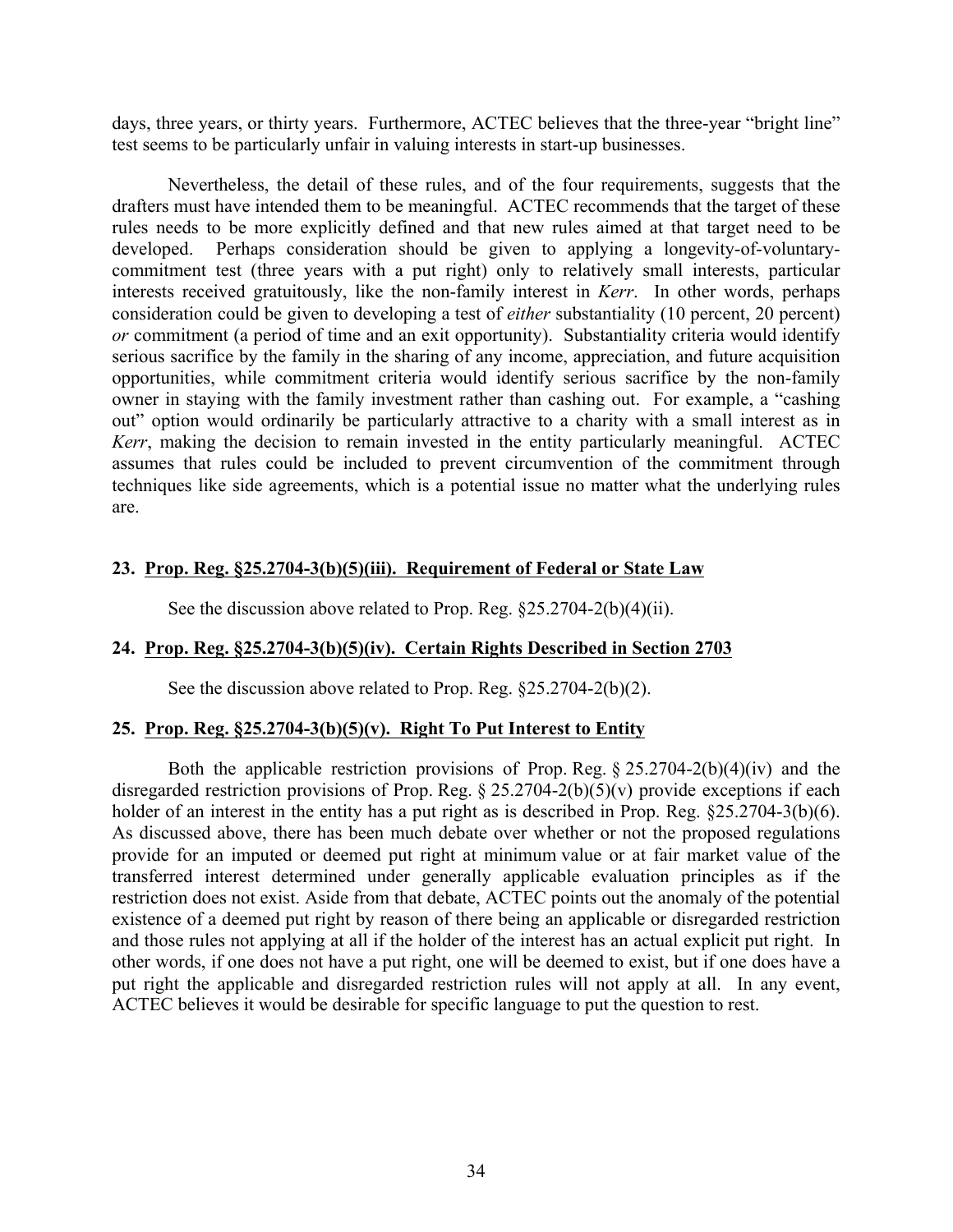#### **26. Prop. Reg. §25.2704-3(e). Certain Transfers at Death to Multiple Persons**

See the discussion above related to Prop. Reg. §25.2704-2(f).

#### **27. Prop. Reg. §25.2704-4. Effective Date**

Although the effective date of some of the Proposed Regulations is described in the familiar way as the date that Final Regulations are published in the Federal Register, the new "disregarded restriction" rules of Prop. Reg. §25.2704-3 will not take effect until 30 days later. ACTEC appreciates that this structure reflects the general rule in the Administrative Procedure Act  $(\overline{5} \text{ U.S.C. } \S 53(d))$  for what are considered "substantive" regulations. But ACTEC believes that dual effective dates for the changes made by these Proposed Regulations will have the potential to create significant additional complexity and frustration, which can easily be avoided by making all of the Final Regulations effective 30 days after publication.

It is human nature to make or plan to make transfers during the 30-day period before a proposed regulation becomes effective. Treasury and the Service should, and probably do, expect such transfers to occur. The possibility that such transfers might be "caught" by other new rules in the Proposed Regulations – such as the assignee rule in Prop. Reg. §25.2704-1(a)(5) or the removal from the exception in Reg.  $\S25.2704-1(c)(1)$  of transfers within three years of death – that would have been in place for less than a month could appear to be a trap that would ill-serve the public acceptance of these already controversial rules.

Finalizing the Proposed Regulations will necessarily create a new set of rules not only for determining the transfer tax values of transferred interests in the future but also for determining the continuing tax effects of those transfers, such as the estate tax consequences under section 2036 or even under section 2704 itself. Dual effective dates might mean that there would be *two* new sets of rules for determining those estate tax consequences, one applicable only to transfers made during the intervening 30-day period. That outcome could be a source of confusion, uncertainty, and risk of error both for taxpayers and their advisors trying to comply with the rules, as well as for Service personnel charged with enforcing these rules.

In the long term, it is inevitable that a body of law will develop about the scope and meaning of these Proposed Regulations and their application to particular fact patterns. One of the issues regarding the application of the Proposed Regulations is likely to be the potential overlap of various provisions. For example, could a taxable lapse under the Prop. Reg. §25.2704-1(a)(5) or Prop. Reg. §25.2704-1(c)(1) also, or more properly, be subject to the special valuation rules of Prop. Reg. §25.2704-3? But such a developed body of law could still leave unclear the treatment of those transfers that occurred during the 30-day period when only some and not all of the Proposed Regulations were in effect.

Moreover, a unified effective date would eliminate any burden on the drafters to make judgments about what is "substantive" within the meaning of the Administrative Procedure Act and would avoid an expenditure of resources to judicially resolve any disputes about those judgments down the road.

ACTEC realizes that 30 days is a short time, and that this matter might seem trivial. But that argument works both ways. Permitting transfers for another 30 days to escape these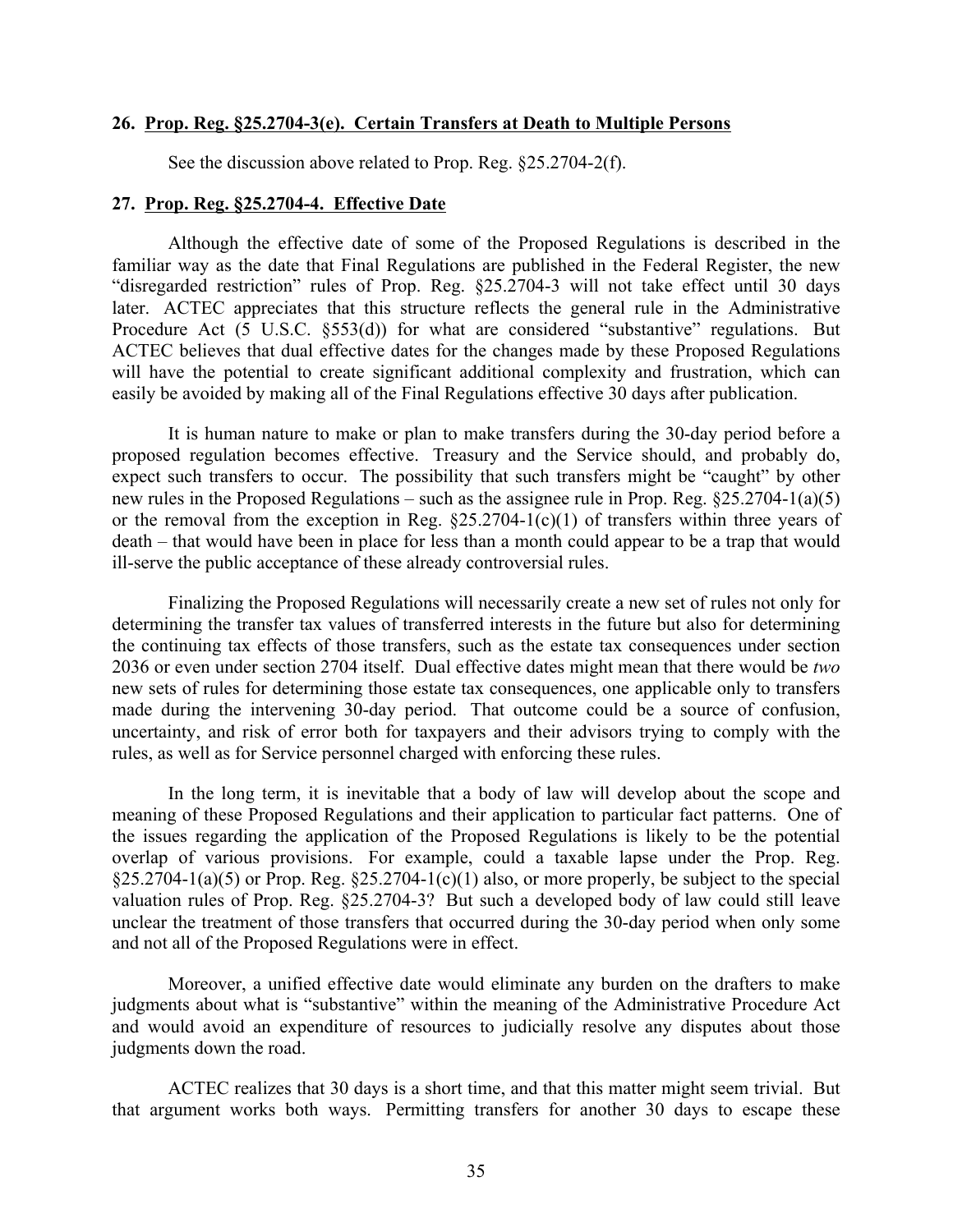Regulations that have been contemplated and in preparation for at least 13 years seems to be a small sacrifice, justified by the avoidance of the complications outlined above. In any event, it appears that the 30-day effective date delay for the entirely new set of rules in Prop. Reg. §25.2704-3 will already be applicable to a substantial majority of new situations covered, and the application of that 30-day delay to the other changes in the Regulations will apply to a correspondingly small number of situations.

Accordingly, ACTEC recommends that Prop. Reg. §25.2704-4(b)(1) be modified to indicate that all changes made by the Proposed Regulations apply only to lapses of rights created after October 8, 1990, and to transfers of property subject to restrictions created after October 8, 1990, occurring 30 or more days after the date the Regulations are published as final in the Federal Register.

### **ANCILLARY CONSIDERATIONS: BASIS, EFFECT ON OTHER CODE PROVISIONS**

#### **28. Implications of Proposed Regulations for Income Tax Basis**

Section 1014(a) provides that the basis of property acquired from a decedent is "the fair market value of the property at the date of the decedent's death" or the alternate valuation date if applicable, with special rules for "qualified use" property under section 2032A and qualified conservation easements under section 2031(c). Section 1014(f)(1) adds that the basis of certain property acquired from a decedent "shall not exceed" the value of the property determined for federal estate tax purposes. There is no similar rule stating that the basis of property acquired from a decedent shall not be less than the value of the property determined for federal estate tax purposes. The omission of a rule dealing with values less than estate tax value suggests that there will be occasions when the fair market value and the basis of an asset will be *less* than the estate tax value. This would occur, for example, if the executor of an estate that is not subject to estate tax because for example the estate's assets pass to the decedent's spouse overvalues the estate's assets on the estate tax return.

A similar issue arises under section 1015, dealing with the basis of a donee in gifted property. Section 1015 provides that the donee's basis is generally equal to the donor's basis in the gifted property at the time of the gift but may not exceed its then fair market value.

The Proposed Regulations under section 2704 present the question of whether that "fair market value" for purposes of sections 1014 and 1015 is the higher value resulting from the application of the rules in sections 2703 and 2704, which apply by their terms "[f]or purposes of this [the transfer tax] subtitle."

When section 2704 was added to the Code in 1990, Congress made no corresponding change to section 1014 or 1015 to reflect the fact that section 2704 might cause the actual fair market value of an asset to be *less* than its estate tax value. In contrast, Congress had added section 1014(a)(3) to the Code to make it clear that if the special use valuation provisions of section 2032A were elected to determine the estate tax value the actual "fair market value of the property at the date of the decedent's death" could not be invoked to justify a basis *greater* than estate tax value. From that rule it could be inferred, albeit tentatively, that Congress has been concerned that special rules not be exploited to produce a basis *greater* than estate tax value, but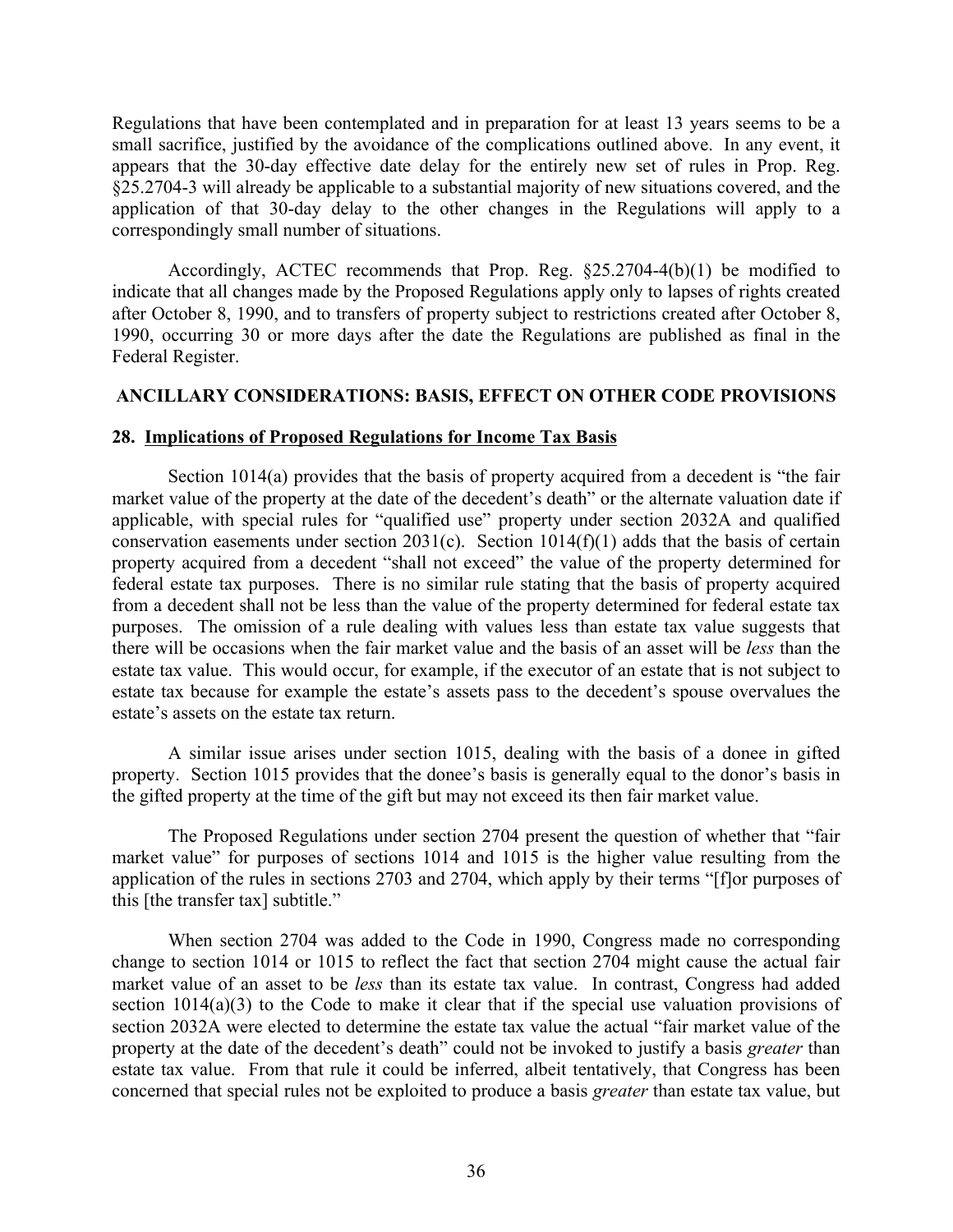not as insistent that special rules, if they apply, produce a basis *less* than estate tax value. When Congress enacted section 1014(f) in 2015, there is no reason to believe Congress considered these questions at all. The temporary and proposed regulations under section 1014(f) (REG-127923-15) include cross-references to sections 2701 and 2704 for definitions of control and family, but do not mention the potential mismatch between the estate tax value that might be determined under section 2704 and the "fair market value of the property at the date of the decedent's death" that might be determined under section 1014(a) without regard to section 2704.

ACTEC believes that it is intrinsically unfair to require the income tax basis of property acquired from a decedent but subject to section 2704 to be *lower* than the value upon which estate tax is imposed. In any event – that is, even if such a mismatch is intended, or cannot be avoided – ACTEC requests that the Final Regulations under either section 2704 or section 1014(f) clarify and explain the intended outcome under these provisions.

Similarly, ACTEC believes that the regulations under section 1014(f) should explain how the rule regarding certain transfers within three years of death in Prop. Reg. §25.2704-1(f) will affect the basis of property the transfer of which cause that rule to apply.

# **29. Impact of the Proposed Regulations on Other Code Provisions**

### **a. Valuation of Estate Interests**

The Proposed Regulations create special valuation rules in the event an interest in a family controlled entity is transferred to a member of the transferor's family unless the entity has a nonfamily-member whose interest is not disregarded under the Proposed Regulations. The Proposed Regulations also treat lapses of certain rights as a transfer. If the transfer occurs by reason of the transferor's death, or is deemed to occur at death as the result of a transfer made within three years of death, additional value is included in the transferor's estate. These rules create the question as to how the special valuation rules will affect the application of other provisions applicable to computing the estate tax due upon the death of a decedent, such as the marital or charitable deduction, and the estate tax deferral provisions of section 6166. As a general matter, ACTEC believes that consistency in valuation is most fair to taxpayers and will improve the administration of the estate tax. ACTEC appreciates that perhaps the special valuation provisions of section 2704 may apply only to a transfer of an interest in a family-controlled entity to members of the transferor's family. This limitation creates certain special problems.

# **b. Application to Section 6166**

Section 6166 permits a taxpayer to defer the payment of estate taxes if the estate holds an interest in a closely held business provided it is an active trade or business. One of the tests for qualification under section 6166 is whether more than 35 percent of the adjusted gross estate of the decedent is composed of interests in the active closely held business. Another test is whether the business is a sole proprietorship or has 45 or fewer shareholders or partners, if the decedent's gross estate includes 20 percent or more of the value of the voting stock if the business is a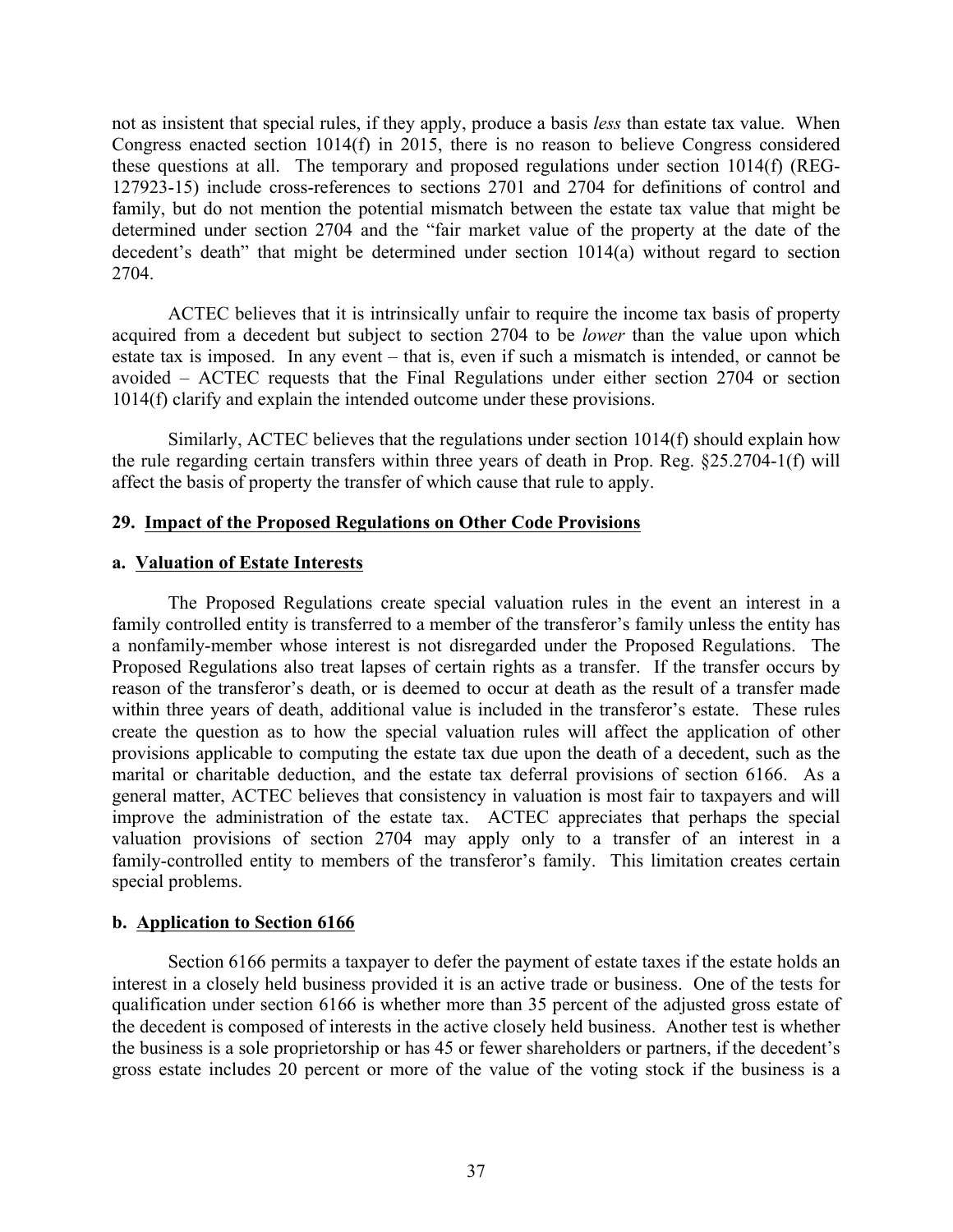corporation or 20 percent of more of the capital interest if the business is a partnership. The question is how the 2704(b) special valuation rules apply for purposes of meeting these tests.

As a general matter, it does not appear that the funding of a marital bequest with the closely held business affects the allowance of the section 6166 election. See, for example, PLR 200518047 (not precedent). Accordingly, if the qualification thresholds are met, then under existing law an election under section 6166 is permitted with respect to the estate tax due in respect of the taxable bequests under a decedent's estate plan. However, because section 2704(b) appears to alter the value of the gross estate depending of the identity of the beneficiary of an interest in a family controlled business, qualification for tax deferral under section 6166 becomes uncertain. This uncertainly will arise if bequests to unrelated persons or charity are permitted to be funded with an interest in the business in whole or in part. In that case, the value of the portion of the business that funds those interests may be reduced. Guidance is needed as to the manner in which the gross estate will be valued in that case, in light of the examples given above, because the value of the gross estate will determine whether the decedent's estate can qualify for deferral.

If the business is allocated to members of the decedent's family, section 2704(b) would increase the value of the decedent's interest, enhancing the likelihood that the decedent's estate would qualify to make an election. This outcome appears to be fair given that estate tax is in fact due on the increased value.

A second valuation issue arises under section 6166(g), relating to acceleration of payment of the estate tax. Section  $6166(g)$  provides that the extension of time to pay ceases to apply if any portion of the interest in a closely held business that qualified for deferral under section 6166 is distributed, sold, exchanged or otherwise disposed of and the aggregate of such distributions, withdrawals, exchanges or other dispositions equals or exceeds 50 percent of the value of such interest. If the interest was initially valued applying the valuation principles of section 2704(b), clarification is needed as to whether those principles continue to apply to determine the value of the interest in the business for purposes of section  $6166(g)$ . ACTEC believes that principles of fairness dictate that the same method of valuation should be used in all cases to which section 2704 is applied and requests that final regulations clarify this issue.

Similar issues arise under section 303, relating to a corporate redemption to pay death taxes, which ACTEC also recommends be addressed in the Final Regulations. In particular, ACTEC is concerned that a corporation will not be able to redeem shares at "inflated" values without violating fiduciary duties owed to the other shareholders, and if shares are redeemed at fair market value taking into account all restrictions, including those disregarded under section 2704 will subject other shareholders to gift tax. In effect, the Proposed Regulations have the potential of preventing redemptions to pay estate tax.

#### **c. Application of Section 6324(a)(2)**

Section 6324(a)(2) imposes personal liability for a decedent's estate tax on persons, including the trustees of funded revocable trusts, who are in possession of property included in a decedent's gross estate under sections 2034 to 2042 to the extent of the value of the property on the date of death. If the property in the person's possession consists of property whose value is